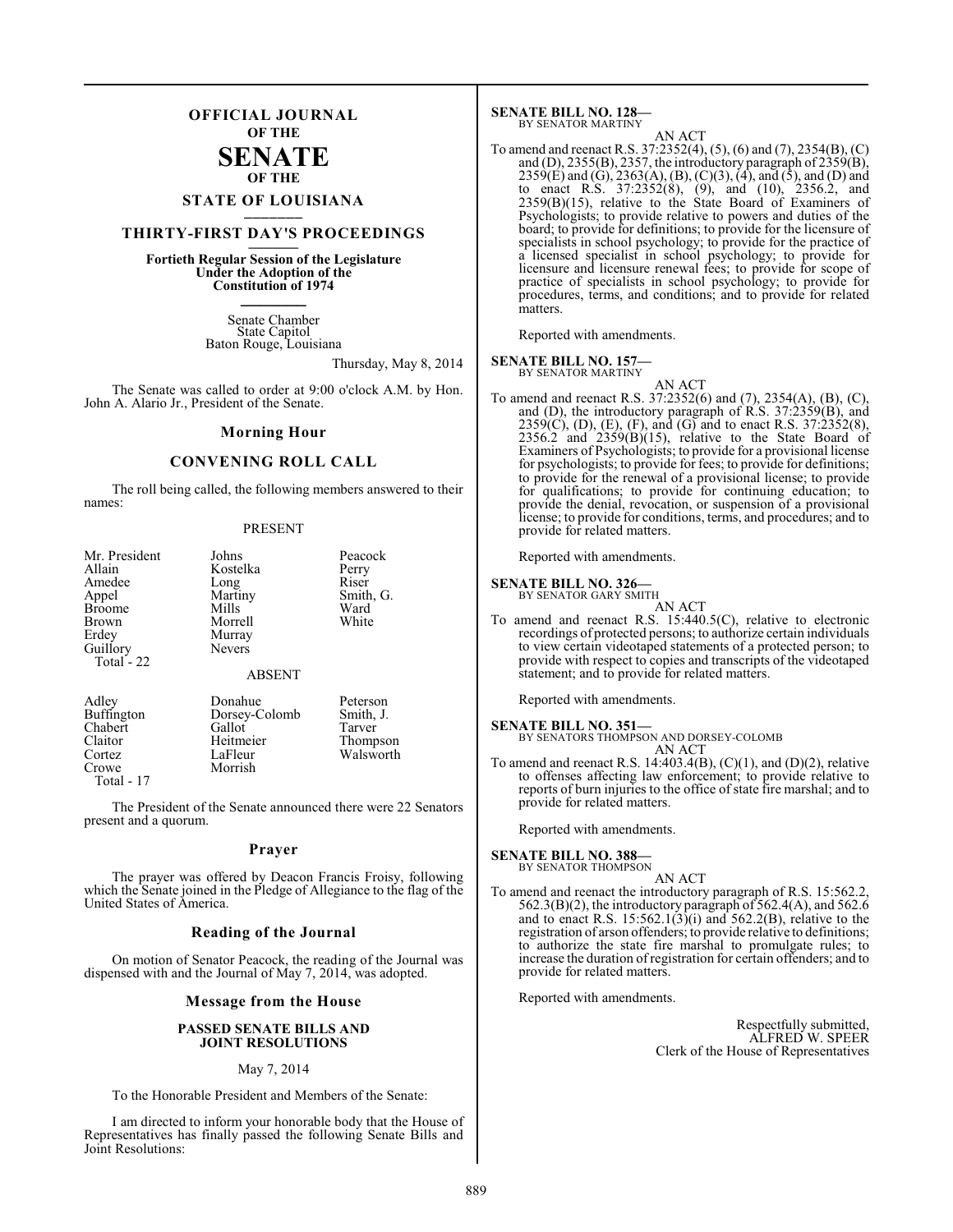## **Page 2 SENATE 31st DAY'S PROCEEDINGS**

May 8, 2014

#### **Privilege Report of the Legislative Bureau**

#### May 8, 2014

To the President and Members of the Senate:

I am directed by your Legislative Bureau to submit the following report:

The following bills are approved as to construction and duplication. We advise and suggest the following amendments to the engrossed bills.

### **HOUSE BILL NO. 46—** BY REPRESENTATIVE HENRY BURNS

AN ACT

To amend and reenact Code of Civil Procedure Articles 1911 and 4906, relative to judgments; to provide for the court's signature on judgments; to provide for the typewritten or printed name of the judge rendering judgment; and to provide for related matters.

Reported without amendments.

**HOUSE BILL NO. 61—** BY REPRESENTATIVE POPE

AN ACT

To amend and reenact R.S.  $13:5554.2(C)(2)$  and  $(G)(1)(a)$ , relative to the Livingston Parish Retired Employees' Insurance Fund; to provide relative to the administration of the Livingston Parish Retired Employees' Insurance Fund; to provide for the investment of fund monies; to provide for members of the investment advisory board; and to provide for related matters.

Reported without amendments.

#### **HOUSE BILL NO. 118—**

BY REPRESENTATIVE HARRISON AN ACT

To amend and reenact R.S. 32:866(A)(1), relative to compulsory motor vehicle liability security; to provide relative to the prohibition of the recovery of damages in certain circumstances; and to provide for related matters.

Reported without amendments.

#### **HOUSE BILL NO. 160—**

BY REPRESENTATIVE ST. GERMAIN AN ACT

To amend and reenact R.S. 40:1472.2(7)(d) and to enact R.S. 40:1472.2(7)(e), relative to the regulation of explosives; to add "exploding or explosive target" to the definition of explosives; and to provide for related matters.

Reported without amendments.

**HOUSE BILL NO. 237—** BY REPRESENTATIVE MACK

AN ACT

To enact R.S. 13:2583(A)(2)(c), relative to constables; to provide relative to qualifications; to provide relative to the mandatory retirement age of constables in certain parishes; and to provide for related matters.

Reported without amendments.

**HOUSE BILL NO. 413—** BY REPRESENTATIVE HARRISON AN ACT

To amend and reenact R.S. 15:574.4(A)(2), relative to parole eligibility; to provide that offenders convicted of certain offenses are not eligible for parole consideration after having served a certain number of years; and to provide for related matters.

Reported without amendments.

#### **HOUSE BILL NO. 422—** BY REPRESENTATIVE SHADOIN

AN ACT

To amend and reenact R.S. 9:202(1), relative to authority to perform a marriage ceremony; to require a religious official to have attained the age of majority before being authorized to perform a marriage ceremony; and to provide for related matters.

Reported without amendments.

**HOUSE BILL NO. 445—**

BY REPRESENTATIVE NANCY LANDRY AN ACT

To amend and reenact Children's Code Article 1243(A)(1) and to repeal Children's Code Article 1243(C), relative to adoptions; to provide for who may petition for an intrafamily adoption; and to provide for related matters.

Reported without amendments.

**HOUSE BILL NO. 495—** BY REPRESENTATIVE ADAMS

#### AN ACT

To amend and reenact R.S. 40:1563.1(A), relative to the authority of certain officials to conduct investigations and make arrests; to add simple arson of a religious building to the list of offenses for which a fire marshal and other officials may conduct investigations and make arrests; and to provide for related matters.

Reported with amendments.

#### **LEGISLATIVE BUREAU AMENDMENTS**

Amendments proposed by Legislative Bureau to Engrossed House Bill No. 495 by Representative Adams

AMENDMENT NO. 1 On page 1, line 2, following  $''(A)''$  insert  $''(3)$  and  $(4)''$ 

AMENDMENT NO. 2 On page 1, line 7, following "(A)" change "is" to "(3) and (4) are"

AMENDMENT NO. 3 On page 1, delete line 17, in its entirety and insert "\* \* \*"

AMENDMENT NO. 4 On page 1, delete lines 18 through 20

AMENDMENT NO. 5 On page 2, delete lines 1 through 17 in their entirety

**HOUSE BILL NO. 511—** BY REPRESENTATIVE GUILLORY AN ACT

To amend and reenact R.S. 14:98(F), relative to operating a vehicle while intoxicated; to provide relative to multiple offenses of operating a vehicle while intoxicated; to provide relative to determinations of prior convictions of such offenses; and to provide for related matters.

Reported without amendments.

**HOUSE BILL NO. 539—** BY REPRESENTATIVE STOKES

- AN ACT
- To amend and reenact R.S. 6:966.1(A)(introductory paragraph), (B), and  $(C)$ , and to enact R.S.  $6:966.1(E)$  relative to default remedies; to amend the time delay for submission of a notice of repossession; to provide for the methods of submission of the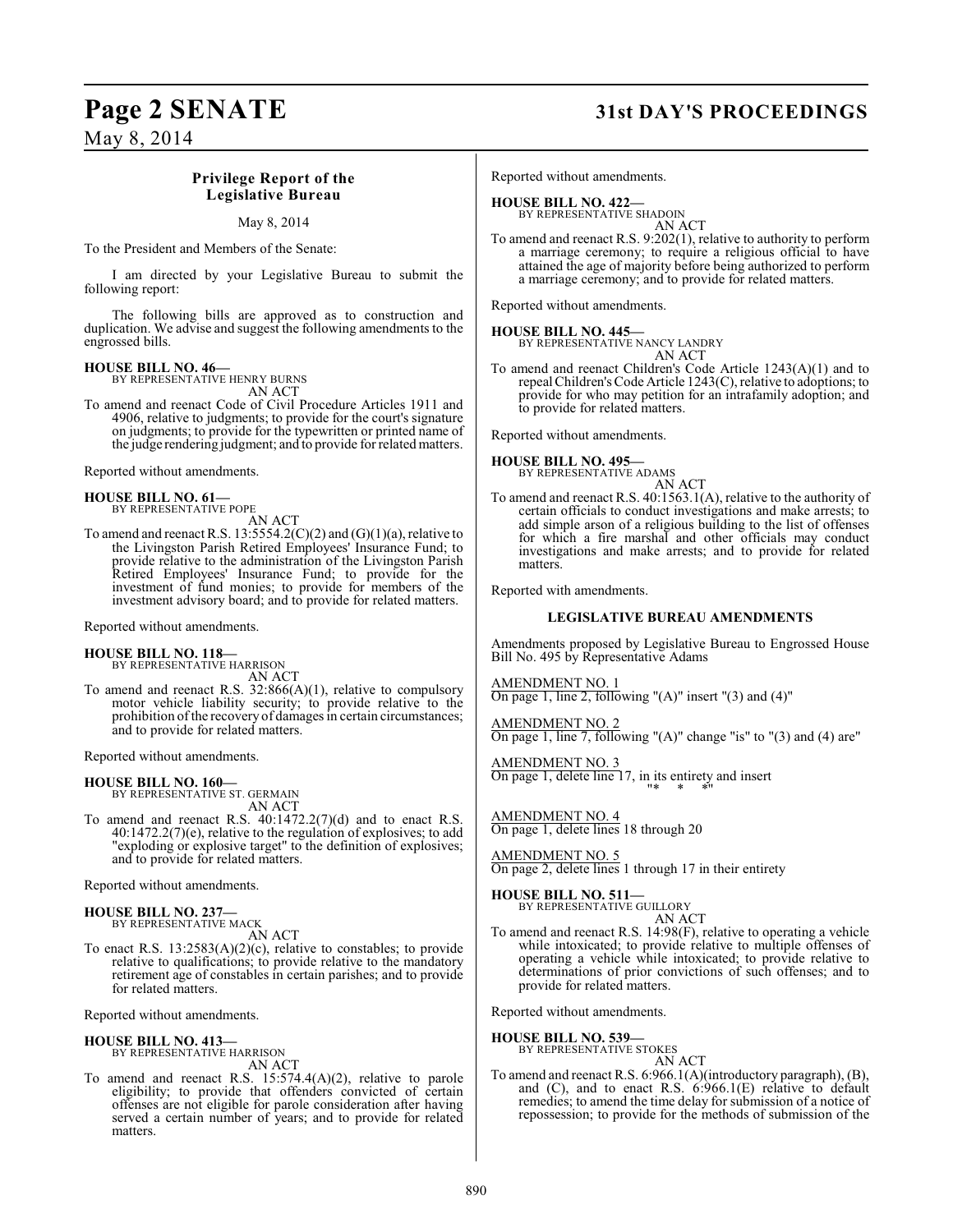## **31st DAY'S PROCEEDINGS Page 3 SENATE**

# May 8, 2014

notice; to provide for proof of the notice; and to provide for related matters.

Reported without amendments.

#### **HOUSE BILL NO. 546—**

BY REPRESENTATIVE BARROW AN ACT

To enact Code of Criminal Procedure Article 883.2(D), relative to restitution payable to victims; to provide for a periodic payment plan for defendants who are indigent; and to provide for related matters.

Reported without amendments.

#### **HOUSE BILL NO. 567—**

BY REPRESENTATIVE SHADOIN AN ACT

To amend and reenact R.S. 9:4835(A) and (B), relative to the filing of security in certain civil proceedings under the Private Works Act; to provide for the form of security to be filed; and to provide for related matters.

Reported without amendments.

**HOUSE BILL NO. 638—** BY REPRESENTATIVE CONNICK AN ACT

To amend and reenact R.S. 15:542.1.4(A)(1), relative to sex offender registration and notification requirements; to provide relative to the crime of failure to register and notify as a sex offender or child predator; to amend the crime of failure to register and notify as a sex offender or child predator to include untimely actions; and to provide for related matters.

Reported without amendments.

#### **HOUSE BILL NO. 639—** BY REPRESENTATIVE CONNICK

AN ACT

To amend and reenact R.S. 15:541(12)(d) and to enact R.S. 15:541(12)(e), relative to registration and notification requirements of sex offenders and child predators; to amend the definition of criminal offense against a victim who is a minor; to require persons convicted of certain stalking offenses to register and provide notification; to provide for application; and to provide for related matters.

Reported without amendments.

#### **HOUSE BILL NO. 670—** BY REPRESENTATIVE SMITH

AN ACT

To enact R.S. 15:529.2, relative to intensive parole supervision; to authorize certain habitual offenders to participate in intensive parole supervision; to provide for applicability; to provide criteria; and to provide for related matters.

Reported without amendments.

#### **HOUSE BILL NO. 772—**

BY REPRESENTATIVE ROBIDEAUX AN ACT

To enact R.S. 13:5554(DD), relative to the premium costs of group insurance for retired sheriffs and employees of Lafayette Parish Sheriff's Office; to provide for eligibility for payment of premium costs; and to provide for related matters.

Reported without amendments.

#### **HOUSE BILL NO. 781—**

BY REPRESENTATIVE THIBAUT AN ACT

To enact Part I-E of Chapter 7 of Title 15 of the Louisiana Revised Statutes of 1950, to be comprised of R.S. 15:745 through 745.3, relative to the reentry of offenders who are housed in parish jails; to create an Offender Reentry Support Pilot Program; to provide for the establishment of a pilot program in Pointe Coupee Parish; to provide that the program shall be maintained by the Pointe Coupee Parish Sheriff; to provide offenders with assistance to facilitate reentry into society following incarceration; to provide for the criteria for development of the pilot program; to provide for an advisory council to assist with the implementation of the pilot program; to provide for the membership of the council; to provide for a report of program results; and to provide for related matters.

Reported without amendments.

#### **HOUSE BILL NO. 791—**

BY REPRESENTATIVE KATRINA JACKSON

AN ACT To amend and reenact R.S. 14:27(D)(2)(c) and 67(B) and Code of Criminal Procedure Article  $814(A)(26)$  and  $(27)$  and to repeal R.S. 14:67.1, 67.2, 67.5, 67.12, 67.13, 67.14, 67.17, 67.23, and 67.27 and Code of Criminal Procedure Article 814(A)(28) and (29), relative to crimes of theft; to provide for the threshold amounts for the attempt to commit the crime of theft; to amend the penalty provisions in the crime of theft; to repeal certain theft statutes relative to livestock, animals, crawfish, timber, alligators, rental motor vehicles, motor vehicle fuel, used building components, and copper; to amend the responsive verdicts relative to these offenses; and to provide for related matters.

Reported without amendments.

#### **HOUSE BILL NO. 1024—**

BY REPRESENTATIVE KATRINA JACKSON AN ACT

To repeal R.S. 40:981.3(D), relative to drug free zones; to repeal the private residence exception for violations of the Uniform Controlled Dangerous Substances Law which occur in drug free zones.

Reported without amendments.

#### **HOUSE BILL NO. 1038—** BY REPRESENTATIVE DIXON

AN ACT

To amend and reenact Code of Criminal Procedure Article 926.1(A)(1) and (H)(3), relative to post-conviction DNA testing; to extend the time period in which to file an application for postconviction DNA testing; to extend the time period for preservation of biological material which can be subject to DNA testing once an application for DNA testing has been served; and to provide for related matters.

Reported without amendments.

#### **HOUSE BILL NO. 1052—**

BY REPRESENTATIVES MORENO, BARRAS, AND BROSSETT AN ACT

To enact Part III of Chapter 28 of Title 46 of the Louisiana Revised Statutes of 1950, to be comprised ofR.S. 46:2145 through 2147, relative to domestic violence; to create the Domestic Violence Prevention Commission; to provide relative to the duties, powers, membership, and meetings of the commission; to authorize commission members to appoint certain persons as proxy; to require a certain vote of the membership for legislative recommendations; to provide for legislative findings; and to provide for related matters.

Reported without amendments.

**HOUSE BILL NO. 1157—**

BY REPRESENTATIVE BADON

- AN ACT
- To amend and reenact Code of Criminal Procedure Articles  $895(B)(3)$  and  $900(A)(6)(a)$ , relative to probation; to increase the length of time a person may serve in intensive incarceration as a condition of probation; to provide for sanctions for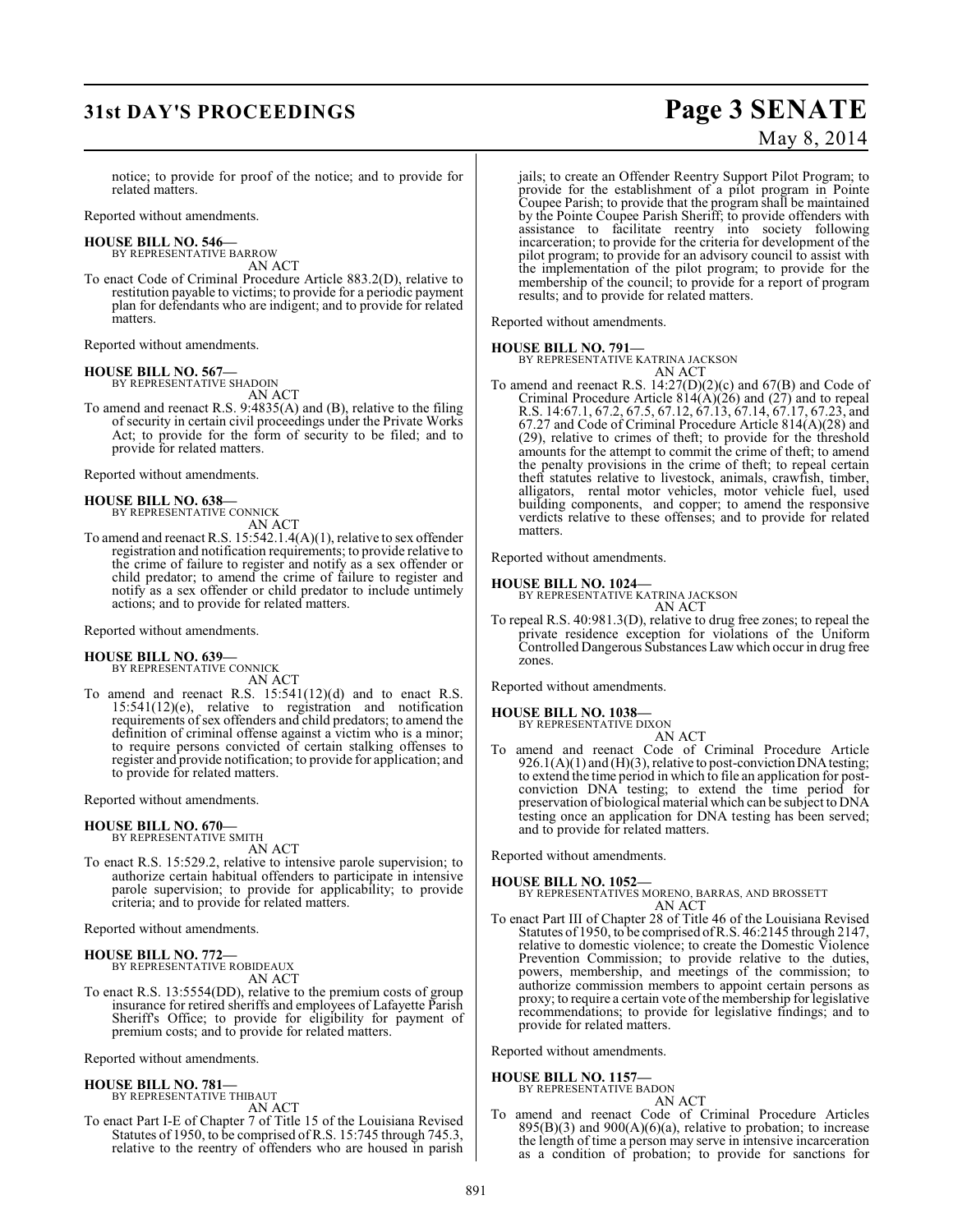## **Page 4 SENATE 31st DAY'S PROCEEDINGS**

### May 8, 2014

violations of conditions of probation; and to provide for related matters.

Reported without amendments.

#### **HOUSE BILL NO. 1158—** BY REPRESENTATIVE BADON

AN ACT

To enact R.S. 14:107.5, relative to offenses affecting the general peace and order; to create the crime of solicitation of funds or transportation for certain unlawful purposes; to provide for criminal penalties; to provide for a definition of "sexual intercourse"; and to provide for related matters.

Reported without amendments.

#### **HOUSE BILL NO. 1257— (Substitute for House Bill No. 327 by Representative Lopinto)** BY REPRESENTATIVE LOPINTO

AN ACT

To amend and reenact Code of Criminal Procedure Articles 896 and 897, relative to probation; to provide for a procedure by which conditions of probation may be modified, changed, or discharged; to provide for a procedure by which a defendant's probation may be terminated; and to provide for related matters.

Reported without amendments.

#### **HOUSE BILL NO. 1263— (Substitute for House Bill No. 47 by Representative Henry Burns)** BY REPRESENTATIVE HENRY BURNS

AN ACT

To amend and reenact R.S.  $13:5554(Z)$  and  $5554.1(C)(2)$  and (G)(1)(introductory paragraph), relative to the payment of insurance premium costs; to provide for eligibility requirements for the payment of insurance premium costs for retired sheriffs and employees of the Bossier Parish Sheriff's Office; to provide for the investment of monies into the Bossier Parish Retired Employees Insurance Fund; to provide for the creation of a board of trustees and its responsibilities; and to provide for related matters.

Reported without amendments.

### **HOUSE BILL NO. 1264— (Substitute for House Bill No. 208 by Representative Hoffman)** BY REPRESENTATIVE HOFFMANN

AN ACT

To amend and reenact R.S. 14:91.6(A) and 91.8(B), (C), (D), (E),  $(F)(1)$  and  $(2)$ (introductory paragraph) and  $(c)$ , and  $(H)$ , R.S.  $26:901, 902(1), 905(B), 909(A)(2), 910, 910.1,$ 911(A)(introductory paragraph), (1) and (2), 917(A)(introductory paragraph) and (C), and 932(6), and R.S.  $47:851(C)(2)$ , and to enact R.S. 14:91.6(B)(6) and (7) and  $91.8(G)(6)$  and (7), relative to alternative nicotine products and vapor products; to prohibit the sale or other distribution of alternative nicotine products and vapor pens to persons under the age of eighteen years; to provide relative to definitions; and to provide for related matters.

Reported without amendments.

### **HOUSE BILL NO. 1265— (Substitute for House Bill No. 438 by Representative Greene)** BY REPRESENTATIVE GREENE

AN ACT

To enact R.S. 40:1379.1.2, relative to special officer's commissions; to provide for the issuance of a special officer commission to railroad police officers; to provide for the conditions relative to the term and effect of the commission; and to provide for related matters.

Reported without amendments.

#### Respectfully submitted, DANIEL R. MARTINY Chairman

#### **Adoption of Legislative Bureau Report**

On motion of Senator Martiny, the Legislative Bureau amendments were adopted and the Bills and Joint Resolutions were read by title and passed to a third reading.

#### **Senate Resolutions on Second Reading**

**SENATE RESOLUTION NO. 124—** BY SENATOR MORRELL

A RESOLUTION

To commend Cyndi Nguyen upon receipt of a fellowship presented by the W. K. Kellogg Foundation Community Leadership Network for her exemplary efforts to broaden educational opportunities and after-school programs in New Orleans East.

On motion of Senator Morrell the resolution was read by title and adopted.

#### **Senate Concurrent Resolutions on Second Reading**

**SENATE CONCURRENT RESOLUTION NO. 125—**<br>BY SENATORS AMEDEE, GARY SMITH AND BROWN AND<br>REPRESENTATIVES BERTHELOT, LAMBERT, SCHEXNAYDER AND PRICE

#### A CONCURRENT RESOLUTION

To express the sincere condolences of the Legislature of Louisiana upon the death of J. Harold Marchand.

The concurrent resolution was read by title. Senator Amedee moved to adopt the Senate Concurrent Resolution.

#### **ROLL CALL**

The roll was called with the following result:

#### YEAS

| Mr. President<br>Adley<br>Allain<br>Amedee<br>Appel<br>Broome<br>Brown<br>Crowe<br>Erdey<br>Total - 25 | Gallot<br>Guillory<br>Heitmeier<br>Long<br>Mills<br>Morrell<br>Murray<br>Nevers<br>Peacock<br><b>NAYS</b> | Perry<br>Riser<br>Smith, G.<br>Smith, J.<br>Walsworth<br>Ward<br>White |
|--------------------------------------------------------------------------------------------------------|-----------------------------------------------------------------------------------------------------------|------------------------------------------------------------------------|
| Total - 0                                                                                              | <b>ABSENT</b>                                                                                             |                                                                        |
| Buffington<br>Chabert<br>Claitor<br>Cortez<br>Donahue<br>Total - 14                                    | Dorsey-Colomb<br>Johns<br>Kostelka<br>LaFleur<br>Martiny                                                  | Morrish<br>Peterson<br>Tarver<br>Thompson                              |

The Chair declared the Senate adopted the Senate Concurrent Resolution and ordered it sent to the House.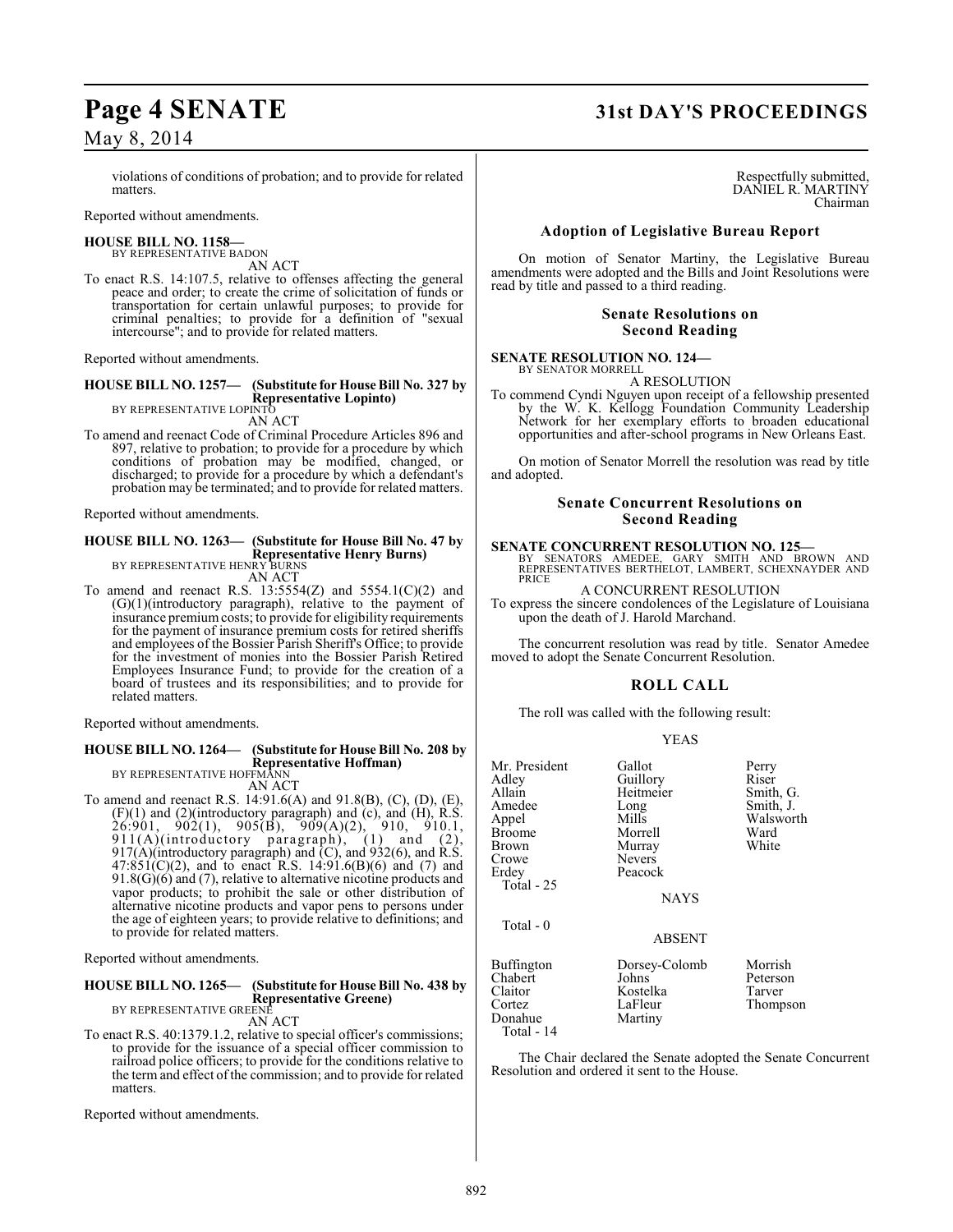## **31st DAY'S PROCEEDINGS Page 5 SENATE**

#### **SENATE CONCURRENT RESOLUTION NO. 126—**

BY SENATORS GALLOT, KOSTELKA AND WALSWORTH AND REPRESENTATIVES KATRINA JACKSON, JEFFERSON, PRICE AND **SHADOIN** 

A CONCURRENT RESOLUTION

To commend Dr. Frank G. Pogue, President of Grambling State University, for his commitment, service, singular contributions, and outstanding accomplishments and to express gratitude for his exemplary term of dedicated and highly productive public service.

The concurrent resolution was read by title. Senator Gallot moved to adopt the Senate Concurrent Resolution.

#### **ROLL CALL**

The roll was called with the following result:

#### YEAS

| Mr. President<br>Adley<br>Allain<br>Amedee<br>Appel<br><b>Broome</b><br>Brown | Erdey<br>Gallot<br>Guillory<br>Heitmeier<br>Long<br>Mills<br>Murray | Peacock<br>Perry<br>Riser<br>Smith, G.<br>Smith, J.<br>Walsworth<br>Ward |
|-------------------------------------------------------------------------------|---------------------------------------------------------------------|--------------------------------------------------------------------------|
| Crowe<br>Total - 24                                                           | <b>Nevers</b><br><b>NAYS</b>                                        | White                                                                    |
| Total - 0                                                                     |                                                                     |                                                                          |

| Buffington        | Dorsey-Colomb       | Morrell            |
|-------------------|---------------------|--------------------|
| Chabert           | Johns               | Morrish            |
| Claitor<br>Cortez | Kostelka<br>LaFleur | Peterson<br>Tarver |
| Donahue           | Martiny             | Thompson           |
| Total $-15$       |                     |                    |

The Chair declared the Senate adopted the Senate Concurrent Resolution and ordered it sent to the House.

#### **SENATE CONCURRENT RESOLUTION NO. 127—** BY SENATOR MORRELL

A CONCURRENT RESOLUTION

To urge and request the Department of Health and Hospitals to develop a plan for the creation of a demonstration program to coordinate and integrate the health care for persons eligible for both Medicare and Medicaid.

The resolution was read by title and referred by the President to the Committee on Health and Welfare.

#### **Message from the House**

#### **ASKING CONCURRENCE IN HOUSE BILLS AND JOINT RESOLUTIONS**

#### May 8, 2014

To the Honorable President and Members of the Senate:

I am directed to inform your honorable body that the House of Representatives has finally passed and asks your concurrence in the following House Bills and Joint Resolutions:

| HB No. 909  | HB No. 953  | HB No. 1015 |
|-------------|-------------|-------------|
| HB No. 1069 | HB No. 1253 | HB No. 1278 |

### HB No. 1279

Respectfully submitted, ALFRED W. SPEER Clerk of the House of Representatives

#### **House Bills and Joint Resolutions on First Reading**

#### **HOUSE BILL NO. 909—** BY REPRESENTATIVE LEOPOLD AN ACT

To amend and reenact R.S. 44:4.1(B)(11) and to enact R.S. 22:1488, relative to disclosures by homeowner's insurers; to require insurers authorized to issue homeowner's policies in Louisiana to provide policy and premium information; to provide for the commissioner ofinsurance publishing aggregate information on homeowner's policies in force and the direct incurred losses of insurers; to provide for the commissioner of insurance publishing a description of the actuarial model used for homeowner's properties risk and other related data; to provide penalties for noncompliance by insurers; to provide for an exemption from the Public Records Law; and to provide for related matters.

The bill was read by title and placed on the Calendar for a second reading.

#### **HOUSE BILL NO. 953—**

BY REPRESENTATIVES LEGER, BADON, BROADWATER, BURRELL,<br>CARMODY, DIXON, HARRISON, HUNTER, JEFFERSON, PIERRE,<br>REYNOLDS, SMITH, ST. GERMAIN, AND WOODRUFF AN ACT

To amend and reenact R.S.  $17:24.4(A)(4)$  and  $(F)(1)$  and to enact R.S. 17:24.4(F)(2), relative to statewide content standards and assessments for required subjects; to provide relative to the definition and establishment of such standards; to provide for the collection and sharing of student assessment results and information by the State Board of Elementary and Secondary Education; to provide for the use of such results and information for specified purposes including for purposes of distributing school and district letter grades; to provide for the promulgation of rules by the State Board of Elementary and Secondary Education relative to measuring student growth; to require the State Board of Elementary and Secondary Education to establish an academic support plan and determine interventions for certain failing public schools; and to provide for related matters.

The bill was read by title and placed on the Calendar for a second reading.

- **HOUSE BILL NO. 1015—**<br>BY REPRESENTATIVE SCHRODER AND SENATOR CLAITOR AND<br>REPRESENTATIVES ABRAMSON, ADAMS, ANDERS, ARMES,<br>ARNOLD, BADON, BARRAS, BARROW, BERTHELOT, BILLIOT,<br>STUARTBISHOP,BROADWATER,BROWN,BURFORD,HENRYBURNS, TIM BURNS, BURRELL, CARMODY, CARTER, CHAMPAGNE,<br>CONNICK, COX, CROMER, DIXON, DOVE, EDWARDS, FOIL,<br>FRANKLIN, GUILLORY, HARRIS, HARRISON, HAVARDS, FOIL,<br>HENRY,HENSGENS,HILL,HODGES,HOFFMANN,HOLLIS,HONREL<br>HOWARD,HUNTER,IVEY,KA AN ACT
- To amend and reenact R.S. 17:24.4(H), 183.2(B)(1) and (C),  $183.3(B)(3)$  and  $(D)(1)$ (introductory paragraph), (a), and (b)(i) and (ii), and  $2925(A)(2)$  and to enact R.S. 17:24.4(K) and  $183.3(\dot{D})(1)(b)(iii)(\dot{d}\dot{d})$  and (E), relative to students with exceptionalities; to provide for a student's Individualized Education Program team to determine promotion to the next grade under certain circumstances as it relates to the student's achievement level on required state assessments; to provide for certain actions to be taken by the Individualized Education Program team under certain circumstances; to provide for

# May 8, 2014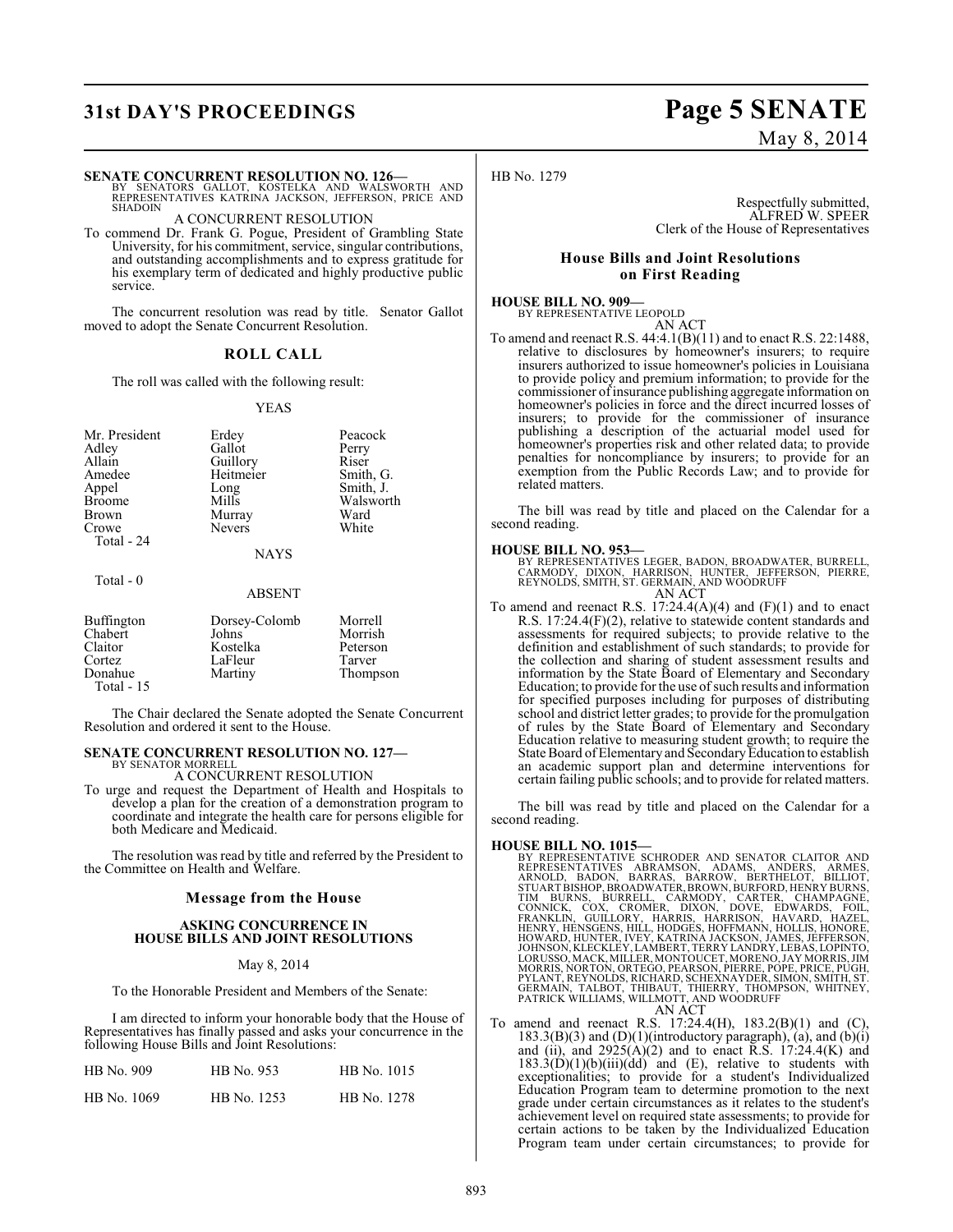## **Page 6 SENATE 31st DAY'S PROCEEDINGS**

May 8, 2014

participation by a student's Individualized Education Program team relative to requirements for Individual Graduation Plans and graduation; to provide relative to criteria for pursuing a career major curriculum; to provide for the issuance of a high school diploma; to provide for rules of the State Board of Elementary and Secondary Education; to provide for the calculation of school performance scores with respect to certain students with exceptionalities; to require the state Department of Education to track the performance of students with exceptionalities and to develop and implement a monitoring and corrective action system for school systems with high rates of students with exceptionalities performing below expected levels; and to provide for related matters.

The bill was read by title and placed on the Calendar for a second reading.

#### **HOUSE BILL NO. 1069—**

BY REPRESENTATIVES BROADWATER AND HENRY AN ACT

To amend and reenact R.S. 23:1021(13)(e) through (g) and to enact R.S. 23:1021(13)(h) and (14), relative to workers' compensation; to provide with respect to average weekly wage; to provide for the calculation of average weekly wage for any professional athlete contracted as an employee who earns a variable wage under a written employment contract dependent on specific activity, job description, job status, or temporal consideration under certain circumstances; to provide for definitions; and to provide for related matters.

The bill was read by title and placed on the Calendar for a second reading.

## **HOUSE BILL NO. 1253—** BY REPRESENTATIVE NANCY LANDRY

AN ACT

To amend and reenact R.S.  $17:500.2(E)(2)(a)$ , (b), and (c),  $1202(E)(2)(a)$ , (b), and (c), and  $1206.2(E)(2)(a)$ , (b), and (c), relative to powers of local public school boards and local superintendents of schools; to provide relative to requirements for extension of sick leave for school bus drivers, teachers, and school employees; and to provide for related matters.

The bill was read by title and placed on the Calendar for a second reading.

**HOUSE BILL NO. 1278— (Substitute for House Bill No. 79 by**

**Representative Pearson)**<br>BY REPRESENTATIVES PEARSON, HOFFMANN, HOLLIS, IVEY,<br>MILLER, AND TALBOT

AN ACT

To amend and reenact R.S.  $11:102(C)(1)(1)$  and  $(4)(b)$ , 612(introductory paragraph), 613(A),  $\delta$ 15(B), the heading of Subpart G of Part II of Chapter 3 of Subtitle IV of Title 11 of the Louisiana Revised Statutes of 1950, 3681, 3682(1), (2), (4)(a), (7), (16), (18) through (20), and (26), 3683(introductory paragraph), (1), and (3)(b),  $3684(A)$ , (D), and (F),  $3685(A)(1)(a)$ and  $(2)$ (introductory paragraph) and  $(d)$ ,  $(B)(1)$ ,  $(3)$  through  $(6)$ , and  $(8)$ ,  $(C)(1)$ ,  $(2)$ , and  $(13)$ , and  $(E)$ ,  $3685.2(E)(introducing$ paragraph), (6) and (7),  $3686(B)(1)$ , (D)(3), and (E),  $3688(D)$ ,  $3688.1$ ,  $3690(A)$  and  $(B)$ ,  $3690.2$ ,  $3692(A)$ , and 3695(C)(introductory paragraph), to enact R.S. 3695(C)(introductory paragraph), to enact R.S.<br>11:102(C)(1)(m), 416(D), 612(2.1), 620.1, Subpart E of Part VII of Chapter 1 of Subtitle II of Title 11 of the Louisiana Revised Statutes of 1950, comprised of R.S. 11:631, and 3682(20.1), and to repeal R.S. 11:3682(29), 3685(D), 3688(A) through (C) and  $(E)$ ,  $3689(B)$  through  $(E)$ ,  $3690(C)$  and  $(D)$ ,  $3690.1$ ,  $3691$ ,  $3693$ , and 3698, relative to retirement for employees of the Harbor Police Department of the Port of New Orleans; to provide relative to the merger of the Harbor Police Retirement System into the Louisiana State Employees' Retirement System; to provide for enrollment of new hires of the Harbor Police Department in the Hazardous Duty Services Plan in the Louisiana State Employees' Retirement System; to provide relative to a cooperative endeavor agreement with respect to the

merger of the systems; to provide relative to the assets of the Harbor Police Retirement System; to provide relative to benefits for members of the Harbor Police Retirement System; to provide relative to retirement benefits for new hires of the Harbor Police Department of the Port of New Orleans; to provide relative to the boards of trustees of the Louisiana State Employees' Retirement System and the Harbor Police Retirement System; to provide an effective date; and to provide for related matters.

The bill was read by title and placed on the Calendar for a second reading.

### **HOUSE BILL NO. 1279— (Substitute for House Bill No. 247 by Representative Ortego)** BY REPRESENTATIVES ORTEGO AND DANAHAY

AN ACT

To amend and reenact R.S. 40:921(A) and 922(A) and to enact Subpart C of Part VII of Chapter 4 of Title 40 of the Louisiana Revised Statutes of 1950, to be comprised of R.S. 40:931 through 938, relative to the sale of milk; to provide for definitions; to authorize the incidental sales of raw milk; to provide for chemical, bacteriological, and temperature standards; to provide for sanitation standards; to provide for standards for bottling, packaging, and container filling; to provide for animal health standards; to provide for recalls; to prohibit statements implying endorsement by the Department of Health and Hospitals; and to provide for related matters.

The bill was read by title and placed on the Calendar for a second reading.

### **Rules Suspended**

Senator Murray asked for and obtained a suspension of the rules to pass over House Bills on Second Reading and House Concurrent Resolutions on Second Reading.

### **Senate Bills and Joint Resolutions on Second Reading Reported by Committees**

**SENATE BILL NO. 107—** BY SENATOR NEVERS

AN ACT

To enact Chapter 8-B of Title 46 of the Louisiana Revised Statutes of 1950, to be comprised of R.S. 46:979.1 through 979.6, relative to the Louisiana Health Care Independence Act; to provide for the creation and administration of the Louisiana Health Care Independence Program; to provide for access to basic health insurance coverage for Louisiana citizens with certain incomes; to provide for legislative findings and intent; to provide definitions; to provide for certain waiver applications and Medicaid state plan amendments; to provide for medical assistance programs; to provide relative to funding and legislative oversight; to provide for certain eligibility factors and reports; to provide relative to termination of the program; to provide certain terms, conditions and procedures; and to provide for related matters.

Reported by substitute by the Committee on Health and Welfare. The bill was read by title; the committee substitute bill was read.

#### **SENATE BILL NO. —(Substitute of Senate Bill No. 107 by Senator Nevers)** BY SENATOR NEVERS

AN ACT

To enact Chapter 8-B of Title 46 of the Louisiana Revised Statutes of 1950, to be comprised of R.S. 46:979.1 through 979.6, relative to the Louisiana First America Next Freedom and Empowerment Act; to provide for the creation, implementation and administration of the Louisiana First American Next Freedom and Empowerment Plan; to provide for access to basic health insurance coverage for Louisiana citizens; to provide for legislative findings and intent; to provide for application for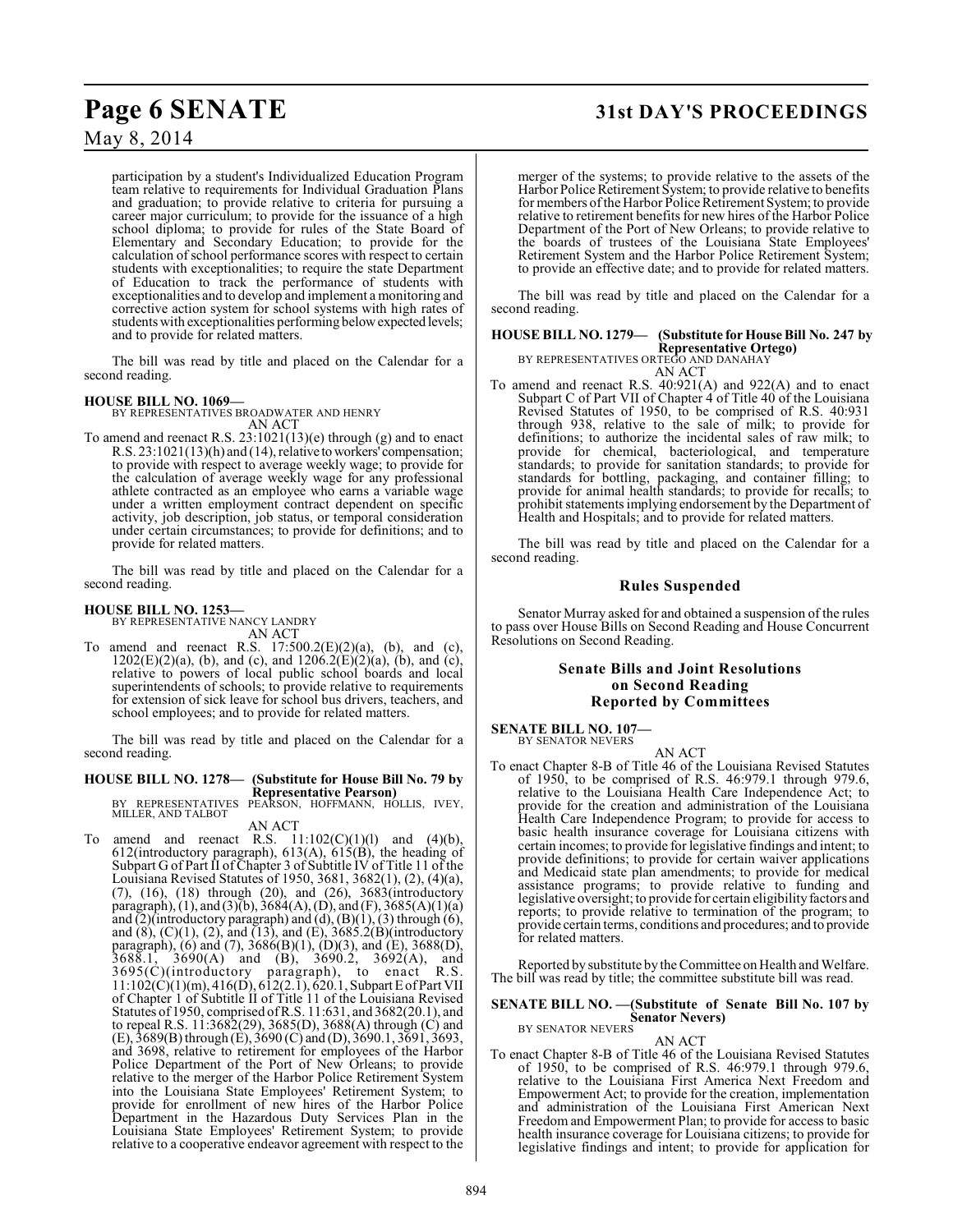### **31st DAY'S PROCEEDINGS Page 7 SENATE**

# May 8, 2014

certain federal funds; to provide relative to funding and legislative oversight; to provide for certain eligibility factors and reports; to provide relative to termination of the plan; to provide certain terms, definitions, conditions and procedures; and to provide for related matters.

Be it enacted by the Legislature of Louisiana:

Section 1. Chapter 8-B of Title 46 of the Louisiana Revised Statutes of 1950, comprised of R.S. 46:979.1 through 979.6, is hereby enacted to read as follows:

#### **CHAPTER 8-B. LOUISIANA FIRST AMERICA NEXT FREEDOM AND EMPOWERMENT PLAN §979.1. Title**

**This Chapter shall be known and may be cited as the "Louisiana First America Next Freedom and Empowerment Act".**

**§979.2. Definitions**

**As used in this Chapter, the following terms shall have the following definitions, unless the context clearly indicates otherwise:**<br>(1)

**(1) "Cost-sharing" means the portion of the cost of a covered medical service that must be paid by or on behalf of eligible individuals, consisting of copayments or coinsurance, but not deductibles.**

**(2) "Department" means the Department of Health and Hospitals.**

**(3) "Medicaid" means the medical assistance program provided for in Title XIX of the Social Security Act.**

**(4) "Plan" means the Louisiana First America Next Freedom and Empowerment Plan established by this Chapter.**

**(5) "Secretary" means the secretary of the Department of Health and Hospitals.**

**§979.3. Legislative findings; purpose**

**A. The Legislature of Louisiana does hereby find and declare that, due to compelling moral and economic reasons, Louisiana must enact positive reforms to move the state's health care system in the right direction, because the status quo of American health care and insurance is simply not defensible.**

**B. The Legislature of Louisiana does hereby find and declare that Louisiana must ensure that people have access to affordable high quality health care. Our state must create a solid safety net for the poorest of the poor and the sickest of the sick. Louisiana must seek to offer to its citizens a health care system that allows the patient to be in control, working with his own doctor and other health care providers. Louisiana must work on reducing health care costs, since many of Louisiana's citizens struggle to afford health care. Louisiana must work to preserve and strengthen the safety net for the most vulnerable in our state, including those with pre-existing conditions. Louisiana must focus on enhancing patient choice, removing obstacles to portability and promoting consumer selection.**<br> **C.** The Legislature of Louisiana does

**C. The Legislature of Louisiana does hereby find and declare that true health reform puts doctors and patients, not government bureaucrats, at the heart of all health policy decisions.**

**D. The purposes of this state in implementing the Louisiana First America Next Freedom and Empowerment Plan are as follows:**

**(1) To lower health care costs by providing incentives for Louisiana consumers to serve as smart health care shoppers, to save money by engaging in healthy behaviors and to take control of their health care choices.**

**(2) To protect the most vulnerable Louisiana citizens by targeting government resources to those most at risk in our state and by enacting reforms that would guarantee health care access to individuals with pre-existing conditions, senior citizens, individuals with disabilities and the unborn.**

**(3) To provide portability and choice to Louisiana consumers by offering personalized choices so that consumers can buy the health care coverage plan they want, not the plan a government bureaucrat tells them to purchase.**

**§979.4. Administration of the Louisiana First America Next Freedom and Empowerment Plan**

**A. The Department of Health and Hospitals shall create and administer the plan within the department. The department shall promulgate rules to implement this Chapter in accordance with the Administrative Procedure Act.**

**B. In keeping with the plan's purposes set forth in R.S. 46:979.3, the department shall on or before September 1, 2014, submit to the House and Senate committees on health and welfare and to the governor an outline specifying how it will seek to implement the following health care access reforms in Louisiana beginning January 1, 2015:**

**(1) Lowering the cost of health care in Louisiana, including but not limited to actions furthering the following goals:**

**(a) Tax equity: Giving all Louisiana consumers the same standard deduction for health insurance, regardless of whether they obtain that health insurance from an employer or on their**  $\frac{own.}{(b)}$ 

**(b) A Louisiana health insurance program: Seeking any available federal funds, including but not limited to the use of federal waivers or Medicaid state plan amendments, so as to create an innovative state health insurance program that would reduce health insurance premiums to make coverage more affordable, guarantee access for individuals with pre-existing conditions, and allow the state the option of using such funds to subsidize health insurance coverage for individuals with preexisting conditions and low-income individuals who may not receive tax savings from a health insurance deduction.**<br> **(c) Health savings accounts: Further increasing** 

**Health savings accounts: participation in the plan's innovative insurance model and enhancing the ability to contain the growth of health costs by allowing individuals to create personal health savings accounts and use those funds to pay health insurance premiums, allowing for additional flexibility in benefit design.**

**(d) Greater incentives for wellness: Providing insurers and employers with additional flexibility to offer incentives for healthy behaviors, and the ability to provide those incentives on a tax-free basis, in order to accelerate efforts at changing behaviors in a way that can slow health cost growth.**

**(e) Focus on eliminating fraud: Moving away from the existing "pay and chase" model of eliminating fraud, and seeking to target those who profit from trafficking in personal health information.**

**(f) Price and quality transparency: Increasing online posting of health care services price and quality data in order to empower Louisiana patients with trusted information and provide Louisiana health care providers with a greater incentive to improve their quality practices.**

**(2) Protecting the most vulnerable Louisiana citizens, including but not limited to actions furthering the following goals:**

**(a) Guaranteed access for pre-existing conditions: Demonstrating in requests to federal funding sources that, as a condition of participation in the plan, Louisiana will guarantee access for individuals with pre-existing conditions through a high-risk pool, reinsurance, or some other method ensuring those with chronic conditions can obtain needed care.**

**(b) Premium support: Providing cost subsidies or premium assistance so that Louisiana's senior citizens are offered more health insurance choices, while seeking to make Medicare more financially solvent and sustainable for future generations.**

**(c) Medicaid reforms: Seeking to work with the federal government through existing or new grant programs to demonstrate that, in exchange for a fixed funding allotment from the federal government and accountability standards, Louisiana will demonstrate flexibility in designing solutions to meet the health care needs of Louisiana citizens.**

**(d) Life protections: Seeking to strengthen conscience protections for businesses and medical providers.**

**(3) Portability and choice, including but not limited to actions furthering the following goals:**

**(a) Louisiana-based reforms to expand access: Reforming laws that govern medical licensure and construction of new medical facilities, in order to increase the supply of medical providers, including new options that may lower health care costs.**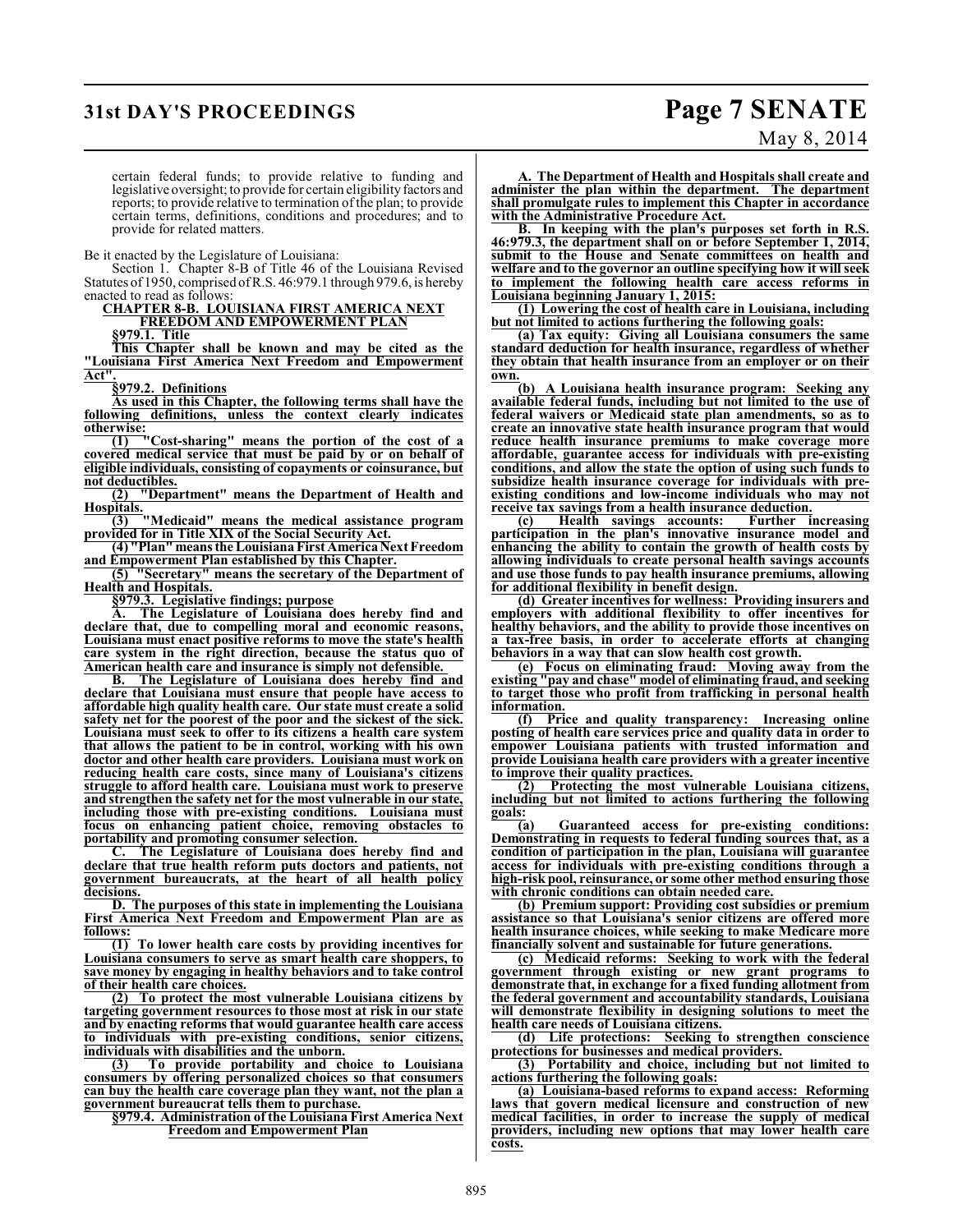**(b) Better access for individuals changing employers: Ending the requirement that individuals leaving their employer must exhaust COBRA continuation coverage before gaining access to the individual health insurance market, in order to alleviate a costly mandate on businesses and ease the transition**

**into individual health coverage for those changing jobs.**<br>(c) Pooling mechanisms: Allowing small businesses, **(c) Pooling mechanisms: Allowing small businesses, fraternal organizations, civic groups, alumni associations, and other similar organizations to band together and offer health insurance to their members in order to provide new options for individuals to purchase coverage that travels with them from job to job.**

**(d) Cross-state insurance purchasing: Seeking to work with the federal government to allow purchasing of health insurance across state lines, so as to allow Louisianians to buy the customized health insurance plan that best meets their needs.**

**(e) Lawsuit reform: Enacting common sense reforms to crack down on frivolous lawsuits in seeking to expand patient access and lower costs.**

**(f) Freedom for senior citizens to choose: Enhancing choice and competition by eliminating the arbitrary restrictions on senior citizens' choice of medical providers imposed by bureaucratic mandates, and seeking to restore the doctor-patient relationship by working with the federal government to see those onerous requirements repealed.**

**C. The department may work with any other state department in order to seek to effect the plan's purposes, and shall do so with all deliberate speed so as to effect these health care reforms in a timely manner.**

**D. The department may utilize any federal or state funding, or any other source of revenue, available to implement this plan.**

**E. The plan may include premium support or insurance premium subsidies for eligible individuals to enable their enrollment in a health insurance plan.**

**F. The department shall be specifically authorized to pay supplemental cost-sharing subsidies directly to health insurance plans or health savings accounts for participants in the plan.**

**G. An eligible individual offered health insurance access, enrolled in health insurance coverage or allowed to create a health savings account, shall affirmatively acknowledge the existence of all of the following facts:**

**(1) The plan shall not be a perpetual federal or state right or guaranteed entitlement.**

**(2) The plan shall be subject to cancellation upon appropriate notice.**

**(3) The plan shall not be an entitlement program.**

**H. The state may implement cost-sharing and copays, as a condition of participation in the plan, for plan participants whose earning shall exceed fifty percent of the applicable federal poverty level.**

**I. The department shall recommend appropriate adjustments in funding to the legislature. Adjustments shall be made by the legislature as appropriate.**

**J. On a quarterly basis, the department shall report to the Joint Legislative Committee on the Budget, within two weeks of the end of each quarter, information regarding the following aspects of the plan:**

**(1) Plan enrollment.**

**(2) Patient experience.**

**(3) Economic impact.**

**(4) Carrier competition.**

**(5) Success in avoiding uncompensated care.**

**§979.5. Plan outcomes; reporting requirements**

**A. On or before July 1, 2015, and annually thereafter, the secretary of the department shall provide to the House and Senate committees on health and welfare and to the governor a written report covering the most recent one-year period which includes at a minimum all of the items required hereafter in this Section.**

**B. The secretary shall make the report provided for in this Section publicly available on its Internet website.**

**C. The report shall include but shall not be limited to the following items:**

**(1) Evaluation of major barriers to access to health care by participants in the Louisiana First America Next Freedom and Empowerment Plan, and recommendations for policy changes to eliminate such barriers.**

**(2) Summary of successful initiatives in this state for disease prevention and early diagnosis and management of chronic conditions among participants in the plan.**

**(3) Such other information as the secretary deems appropriate to convey a clear and sufficiently complete assessment of the impact of the plan.**

**§979.6. Termination**

**Annually during each regular session of the legislature, the legislature shall have the authority to decide whether to continue the program.**

Section 2. This Act shall become effective upon signature by the governor or, if not signed by the governor, upon expiration of the time for bills to become law without signature by the governor, as provided by Article III, Section 18 of the Constitution of Louisiana. If vetoed by the governor and subsequently approved by the legislature, this Act shall become effective on the day following such approval.

On motion of Senator Heitmeier, the committee substitute bill was adopted and becomes Senate Bill No. 682 by Senator Nevers, substitute for Senate Bill No. 107 by Senator Nevers.

#### **SENATE BILL NO. 682— (Substitute of Senate Bill No. 107 by Senator Nevers)**

BY SENATOR NEVERS AN ACT

To enact Chapter 8-B of Title 46 of the Louisiana Revised Statutes of 1950, to be comprised of R.S. 46:979.1 through 979.6, relative to the Louisiana First America Next Freedom and Empowerment Act; to provide for the creation, implementation and administration of the Louisiana First American Next Freedom and Empowerment Plan; to provide for access to basic health insurance coverage for Louisiana citizens; to provide for legislative findings and intent; to provide for application for certain federal funds; to provide relative to funding and legislative oversight; to provide for certain eligibility factors and reports; to provide relative to termination of the plan; to provide certain terms, definitions, conditions and procedures; and to provide for related matters.

The bill was read by title and placed on the Calendar for a second reading.

#### **SENATE BILL NO. 303—**

BY SENATORS AMEDEE AND MORRELL

- AN ACT
- To amend and reenact R.S. 42:1124.4(B)(2), relative to the Ethics Adjudicatory Board; to provide for enforcement for failure to file violations; to provide for penalties for failure to file personal financial disclosure; and to provide for related matters.

Reported with amendments by the Committee on Senate and Governmental Affairs.

#### **SENATE COMMITTEE AMENDMENTS**

Amendments proposed by Senate Committee on Senate and Governmental Affairs to Original Senate Bill No. 303 by Senator Amedee

#### AMENDMENT NO. 1

On page 1, delete lines 2 through 4 and insert

"To enact R.S. 42:1123(43), relative to the Code of Governmental Ethics; to provide for an exception to the prohibition of persons being employed by a political subdivision who have served on certain boards as designees; and to provide for related matters."

#### AMENDMENT NO. 2

On page 1, line 6, after "Section 1." delete the remainder of the line and insert "R.S. 42:1123(43) is hereby enacted to read as follows:"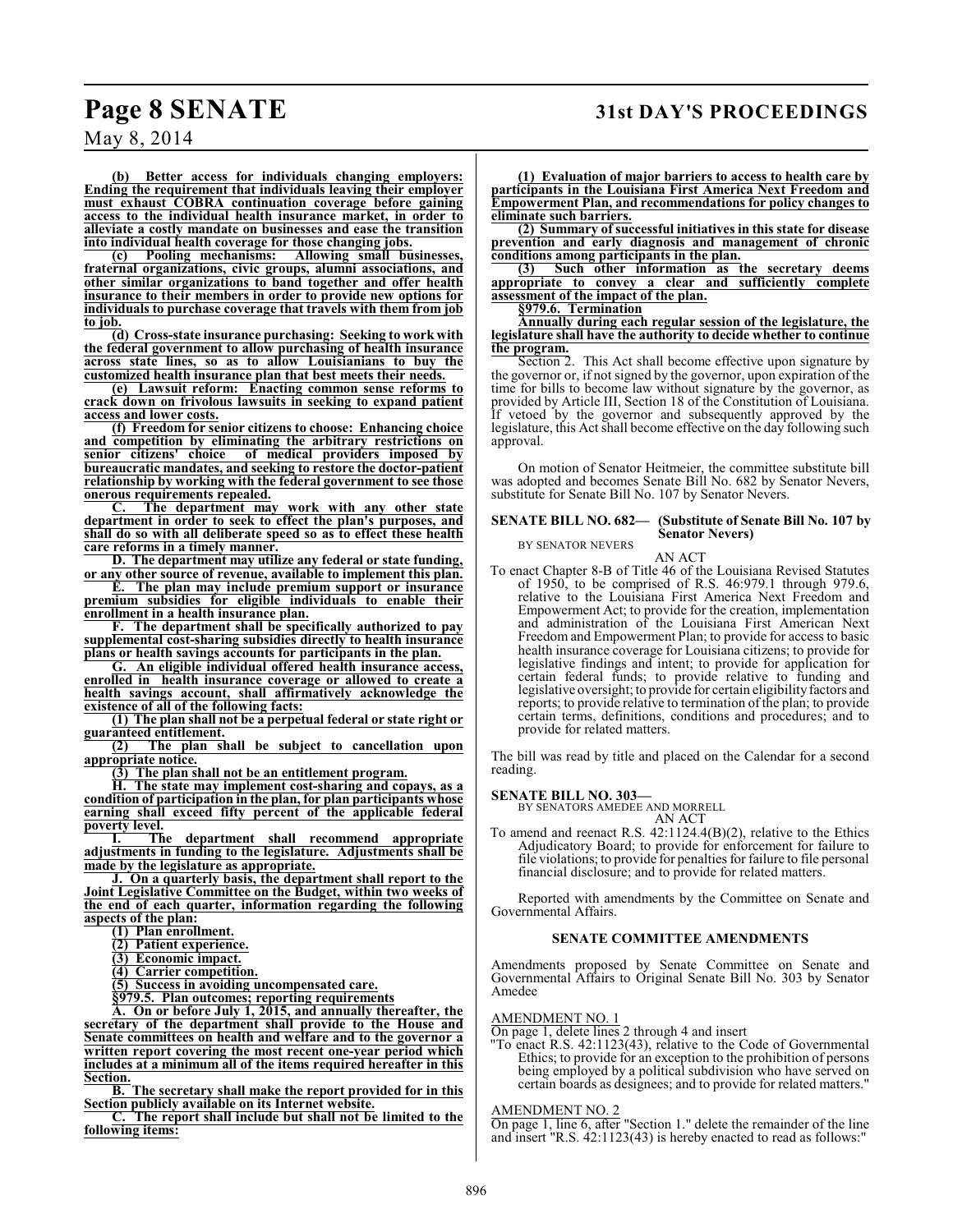## **31st DAY'S PROCEEDINGS Page 9 SENATE**

#### AMENDMENT NO. 3

On page 1 delete lines 7 through 17 and on page 2, delete lines 1 and 2 and insert the following"

"§1123. Exceptions

This Part shall not preclude: \* \* \*

**(43) The employment of a person by a board that is created by law when the person has served as a member of the board as a designee, as authorized by law, of a mayor of a municipality with a population of three hundred thousand or more according to the latest decennial census.**"

On motion of Senator Amedee, the committee amendment was adopted. The amended bill was read by title, ordered engrossed and passed to a third reading.

#### **SENATE BILL NO. 543—**

BY SENATORS DONAHUE, ALLAIN, BUFFINGTON, CHABERT, CLAITOR, JOHNS, LAFLEUR, MILLS, MURRAY, TARVER AND WHITE AN ACT

To amend and reenact R.S. 39:24(A) and (B), 34(A), 51(A)(2), and 56(A) and to enact R.S. 39:2(15.1) and 36(A)(7), relative to budgetary procedures; to define expenditures for payments to businesses and individuals; to provide for inclusion in the official forecast, the executive budget, the general appropriation bill, other appropriation bills, and the state budget of expenditures for payments to businesses and individuals; to provide for an effective date; and to provide for related matters.

Reported with amendments by the Committee on Finance.

#### **SENATE COMMITTEE AMENDMENTS**

Amendments proposed by Senate Committee on Finance to Original Senate Bill No. 543 by Senator Donahue

#### AMENDMENT NO. 1

On page 1, line 2, change "39:24(A) and (B), 34(A), 51(A)(2)" to "39:34(A)"

#### AMENDMENT NO. 2

On page 1, line 3, change "39:2(15.1) and 36(A)(7)" to "39:2(15.1) and  $(15.2)$ , 24.1,  $36(A)(7)$ , and  $51(A)(5)$ "

#### AMENDMENT NO. 3

On page 1, line 3, change "expenditures for" to "incentive expenditures;"

AMENDMENT NO. 4

On page 1, delete line 4, and insert "to provide for inclusion in the incentive expenditure"

AMENDMENT NO. 5

On page 1, line 6, after "budget of" delete the remainder of the line, and insert "incentive expenditures;"

#### AMENDMENT NO. 6

On page 1, line 7, delete "individuals;"

#### AMENDMENT NO. 7

On page 1, line 9, change "39:24(A) and (B), 34(A), 51(A)(2)" to "39:34(A)"

AMENDMENT NO. 8 On page 1, line 10, change "39:2(15.1) and 36(A)(7)" to "39:2(15.1) and  $(15.2)$ , 24.1,  $36(A)(7)$ , and  $51(A)(5)$ "

#### AMENDMENT NO. 9

On page 1, delete line 16 and 17, on page 2, delete lines 1 through 3, and insert the following:

"**(15.1) "Incentive expenditures" means the reductions of and payments from current tax collections because of the following incentive benefit statutes:**

May 8, 2014

**(a) Atchafalaya Trace Heritage Area Development Zone Tax Exemption (Part II of Chapter 26 of Title 25 of the Louisiana Revised Statutes of 1950, comprised of R.S. 25:1226 et seq.).**

**(b) Brownsfields Investor Tax Credit (R.S. 47:6021).**

**(c) Cane River Heritage Tax Credit (R.S. 47:6026). (d) Louisiana Community Economic Development (R.S. 47:6031).**

**(e) Ports of Louisiana Tax Credit (R.S. 47:6036).**

**(f) Motion Picture Investor Tax Credit (R.S. 47:6007).**

**(g) Research and Development Tax Credit (R.S. 47:6015). (h) Digital Interactive Media and Software Tax Credit (R.S.**

**47:6022).**

**(i) Louisiana Motion Picture Incentive Program (Chapter 12 of Subtitle II of Title 47 of the Louisiana Revised Statutes of 1950, comprised of R.S. 47:1121 et seq.).**

**(j) Louisiana Capital Companies Tax Credit Program (Chapter 26 of Title 51 of the Louisiana Revised Statutes of 1950, comprised of R.S. 51:1921 et seq.).**

**(k) New Markets Tax Credit (R.S. 47:6016).**

**(l) University Research and Development Parks (R.S. 17:3389).**

**(m) Industrial Tax Equalization Program (Chapter 1 of Subtitle V of Title 47 of the Louisiana Revised Statutes of 1950, comprised of R.S. 47:3201 through 3205).**

**(n) Exemptions for Manufacturing Establishments (Chapter 3 of Subtitle V of Title 47 of the Louisiana Revised Statutes of 1950, comprised of R.S. 47:4301through 4306).**

**(o) Enterprise Zones (Chapter 21 of Title 51 of the Louisiana Revised Statutes of 1950, comprised of R.S. 51:1781 et seq.).**

**(p) Sound Recording Investor Tax Credit (R.S. 47:6023).**

**(q) Urban Revitalization Tax Incentive Program (Chapter 22 of Title 51 of the Louisiana Revised Statutes of 1950, comprised of R.S. 51:1801).**

**(r) Technology Commercialization Credit and Jobs Program (Part VI of Chapter 22 of Title 51 of the Louisiana Revised Statutes of 1950, comprised of R.S. 51:2351 et seq.).**

**(s) Angel Investor Tax Credit Program (R.S. 47:6020).**

**(t) Musical and Theatrical Productions Tax Credit (R.S. 47:6034)**

**(u) Retention and Modernization Credit (Chapter 39-C of Title 51 of the Louisiana Revised Statutes of 1950, comprised of R.S. 51:2399.1 through 2399.6).**

**(v) Green Jobs Industries Credit (R.S. 47:6037).**

**(w) Louisiana Quality Jobs Program (R.S. 51:2451 et seq.). (x) Corporate Headquarters Relocation Program (Chapter**

**54 of Title 51 of the Louisiana Revised Statutes of 1950, comprised of R.S. 51:3111 through 3115).**

**(y) Competitive Projects Payroll Incentive Program (R.S. 51:3121).**

**(z) Procurement Processing Company Rebate Program (R.S. 47:6351).**

**(aa) Rehabilitation of Historic Structures (R.S. 47:6019). (15.2) "Current tax collections" means the current collections of the taxes imposed by Subtitle II of Title 47 of the Louisiana Revised Statutes of 1950.**"

AMENDMENT NO. 10

On page 2, delete lines 5 through 29, on page 3, delete lines 1 through 14, and insert the following:

"**§24.1. Incentive expenditure forecast**

**A. Beginning fiscal year 2015-2016, the Revenue Estimating Conference shall establish a forecast of incentive expenditures for each fiscal year, hereinafter referred to as the incentive expenditure forecast, which shall be derived and revised only as provided in this Section. The forecast of incentive expenditures shall include a forecast of the amount of payments from and reductions of current tax collections to be granted by each of the incentive benefit statutes provided for in R.S. 39:2(15.1) for the forecasted year. The forecast shall be an amount that is no less than the estimated amount of payments from and reductions of current tax collections which will be made by each of the incentive benefit statutes provided for in R.S. 39:2(15.1) for the forecasted fiscal year. Such forecast shall be used to provide for the statement of incentive expenditure allocations in the proposed**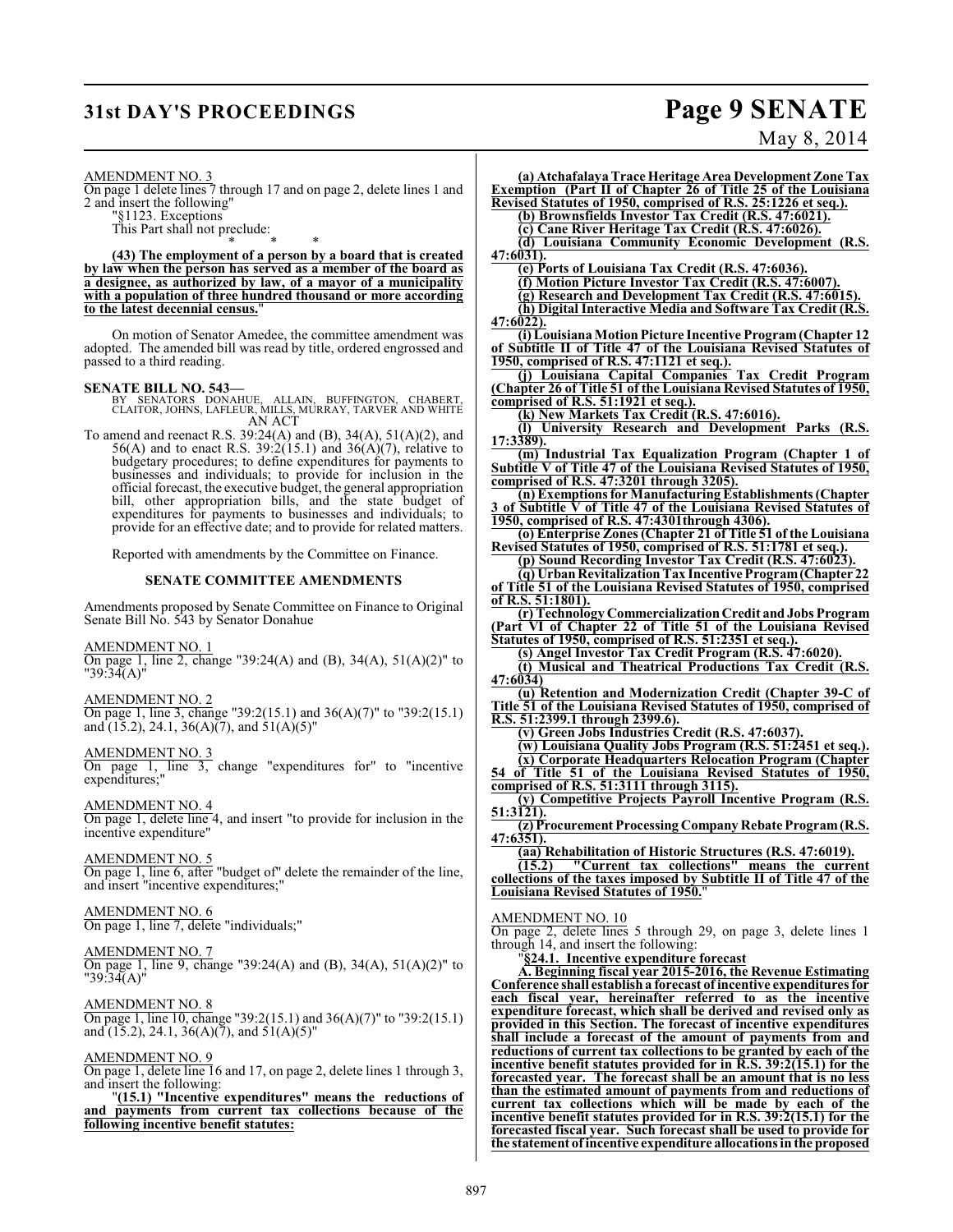### **Page 10 SENATE 31st DAY'S PROCEEDINGS**

May 8, 2014

**executive budget, the general appropriation bill and other appropriation bills, and the state budget.**

**B. The incentive expenditure forecast shall be derived and based upon the assumption that the current law and current administrative procedures will remain in effect for the forecast period.**

**C. The department which administers the incentive benefit shall notify the conference when the incentive expenditure forecast is not sufficient to meet the requirements of current law or current administrative procedures. The conference may revise the forecast as necessary.**

**D. The incentive expenditure forecast shall be a separate section in the official forecast and shall not be included in the estimates of the money to be received by the state general fund and dedicated funds for the current and next fiscal years which are available for appropriation.**

**E.(1) The Revenue Estimating Conference may utilize whatever staff, information, and technical expertise which it may determine is required to derive or revise the incentive expenditure forecast. The conference may request and shall receive from all public officers, departments, agencies, and authorities of the state such assistance and data as will enable the conference to fulfill its duties.**

**(2) Public officers, departments, agencies, and authorities of the state, including the Department of Revenue, the Department of Economic Development, and the Department of Culture, Recreation and Tourism, which administer an incentive expenditure program shall furnish the Revenue Estimating Conference, legislative fiscal office, and the division of administration with data reflecting the program's operations and shall prepare a report setting forth the dollar amount of incentive expenditure for each incentive benefit program administered by the respective department, agency, or authority. In order that such information may be included in the incentive expenditure forecast for the next fiscal year, such reports shall include data beginning July first of each fiscal year through the date of the report and the report shall be due monthly. An initial report detailing historical participation and applicable dollar amounts of incentive expenditures shall also be provided. The initial historical report and subsequent monthly reports shall be developed in consultation with the Revenue Estimating Conference, the legislative fiscal office, and the division of administration.**

**(3) In addition to the data required to be submitted in Paragraph (2) of this Subsection, each department, agency, or authority of the state, including the Department of Revenue, the Department of Economic Development, and the Department of Culture, Recreation andTourism, which administers an incentive expenditure as defined in R.S. 39:2(15.1) shall submit to the Revenue Estimating Conference, the legislative fiscal office, and the division of administration, upon request, an estimate of incentive expenditures for each of the tax benefit statutes listed in R.S. 39:2(15.1) administered by the respective department, agency, or authority. Such estimates shall be an amount that is no less than the estimated amount of reductions of and payments to be made from current tax collections for each incentive expenditures for the current fiscal year. The participants of the conference shall work in conjunction with the respective department, agency, or authority, to finalize all estimates for presentation to the conference.**

**F. The incentive expenditure forecast shall be determined by the Revenue Estimating Conference through a process to be decided by the conference except that any final action establishing an incentive expenditure forecast shall be taken only pursuant to a unanimous decision by all of the conference principals.**

\* \* \*"

#### AMENDMENT NO. 11

On page 3, line 24, after "**separate**" delete the remainder of the line, delete lines 25 through 29, on page 4, delete lines 1 and 2, and insert the following: "**statement of incentive expenditures allocations as contained in the incentive expenditure forecast. The incentive expenditures allocations shall be stated as a separate description**

**in the program activities of the respective department, agency, or authority of the state which administers an incentive expenditure as defined in R.S. 39:2(15.1). A statement of total incentive expenditure allocations shall also be provided in the executive budget proposal. Such incentive expenditures shall not be included as, nor counted towards the operating expenses of the relevant department, agency, or authority.**"

#### AMENDMENT NO. 12

On page 4, line 12, after "**separate**", delete the remainder of the line, delete lines 13 through 19, and insert the following: "**statement of incentive expenditures allocations as contained in the incentive expenditure forecast. The incentive expenditures allocations shall be stated as a separate description in the program activities of the respective department, agency, or authority of the state which administers an incentive expenditure as defined in R.S. 39:2(15.1). Such incentive expenditures shall not be included as, nor counted towards the operating expenses of the relevant department, agency, or authority.**"

#### AMENDMENT NO. 13

"A.

On page 4, delete lines 22 through 29, on page 5, delete lines 1 through 7, and insert the following:

\* \* \* **(5) The General Appropriation Bill and other appropriation bills shall include a statement of incentive expenditure allocations as contained in the incentive expenditure forecast. The incentive expenditures allocations shall be stated as a separate description in the program activities of the respective department, agency, or authority of the state which administers an incentive expenditure as defined in R.S. 39:2(15.1). Such incentive expenditures shall not be included as, nor counted towards the operating expenses of the relevant department, agency, or authority. The statement of incentive expenditure allocations shall not be deemed to be an appropriation.**

\* \* \*"

#### AMENDMENT NO. 14

On page 5, line 17, after "**include**" delete the remainder of the line, delete lines 18 through 21, and insert "**a statement of total incentive expenditure allocations and a statement of incentive expenditure allocations by department.**"

On motion of Senator Donahue, the committee amendment was adopted. The amended bill was read by title, ordered engrossed and passed to a third reading.

#### **SENATE BILL NO. 648—**

BY SENATORS DORSEY-COLOMB, AMEDEE, BROOME, BROWN,<br>GALLOT, GUILLORY, HEITMEIER, JOHNS, KOSTELKA, MILLS,<br>NEVERS AND WARD AND REPRESENTATIVES BARRAS, BARROW,<br>CARTER, COX, FOIL, GREENE, HONORE, JAMES, LEGER, PONTI,<br>SCHEXNAYDER

#### AN ACT

To enact R.S. 33:9038.67, relative to cooperative and economic development in East Baton Rouge Parish; to create the Old LNB Building Redevelopment District as a special taxing and tax increment financing district in East Baton Rouge Parish; to provide for the boundaries of the district; to provide for the governance of the district; to provide for the authority, powers, duties, and functions of the governing body; to provide for the levy and collection of taxes within the district; to authorize the district to issue and sell bonds; to authorize the district to engage in tax increment financing; to provide for an effective date; and to provide for related matters.

Reported with amendments by the Committee on Finance.

#### **SENATE COMMITTEE AMENDMENTS**

Amendments proposed by Senate Committee on Finance to Engrossed Senate Bill No. 648 by Senator Donahue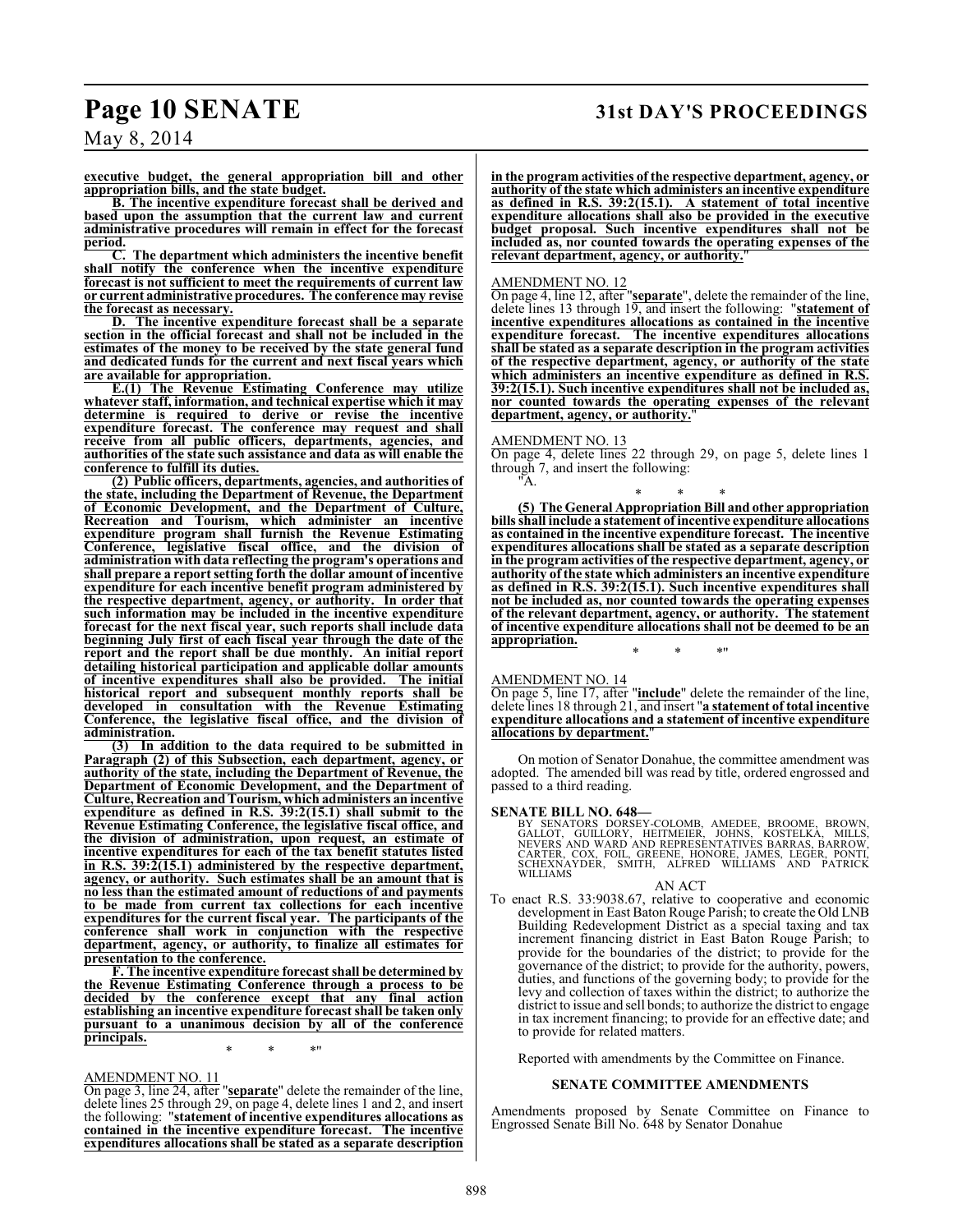## **31st DAY'S PROCEEDINGS Page 11 SENATE** May 8, 2014

AMENDMENT NO. 1 On page 4, line 24, delete "**or his designee**"

AMENDMENT NO. 2 On page 4, line 26, delete "**or his designee**"

AMENDMENT NO. 3 On page 4, line 27, change "**A majority of**" to "**All**"

AMENDMENT NO. 4 On page 5, between lines 16 and 17, insert the following: "**(6) The district shall be subject to the Public Records Law, official journals law, Code of Governmental Ethics, and audit law pursuant to R.S. 24:513.**"

AMENDMENT NO. 5 On page 6, line 6, between "**property**" and "**as**" insert "**within the district**"

AMENDMENT NO. 6 On page 7, delete lines 6 through 14

AMENDMENT NO. 7 On page 7, line 15, change "**14**" to "**13**"

AMENDMENT NO. 8 On page 11, line 10, between "**board**" and the comma "**,**" insert "**including but not limited to an ordinance adopted pursuant to Paragraph (F)(5) of this Section**"

AMENDMENT NO. 9 On page 11, line 11, change "**may**" to "**shall**"

AMENDMENT NO. 10 On page 11, line 12, change "**once**" to "**twice**"

AMENDMENT NO. 11 On page 11, line 15, delete "**such**"

AMENDMENT NO. 12 On page 11, line 16, change "**shall have**" to "**may file for**"

AMENDMENT NO. 13 On page 11, line 18, between "**whatever**" and the period "**.**" insert "**, except for fraud**"

AMENDMENT NO. 14

On page 11, line 23, between "**publication**" and the period "**.**" insert "**unless a claim pursuant to this Section has been filed**"

On motion of Senator Donahue, the committee amendment was adopted. The amended bill wasread by title, ordered reengrossed and passed to a third reading.

#### **House Bills and Joint Resolutions on Second Reading Reported by Committees**

### **HOUSE BILL NO. 24—** BY REPRESENTATIVE PEARSON

AN ACT

To amend and reenact R.S. 11:103(B)(3)(e)(ii)(aa) and (iv)(aa) and (E) and to repeal R.S.  $11:103(B)(3)(e)(i)(bb)$ ,  $(ii)(bb)$ , and (iv)(bb), relative to amortization schedules of the Municipal Police Employees' Retirement System; to provide relative to the duration of such schedules; to provide for the combination and reamortization of existing schedules as of a certain date; to provide relative to the calculation of employer contribution rates for the system; to repeal outdated provisions; and to provide for related matters.

Reported favorably by the Committee on Finance. The bill was read by title and referred to the Legislative Bureau.

#### **HOUSE BILL NO. 105—**

BY REPRESENTATIVE JAMES

AN ACT To amend and reenact R.S. 42:1111(A)(4), relative to the Code of Governmental Ethics; to increase the amount of supplemental compensation or benefits allowed to be provided to an attorney who is a public employee who is participating in a certain bona fide Loan Repayment Assistance Program; and to provide for related matters.

Reported favorably by the Committee on Senate and Governmental Affairs. The bill was read by title and referred to the Legislative Bureau.

#### **HOUSE BILL NO. 167—**

BY REPRESENTATIVE GREENE AN ACT

To amend and reenact R.S. 37:711.14(B) and 711.15(A)(4)(b), relative to the Louisiana Professional Geoscience Practice Act; to provide relative to examinations prepared, administered, or graded by organizations other than the Louisiana Board of Professional Geoscientists; to extend the time period for applicants to be exempt from taking an examination for licensure; and to provide for related matters.

Reported favorably by the Committee on Commerce, Consumer Protection, and International Affairs. The bill was read by title and referred to the Legislative Bureau.

### **HOUSE BILL NO. 185—**

BY REPRESENTATIVE HAVARD AN ACT

To amend and reenact R.S. 37:1031(A) and 1033(A)(introductory paragraph), relative to care for individuals receiving certain home- and community-based services; to provide for applicability of laws relative to services rendered by direct service workers; to revise criteria for individuals who are served by direct service workers; to provide for requirements relative to authorization for direct service workers to perform certain procedures; and to provide for related matters.

Reported with amendments by the Committee on Health and Welfare.

#### **SENATE COMMITTEE AMENDMENTS**

Amendments proposed by Senate Committee on Health and Welfare to Engrossed House Bill No. 185 by Representative Havard

#### AMENDMENT NO. 1

On page 1, delete lines 12 through 20, in their entirety, and on page 2, delete lines 1 through 15, in their entirety, and insert:

"A. The provisions of this Part shall not apply to gratuitous care provided by friends or members of the individual's family. The provisions of this Part shall apply to all direct service workers employed by a licensed agency, or employed as part of an authorized departmental self-directed program, and who attend to individuals receiving home- and community-based long-term services and who are not authorized to perform these tasks under other state laws or regulations. An individual being served shall meet the following criteria:

(1) Is eligible for home and community-based long-term care services licensed by the Department of Health and Hospitals.

(2) Is able to self-direct the services or resides Resides in a residence where there is daily monitoring by a family member, a direct service worker, or other health care provider.

(3) Has a current plan of care.

(4) Receives a periodic assessment by a registered nurse based on the individual's health status.

(5) Requires assistance with medication administration or other noncomplex medical tasks."

#### AMENDMENT NO. 2

On page 2, line 19, after "agency" insert: "or employed as part of an authorized departmental self-directed program"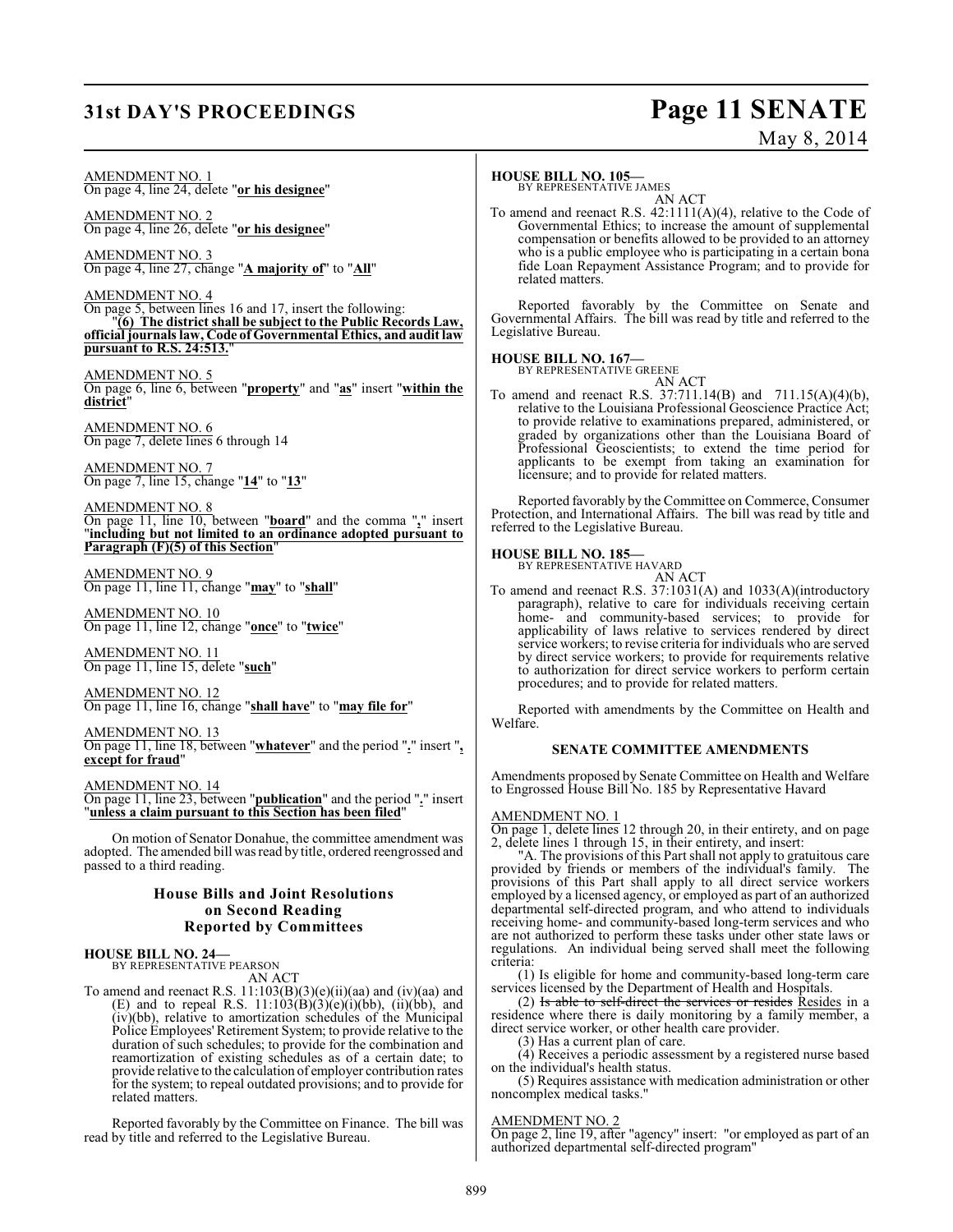### **Page 12 SENATE 31st DAY'S PROCEEDINGS**

May 8, 2014

#### AMENDMENT NO. 3

On page 2, line 20, delete "and" and insert: ". If the direct service worker is employed as part of an authorized departmental selfdirected program, the training he will receive shall be developed by the Department of Health and Hospitals in conjunction with the Louisiana State Board of Nursing. If the direct service worker is employed by a licensed agency he

On motion of Senator Heitmeier, the committee amendment was adopted. The amended bill was read by title and referred to the Legislative Bureau.

#### **HOUSE BILL NO. 195—**

BY REPRESENTATIVE SIMON AN ACT

To enact R.S.  $49:191(7)$  and to repeal R.S.  $49:191(5)(g)$ , relative to the Department of Children and Family Services, including provisions to provide for the re-creation of the Department of Children and Family Services and the statutory entities made a part of the department by law; to provide for the effective termination date for all statutory authority for the existence of such statutory entities; and to provide for related matters.

Reported favorably by the Committee on Health and Welfare. The bill was read by title and referred to the Legislative Bureau.

#### **HOUSE BILL NO. 298—**

BY REPRESENTATIVE GAROFALO AN ACT

To amend and reenact R.S. 13:5722(A)(2)(a), relative to court costs in St. Bernard Parish; to provide for additional court costs in criminal matters in all courts in St. Bernard Parish; to provide for the collection and use of the additional funds; and to provide for related matters.

Reported favorably by the Committee on Finance. The bill was read by title and referred to the Legislative Bureau.

#### **HOUSE BILL NO. 388—**

BY REPRESENTATIVES KATRINA JACKSON, ADAMS, ARMES,<br>BARRAS, BARROW, STUART BISHOP, BROADWATER, BURFORD,<br>HENRY BURNS, TIM BURNS, BURRELL, CARMODY, CHAMPAGNE,<br>CHANEY, CONNICK, COX, DANAHAY, GEYMANN, GISCLAIR,<br>GREENE, GUINN, HA AN ACT

To amend and reenact R.S. 40:1299.35.2(A), 1299.35.2.1, and 2175.3(2) and (5), relative to abortion; to provide for requirements of physicians who perform abortions; to require delivery of certain information concerning health care facilities and services to a pregnant woman prior to abortion; to provide regulations for the practice of inducing an abortion through use of drugs or chemicals; to provide for definitions of terms in the Outpatient Abortion Facility Licensing Law; to provide for penalties; to provide for application of laws; to provide for legislative intent; and to provide for related matters.

Reported with amendments by the Committee on Health and Welfare.

#### **SENATE COMMITTEE AMENDMENTS**

Amendments proposed by Senate Committee on Health and Welfare to Reengrossed House Bill No. 388 by Representative Katrina Jackson

#### AMENDMENT NO. 1

On page 1, line 5, after "abortion;" insert "to provide relative to penalties;'

#### AMENDMENT NO. 2

On page 2, delete lines 22 through 24, and insert:

"(c) Whoever violates the provisions of Subparagraph (2)(a) of this Paragraph shall be fined not more than four thousand dollars per violation.

#### AMENDMENT NO. 3

On page 3, line 23, delete "direction" and insert "direct and immediate supervision"

#### AMENDMENT NO. 4

On page 4 delete lines 28 through 29, and on page 5 delete lines 1 through 3, and insert:

"Section 4. This Act shall be effective on September 1, 2014."

On motion of Senator Heitmeier, the committee amendment was adopted. The amended bill was read by title and referred to the Legislative Bureau.

## **HOUSE BILL NO. 396—** BY REPRESENTATIVE WILLMOTT

AN ACT To amend and reenact R.S. 37:1007(A)(2)(a)(xvi) and to repeal R.S.  $37:1007(A)(2)(a)(xi)$  and (xiv), relative to the membership of the Nursing Supply and Demand Council; to provide for corrections in names of and to remove references to certain organizations comprising the membership of the council; and to provide for related matters.

Reported favorably by the Committee on Health and Welfare. The bill was read by title and referred to the Legislative Bureau.

**HOUSE BILL NO. 459—**



To amend and reenact R.S. 42:1123(39)(a), relative to the Code of Governmental Ethics; to allow an immediate family member of a legislator to lobby the legislature under certain circumstances; and to provide for related matters.

Reported favorably by the Committee on Senate and Governmental Affairs. The bill was read by title and referred to the Legislative Bureau.

#### **HOUSE BILL NO. 486—**

BY REPRESENTATIVE TALBOT

AN ACT To enact R.S. 18:1491.4(D)(3), relative to certain contributions by certain political committees; to provide certain requirements regarding contributions to candidates and to principal campaign committees and subsidiary committees of candidates; and to provide for related matters.

Reported favorably by the Committee on Senate and Governmental Affairs. The bill was read by title and referred to the Legislative Bureau.

**HOUSE BILL NO. 610—** BY REPRESENTATIVE ABRAMSON AN ACT

To amend and reenact R.S. 37:3200(9), 3205(B), 3208(B), 3209, 3210(C) and (D), 3211, and 3218, relative to radiologic technologists; to amend the definition of "radiologic technologist"; to provide for meetings of the Louisiana Radiologic Technology Board of Examiners; to provide for the qualification of applicants for licensure; to require a certification examination; to require payment of fees prior to licensure; to authorize the board to promulgate a fee schedule; to make technical changes; and to provide for related matters.

Reported favorably by the Committee on Health and Welfare. The bill was read by title and referred to the Legislative Bureau.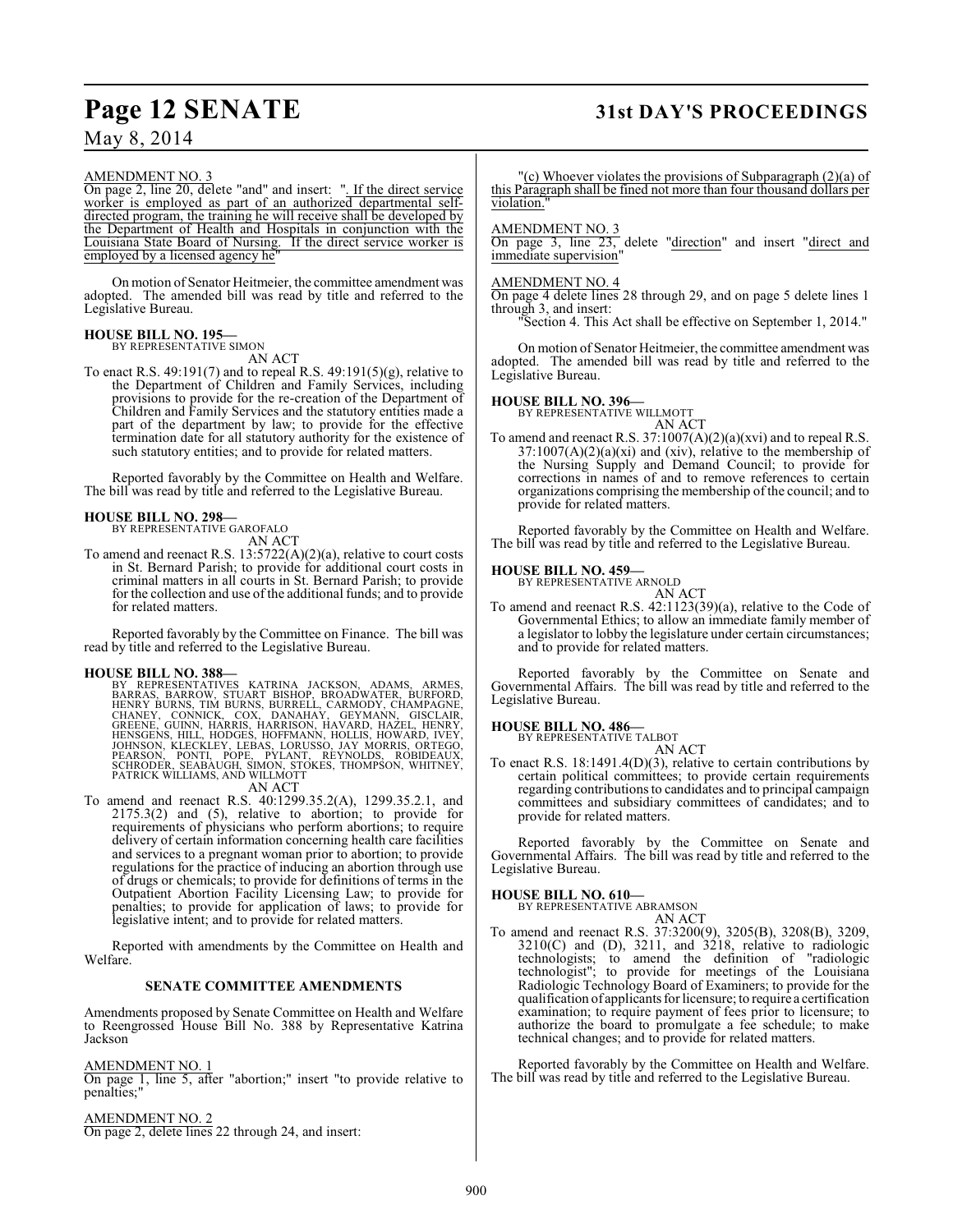## **31st DAY'S PROCEEDINGS Page 13 SENATE** May 8, 2014

#### **HOUSE BILL NO. 754—**

BY REPRESENTATIVES MORENO, BADON, WESLEY BISHOP,<br>BROSSETT, HENRY BURNS, BURRELL, EDWARDS, HARRISON,<br>LEBAS,LEGER,ST.GERMAIN,ANDWILLMOTT AN ACT

To enact R.S. 40:978.1, relative to the prescribing and administering of an opioid antagonist for overdoses of controlled dangerous substances; to authorize a first responder to receive a prescription for naloxone; to authorize the first responder to administer naloxone to a third party; to limit liability for the administration of naloxone by a first responder; to require training prior to receiving a prescription for naloxone; to require promulgation of best practices; and to provide for related matters.

Reported favorably by the Committee on Health and Welfare. The bill was read by title and referred to the Legislative Bureau.

### **HOUSE BILL NO. 770—** BY REPRESENTATIVE PRICE

AN ACT

To amend and reenact R.S.  $32:781(5)$  and  $(13)(a)(i)$ , to enact R.S. 32:792(B)(17) and 796, and to repeal R.S. 32:792(B)(1)(d) and 795, relative to used motor vehicle dealers; to amend the definitions of motor vehicle and used motor vehicle dealer; to provide relative to false, misleading, or unsubstantiated advertising in connection with a used motor vehicle dealer business; to provide relative to the deposit and down payment disclosure and delivery pending a sale by a used motor vehicle dealer; and to provide for related matters.

Reported favorably by the Committee on Commerce. The bill was read by title and referred to the Legislative Bureau.

## **HOUSE BILL NO. 802—** BY REPRESENTATIVE BARROW

AN ACT

To enact Part LXXV of Chapter 5 of Title 40 of the Louisiana Revised Statutes of 1950, to be comprised of R.S. 40:1300.381 through 1300.385, relative to toxic mold; to provide for a task force to study the public health impacts of toxic mold in this state; to provide for composition, functions, and duties of the task force; to terminate the task force on a certain date; and to provide for related matters.

Reported favorably by the Committee on Health and Welfare. The bill was read by title and referred to the Legislative Bureau.

#### **HOUSE BILL NO. 803—**

BY REPRESENTATIVE BERTHELOT AN ACT

To enact R.S. 23:1036(M), relative to workers' compensation; to provide with respect to coverage for volunteer firefighters; to provide rule making authority; and to provide for related matters.

Reported favorably by the Committee on Commerce, Consumer Protection, and International Affairs. The bill was read by title and referred to the Legislative Bureau.

#### **HOUSE BILL NO. 863—**

BY REPRESENTATIVES DANAHAY, JOHNSON, RITCHIE, ROBIDEAUX, WHITNEY, AND WILLMOTT

AN ACT To amend and reenact R.S. 36:801.1(A) and R.S. 47:302(K)(7), 337.2(D), 337.45(A)(1) and (B), 337.48(A), 337.51(A), (B), and  $(C)(2)$ , 337.53 $(C)$ , 337.54, 337.63 $(A)(1)$  and  $(2)$ ,  $(B)$ , and  $(D)$ , 337.67(B)(3), (C)(3), and (D)(2), 337.77(F), 337.81(A)(2) and (C), 337.86(E)(2)(a), 337.101(A)(2)(a), 1401, 1402, 1403(A) and (B), 1410, 1413, 1431, 1432, 1436, 1437, and 1451, and R.S.  $49:967(A)$  and  $968(B)(9)$ , to enact R.S.  $36:53(J)$  and R.S. 47:337.2(A)(1)(c), 337.77(G), 337.81.1, 337.86(E)(1)(d), 1407(3), 1414(E), 1417, and 1418, and to repeal R.S. 36:4(B)(1)(p) and R.S. 47:337.51.1 and 337.101(A)(2)(c), (B), and (C), relative to disputes concerning taxes, fees, and claims against the state and its political subdivisions; to provide relative

to the composition, compensation, procedures, and jurisdiction of the Board of Tax Appeals; to provide for the dedication of certain revenues for support of the board; to transfer the board to the Department of State Civil Service; to provide with respect to procedures for collection and adjudication of local sales and use tax; to provide for redetermination of certain local sales and use tax assessments and overpayments; to authorize the transfer of certain cases to and from the board and certain courts; to provide for definitions; to provide for effectiveness; and to provide for related matters.

Reported with amendments by the Committee on Finance.

#### **SENATE COMMITTEE AMENDMENTS**

Amendments proposed by Senate Committee on Finance to Reengrossed House Bill No. 863 by Representative Danahay

#### AMENDMENT NO. 1

In Senate Committee Amendment No. 6, proposed by the Senate Committee on Revenue and Fiscal Affairs and adopted by the Senate on April 29, 2014, on page 1, line 14, change " $(6)(a)$ " to " $(6)$ "

#### AMENDMENT NO. 2

In Senate Committee Amendment No. 13, proposed by the Senate Committee on Revenue and Fiscal Affairs and adopted by the Senate on April 29, 2014, on page 2, line 46, after "confirmed" and before "prior to" insert "or reconfirmed"

#### AMENDMENT NO. 3

Delete Senate Committee Amendment Nos. 2, 3, 5, 7, 8, 9, and 12, proposed by the Senate Committee on Revenue and Fiscal Affairs and adopted by the Senate on April 29, 2014

#### AMENDMENT NO. 4

On page 1, line 6, change "49:967(A) and  $968(B)(9)$ ," to "49:968(B)(9),"

#### AMENDMENT NO. 5

On page 2, delete lines 27 through 29, on page 3, delete lines 1 through 11, and insert the following:

 $\sqrt{7}$ (a) Pursuant to an appropriation by the legislature, the secretary shall annually provide for an interagency transfer in the amount of one hundred and thirty-two thousand dollars to the Department of State Civil Service, Board of Tax Appeals, to be expended exclusively for the purposes of its Local Tax Division, and thereafter distribute the proceeds of the tax to the central local sales and use tax collector or, if none, the parish governing authority according to population. The central local sales and use tax collector or the parish governing authority shall at no charge distribute the tax proceeds received from the secretary to each political subdivision within the parish which levies a sales and use tax or receives a portion of the proceeds of a parishwide sales and use tax levy, in accordance with each such political subdivision's pro rata share of local sales and use tax receipts collected on all other transactions subject to local sales and use taxes during the most recent state fiscal year for which data is available within thirty days of receipt of the proceeds.

(b) The amount specified in Subparagraph (a) of this Paragraph as transferred to the Department of State Civil Service, Board of Tax Appeals, shall be increased by five thousand dollars on July 1, 2015, and on the first day of each of the four subsequent fiscal years when the amount distributed pursuant to this Subsection in the fiscal year immediately preceding that date actually exceeds the amount distributed in fiscal year 2013-2014. The amounts specified in Subparagraphs (a) and (b) of this Paragraph shall be transferred by the secretary within the first thirty days of each fiscal year and the Department of State Civil Service, Board of Tax Appeals, may retain all funds which are transferred as directed in Subparagraphs (a) and (b) of this Paragraph.

#### AMENDMENT NO. 6

On page 5, line 16, after "pursuant" and before "R.S. 47:337.63" insert "to"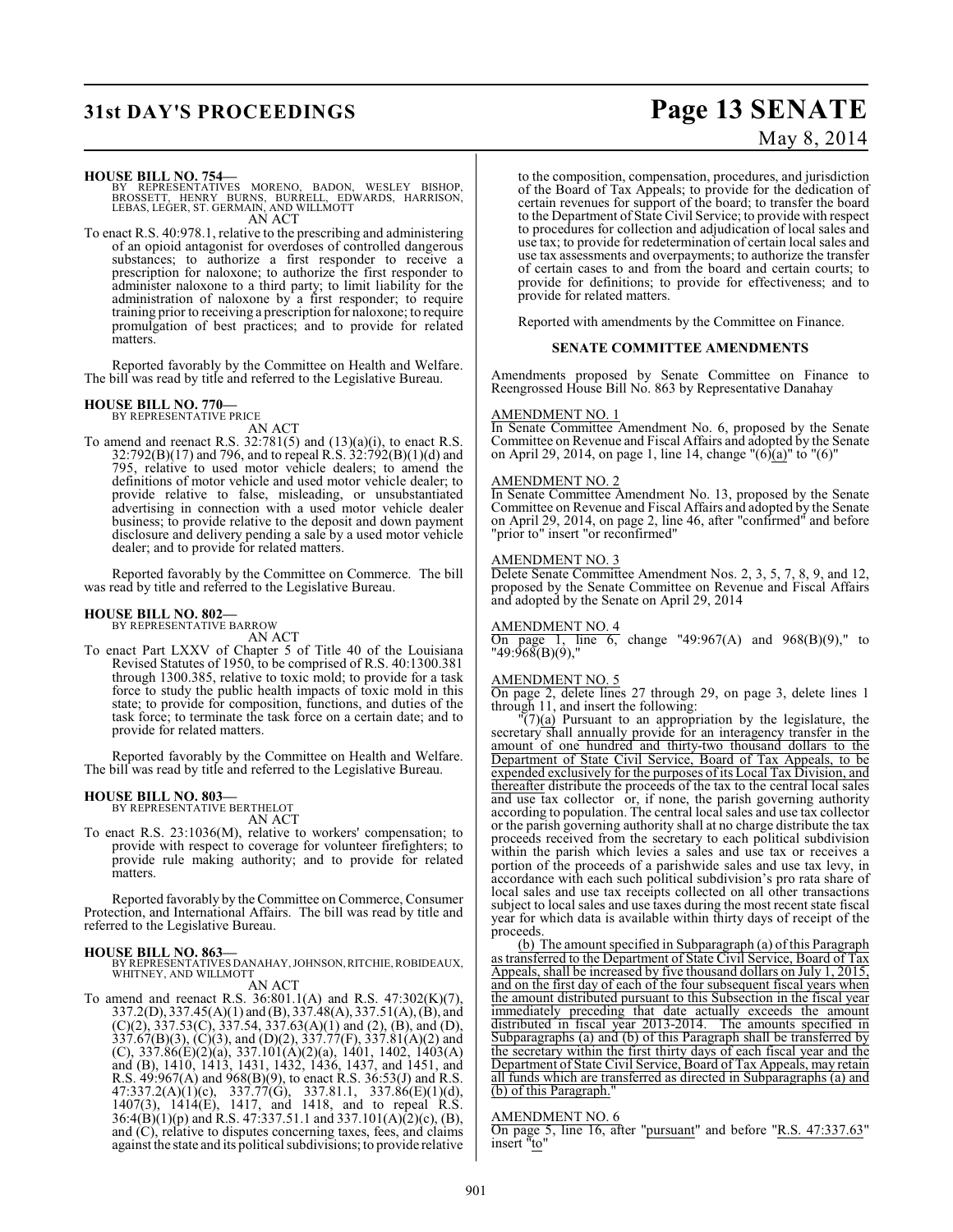#### AMENDMENT NO. 7

On page 27, line 4, change "49:967(A) and 968(B)(9) are" to "49:968(B)(9) is"

#### AMENDMENT NO. 8

On page 27, delete lines 6 through 14

On motion of Senator Donahue, the committee amendment was adopted. The amended bill was read by title and referred to the Legislative Bureau.

## **HOUSE BILL NO. 869—** BY REPRESENTATIVE PONTI

AN ACT

To amend and reenact R.S. 37:1437(C)(2)(c), (5)(b), and (6)(a)(ii), relative to licensing by the Louisiana Real Estate Commission; to provide for changes to the post-license educational requirements of real estate brokers and salespersons; and to provide for related matters.

Reported with amendments by the Committee on Commerce.

#### **SENATE COMMITTEE AMENDMENTS**

Amendments proposed by Senate Committee on Commerce, Consumer Protection and International Affairs to Reengrossed House Bill No. 869 by Representative Ponti

#### AMENDMENT NO. 1

On page 1, delete lines 17 through 19 and insert: "hundred eighty days after the initial license date. Passage of any post-license examination administered by any outside professional testing service shall not be required as a condition of maintaining a license. However, satisfactory completion of the post-licensing course may require passage of an examination on course content as prescribed by the commission, which may include, but not be limited to, assessment or examination directly prescribed by the commission, or vendordesigned examinations approved by the commission. Such hours shall be in"

#### AMENDMENT NO. 2

On page 2, delete lines 10 through 12 and insert: "hundred eighty days after the initial license date. Passage of any post-license examination administered by any outside professional testing service shall not be required as a condition of maintaining a license. However, satisfactory completion of the post-licensing course may require passage of an examination on course content as prescribed by the commission, which may include, but not be limited to, assessment or examination directly prescribed by the commission, or vendordesigned examinations approved by the commission. Such hours shall be in"

On motion of Senator Martiny, the committee amendment was adopted. The amended bill was read by title and referred to the Legislative Bureau.

## **HOUSE BILL NO. 919—** BY REPRESENTATIVE PONTI

AN ACT

To enact R.S. 37:1367(I), relative to plumbing; to provide relative to licensing requirements for utility line work; to provide for applicability; and to provide for related matters.

Reported favorably by the Committee on Commerce, Consumer Protection, and International Affairs. The bill was read by title and referred to the Legislative Bureau.

#### **HOUSE BILL NO. 994—** BY REPRESENTATIVE PONTI

AN ACT

To amend and reenact R.S. 51:2395(A)(7), relative to the Louisiana Business and Industrial Development Company Act; to provide an exception for certain financing requirements of entities licensed in this state to transact business as a business and

### **Page 14 SENATE 31st DAY'S PROCEEDINGS**

industrial development company; and to provide for related matters.

Reported favorably by the Committee on Commerce, Consumer Protection, and International Affairs. The bill was read by title and referred to the Legislative Bureau.

#### **HOUSE BILL NO. 1048—**

BY REPRESENTATIVES PONTI AND ORTEGO AN ACT

To amend and reenact R.S. 37:1378(A)(3) and R.S. 40:5, 1722(B)(2), 1723(B), 1730.22(C), 1730.28(A)(1), (3)(a), and (5), and 1730.29(A)(introductory paragraph), to enact R.S. 40:4(C) and (D) and 1730.23(I), and to repeal R.S. 40:4(A)(7), 1722(D), and  $1730.28(A)(3)(h)$ ; relative to the regulation of plumbing; to provide for grounds for disciplinary actions; to require the Louisiana State Uniform Construction Code Council to adopt certain provisionsrelative to plumbing; to provide relative to the duties of the state health officer; to provide relative to the authority of local building officials; to provide for effective dates; and to provide for related matters.

Reported with amendments by the Committee on Commerce, Consumer Protection, and International Affairs.

#### **SENATE COMMITTEE AMENDMENTS**

Amendments proposed by Senate Committee on Commerce, Consumer Protection and International Affairs to Reengrossed House Bill No. 1048 by Representative Ponti

AMENDMENT NO. 1

- On page 1, delete lines 2 through 9 and insert the following:
- "To amend and reenact R.S. 40:4(A)(7), 5, 1722(B)(2), 1730.22(A) and (C), 1730.26, and 1730.28( $\hat{A}$ )(introductory paragraph), (1),  $(3)(a)$ , and  $(5)$ , to enact R.S.  $40:4(C)$  and  $(D)$ ,  $1730.23(I)$ , 1730.26(3) and (4), 1730.28.1, 1730.28.2, 1730.28.3, and 1730.40.1, and to repeal R.S. 40:1722(D) and 1730.28(A)(3)(h), relative to the regulation of plumbing; to require the Louisiana State Uniform Construction code Council to adopt certain provisions relative to plumbing; to provide for membership of the Louisiana State Uniform Construction Code Council; to provide relative to the duties of the state health office and the Department of Health and Hospitals; to provide relative to the authority of local building officials; to provide an exception to certain plumbing codes in instances of court orders or consent decrees; to provide for effective dates; to provide certain terms, conditions, procedures, requirements, and effects; and to provide for related matters."

#### AMENDMENT NO. 2

On page 1, delete lines 11 through 21 and on page 2, delete lines 1 through 7 and insert:

"Section 1. R.S. 40:4(A)(7), 5, 1722(B)(2), 1730.22(A) and (C), 1730.26, and 1730.28(A)(introductory paragraph), (1), (3)(a), and (5) are hereby amended and reenacted and R.S. 40:4(C) and (D), 1730.23(I), 1730.26(3) and (4), 1730.28.1, 1730.28.2, 1730.28.3, and 1730.40.1 are hereby enacted to read as follows:"

#### AMENDMENT NO. 3

On page 2, between lines 8 and 9, insert the following:

"A. The state health officer acting through the office of public health of the Department of Health and Hospitals shall prepare, promulgate, and enforce rules and regulations embodied within the state's Sanitary Code covering all matters within his jurisdiction as defined and set forth in R.S. 40:5. The promulgation of this Sanitary Code shall be accomplished in strict accordance with the provisions of the Administrative Procedure Act, and further, in conformity with the following guidelines and directives:

#### \* \* \*

(7) In order to protect the public from disease and safety hazards associated with public and private building plumbing systems, including sewer gas intrusion into buildings with the potential of asphyxiation, and other health hazards and contamination of water supplies by sewage, toxic chemicals, or other similar matter,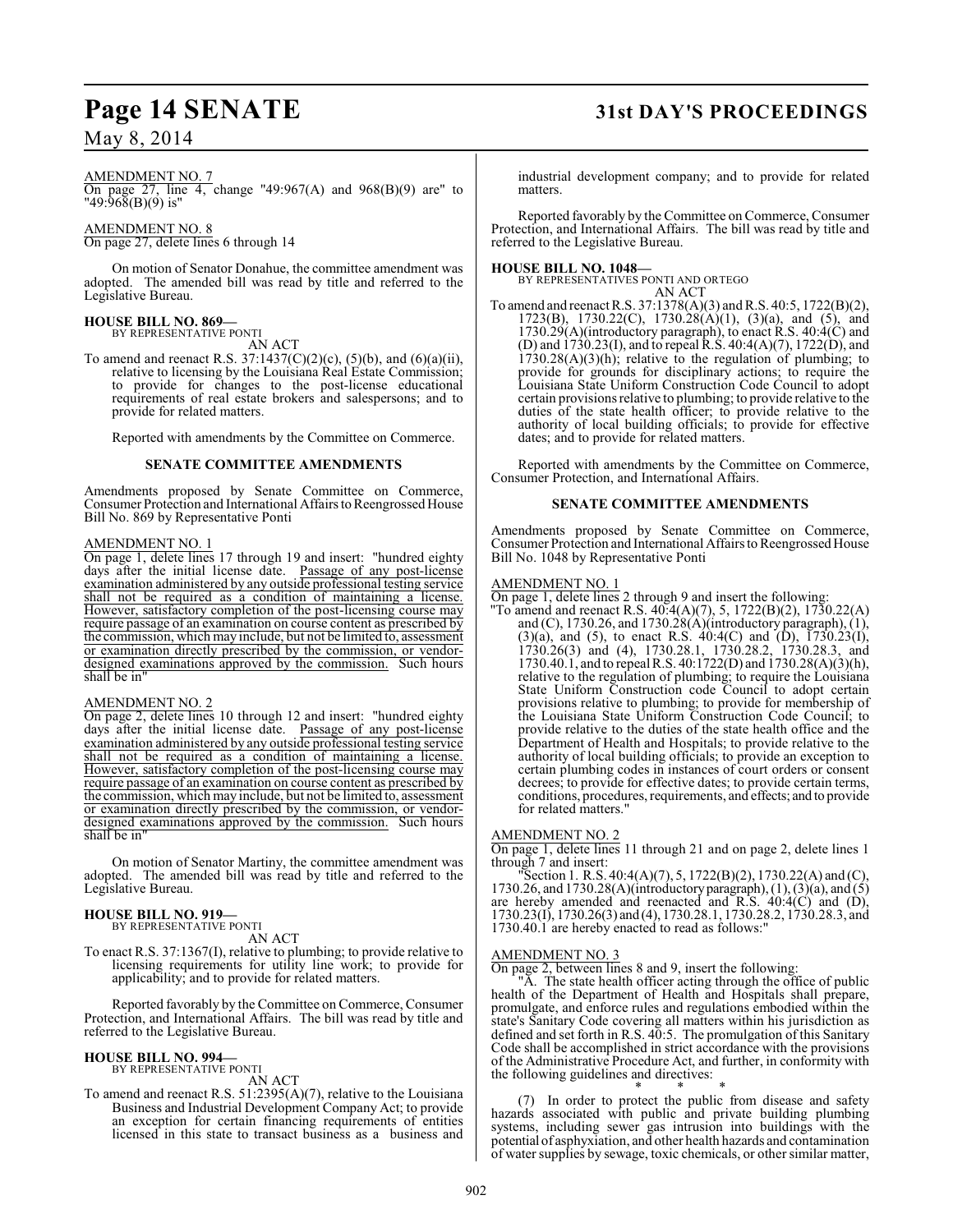## **31st DAY'S PROCEEDINGS Page 15 SENATE**

# May 8, 2014

via "cross connections" and "back siphonage", the state health officer shall prepare and promulgate all rules and regulations necessary be a member of the Louisiana State Uniform Construction Code Council. The state health officer shall serve on this body in order to assure safe building plumbing systems. <del>These rules and regulations</del> shall include, but not be limited to, the building water supply piping system, the building drain system, and the building mechanical piping system. Under this authority, a building refers to any structure built, erected, and framed of component structural parts designed for the housing, shelter, enclosure, or support of persons, animals, or property of any kind."

#### AMENDMENT NO. 4

On page 2, delete lines 11 and 15 and insert: "pursuant to this Section and the International Residential Code, Part VII-Plumbing, the International Residential Code, Part VII-Plumbing shall be used."

#### AMENDMENT NO. 5

On page 2, delete lines 20 and 23 and insert: "to supercede or circumvent the International Residential Code, Part VII-Plumbing. The building official for the parish, municipality, or"

#### AMENDMENT NO. 6

On page 2, line 26, after "enforce" delete "and interpret"

AMENDMENT NO. 7 On page 5, line 9, after "enforce" delete "and interpret"

#### AMENDMENT NO. 8

On page 5, line 13, after "enforce" delete "and interpret"

#### AMENDMENT NO. 9

On page 5, delete lines 21 through 29 and on page 6, delete lines 1 and 2 and insert:

"(2)(a) For residential plumbing: The International Residential Code, Part VII- Plumbing.

(b) For commercial plumbing: Part XIV (Plumbing) of the State Sanitary Code as promulgated by the secretary of the Department of Health and Hospitals."

#### AMENDMENT NO. 10

On page 6, between lines 5 and 6, insert the following:

"A. The Louisiana State Uniform Construction Code Council, hereinafter referred to as the "council", is hereby created and shall consist of <del>nineteen</del> twenty members, one of which shall be the state health officer, or his designee. Each With the exception of the state health officer, or his designee, who shall serve as virtue of his position, each member of the council shall be appointed by the governor, subject to Senate confirmation, and shall serve at the pleasure of the governor. With the exception of the state health officer, or his designee, each Each term for a member of the council shall be four years where a member shall serve no more than two consecutive terms. Each member of the council shall serve without compensation but shall be reimbursed for actual expenses and mileage incurred while attending council meetings in accordance with state travel regulations promulgated by the division of administration. Reimbursement shall be limited to mileage and expenses for the attendance of twelve meetings per calendar year."

#### AMENDMENT NO. 11

On page 6, line 9, after "code" insert ", except the Louisiana State Plumbing Code [Part XIV (Plumbing) of the State Sanitary Code]."

#### AMENDMENT NO. 12

On page 6, line 26, after "enforce" delete "and interpret"

#### AMENDMENT NO. 13

On page 6, after line 28, insert the following:

"§1730.26. Adoption and promulgation of certain building codes and standards as state uniform construction code; procedures

The council shall review, adopt, modify, and promulgate the building codes referenced in R.S. 40:1730.28 of this Part, provided that:

(1) The council shall promulgate rules and regulations to modify portions of the state uniform construction code State Uniform Construction Code referenced in R.S. 40:1730.28 of this Part under pursuant to the provisions of the Administrative Procedure Act, R.S. 49:950 et seq. Such rules and regulations may include, but not be limited to use of certain mapping systems regarding soil testing.

(2)(a)The <del>Senate and House committees on commerce</del> Senate Committee on Commerce, Consumer Protection and International Affairs and the House Committee on Commerce shall receive notice of intent to modify portions of the state uniform construction code State Uniform Construction Code and shall have oversight of any such modifications under pursuant to the provisions of the Administrative Procedure Act.

(b) The Senate Committee on Commerce, Consumer Protection and International Affairs and the House Committee on Commerce and the Senate Committee on Health and Welfare and the House Committee on Health and Welfare shall receive notice of intent to adopt the portions of the State Uniform Construction Code relating to plumbing which are proposed by the council after August 1, 2014, and shall have oversight of the initial adoption pursuant to the provisions of the Administrative Procedure Act.

 $\left(\frac{2}{3}\right)$  The council shall review, evaluate, and update the state uniform construction code no later than five years from the date of publication of the appropriate code as provided for in R.S. 40:1730.28. The council shall submit the updated state uniform construction code to the House Committee on Commerce and the Senate Committee on Commerce, Consumer Protection, and International Affairs for oversight and approval. Additionally, the council shall provide the members of each house of the legislature a summary of the major proposed changes to the International Residential Code at the time of submission to the oversight committees.

(4) The council shall, pursuant to the Administrative Procedure Act, promulgate any and all rules and regulations to satisfy the requirements of any consent decree or order relative to maintaining or building a public sewage systemwhich is entered in a federal court of competent jurisdiction. The council shall indicate in which municipalities or parishes the rules and regulations adopted pursuant to this Paragraph shall apply.

#### AMENDMENT NO. 14

On page 7, line 7, after "Electrical" insert "and Chapter 29-Plumbing Systems"

\* \* \*"

AMENDMENT NO. 15

On page 7, delete line 14 and insert:

"Parts I-Administrative Administration, VII-Plumbing, and VIII-Electrical. The applicable standards"

#### AMENDMENT NO. 16

On page 7, delete lines 28 and 29 and on page 8 delete lines 1 through 20 and insert:

 $\sqrt{\frac{5}{a}}$  The Louisiana State Plumbing Code [Part XIV (Plumbing) of the state Sanitary code] as amended by the state health officer acting through the office of public health of the Department of Health and Hospitals. Nothing in this Part shall be construed so as to prevent the state health officer from enforcing Part XIV (Plumbing) of the state Sanitary Code the enforcement of which is his statutory and regulatory responsibility. The state health officer may provide the council with recommended amendments to the plumbing provisions adopted pursuant to this Section. All recommended amendments provided to the council by the state health officer shall be presented to the council for review. The council shall review recommended amendments and vote on whether or not to adopt such amendments at the next regularly scheduled meeting of the council, but no sooner than thirty days from receipt.

(b) Nothing in this Paragraph nor any rules adopted pursuant thereto shall lessen the licensing qualifications and requirements provided in R.S. 37:1361 et seq.

#### \* \* \* §1730.28.1. Back flow prevention; rule adoption

A method of back flow prevention shall be required to prevent water from flowing back into the public water system in all new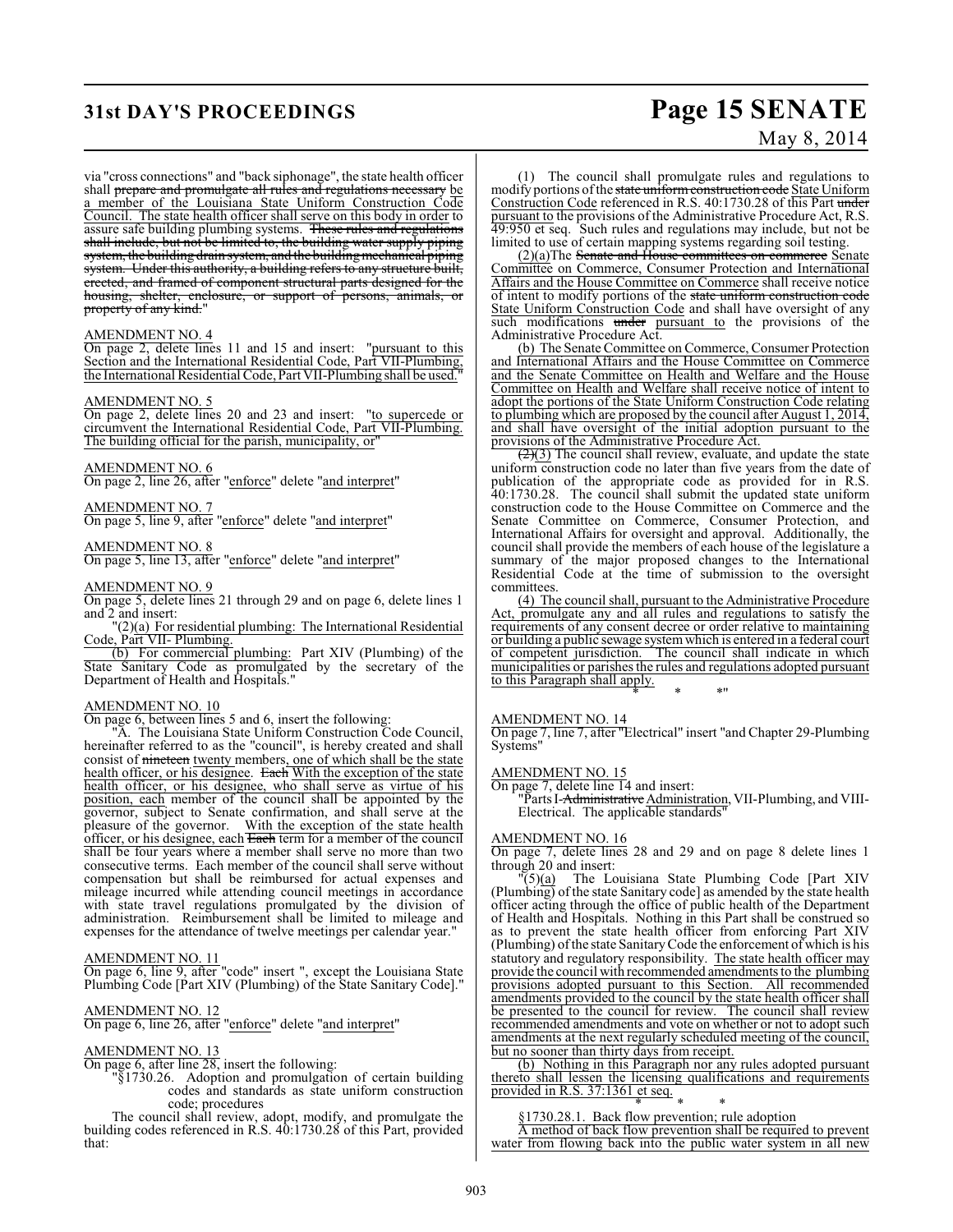### **Page 16 SENATE 31st DAY'S PROCEEDINGS**

### May 8, 2014

construction. The Louisiana State Uniform Construction Code Council shall adopt rules and regulations in accordance with the Administrative Procedure Act to implement the provisions of this

 $\frac{\text{Section.}}{\$1730.28.2.}$ Miscellaneous plumbing prohibitions and requirements

A. Plumbing vent systems using air admittance valves shall be prohibited.

B. A trap seal primer valve shall be installed where a trap seal is subject to loss by evaporation.

§1730.28.3. Authority of the Department of Health and **Hospitals** 

Nothing in this Chapter or any rule or regulation adopted pursuant to this Chapter shall prohibit the Department of Health and Hospitals from the following:

(1) Regulating stored water temperatures through enforcement of the Sanitary Code.

(2) Regulating medical gas and medical vacuum systems.

\* \* \* §1730.40.1. Plumbing provisions of or adopted pursuant to this Part; court orders or consent decrees

Any order or consent decree entered in the lawsuit entitled United States, et al. v. Sewage and Water Board of New Orleans, et al., Civil Action No. 2:93-CV-3212-MVL, in the United States District Court for the Eastern District of Louisiana, shall supercede the plumbing provisions of this Part or plumbing provisions adopted pursuant to this Part."

#### AMENDMENT NO. 17

On page 8, delete lines 21 through 29 in their entirety and insert the following:

"Section 2. R.S. 40:1722(D) and 1730.28(A)(3)(h) are hereby repealed in their entirety."

#### AMENDMENT NO. 18

On page 9, delete lines 1 through 5 and insert:

"Section 3. Sections 1, except for the provisions of R.S. 40:4(A)(7), 1730.22(A), 1730.26, and 1730.28 as amended by Section 1 of this Act, and 2 of this Act shall be effective sixty days following the promulgation and adoption of the International Residential Code, Part VII-Plumbing."

#### AMENDMENT NO. 19

On page 9, delete line 6 and insert: Section 4(A). This Section, Sections 3, and the provisions of R.S.  $40:4(A)(7)$ ,  $1730.22(A)$ ,  $1730.26$ , and  $1730.28(A)$ <sup>\*</sup>

#### AMENDMENT NO. 20

On page 9, line 7, after "by" delete "Section 2" and inset "Section 1"

#### AMENDMENT NO. 21

On page 9, line 13, after "until" change "sixty" to "ninety"

On motion of Senator Martiny, the committee amendment was adopted. The amended bill was read by title and referred to the Legislative Bureau.

#### **HOUSE BILL NO. 1121—**

BY REPRESENTATIVE DANAHAY AN ACT

To enact R.S. 44:3.3, relative to public records; to provide an exemption for certain commercially sensitive information of a public power authority; to provide for definitions; and to provide for related matters.

Reported favorably by the Committee on Senate and Governmental Affairs. The bill was read by title and referred to the Legislative Bureau.

#### **HOUSE BILL NO. 1200—**

BY REPRESENTATIVE STOKES AN ACT

To enact Subpart E of Part VI-A of Chapter 3 of Title 46 of the Louisiana Revised Statutes of 1950, to be comprised of R.S. 46:440.11 through 440.16, relative to the Medicaid recovery audit program; to provide for legislative findings and purposes; to provide definitions; to establish requirements for entities that contract with the Department of Health and Hospitals to recover medical assistance program funds; to provide for a structure of payments by the Department of Health and Hospitals; to provide for appeals by healthcare providers enrolled in the Medicaid program; to provide for contractor oversight and penalties; to provide for promulgation of rules; to require submittal of Medicaid state plan amendments; to provide for effectiveness; and to provide for related matters.

Reported favorably by the Committee on Health and Welfare. The bill was read by title and referred to the Legislative Bureau.

#### **HOUSE BILL NO. 1259— (Substitute for House Bill No. 661 by Representative Price)** BY REPRESENTATIVE PRICE

AN ACT

To amend and reenact R.S. 6:667.3, R.S. 13:3733.1(A)(1), (E), and (G), and Code of Civil Procedure Articles 2636 and 2637(A) and  $(C)$  and to enact Code of Civil Procedure Article 2637 $(F)$ , relative to reproductions of records retained by financial institutions and usage thereof; to provide for the recognition of reproductions as authentic evidence; and to provide for related matters.

Reported with amendments by the Committee on Commerce, Consumer Protection, and International Affairs.

#### **SENATE COMMITTEE AMENDMENTS**

Amendments proposed by Senate Committee on Commerce, Consumer Protection and International Affairs to Reengrossed House Bill No. 1259 by Representative Price

AMENDMENT NO. 1

On page 1, line 3, after "to enact" insert "R.S. 13:3733.1(K) and"

#### AMENDMENT NO. 2

On page 1, line 18, after "reenacted" inset "and R.S. 13:3733.1(K) is hereby enacted"

#### AMENDMENT NO. 3

On page 4, between lines 9 and 10 insert:

K. Except as provided in Subsection H of this Section, the provisions of this Section that authorize the use of a reproduction shall not apply to a collateral mortgage note as defined in R.S. 10:9-  $102(d)(3)$ .

#### AMENDMENT NO. 4

On page 6, line 2, after "or if the" insert "conventional mortgage or"

#### AMENDMENT NO. 5

On page 6, line 5, after "submitted" delete the remainder of the line and delete lines 6 through 8 and on line 9 delete "13:3773.1(E), that may be attached as an exhibit to the petition" and insert: "with the original or supplemental petition, along with the original or reproduction of the note, bond, handnote, or other evidence representing the actual indebtedness, attached as an exhibit. A reproduction of the note, bond, handnote, or other evidence representing the actual indebtedness shall be certified by a representative of a financial institution pursuant to the provisions of  $R.S. 13:3733.1(E).$ 

On motion of Senator Martiny, the committee amendment was adopted. The amended bill was read by title and referred to the Legislative Bureau.

### **HOUSE BILL NO. 1267— (Substitute for House Bill No. 570 by Representative Stokes)** BY REPRESENTATIVES STOKES AND ADAMS

AN ACT

To enact R.S. 40:1563(M) and 1574(L), relative to carbon monoxide alarms in certain hotels; to authorize the fire marshal to require carbon monoxide alarms in certain hotels; to provide for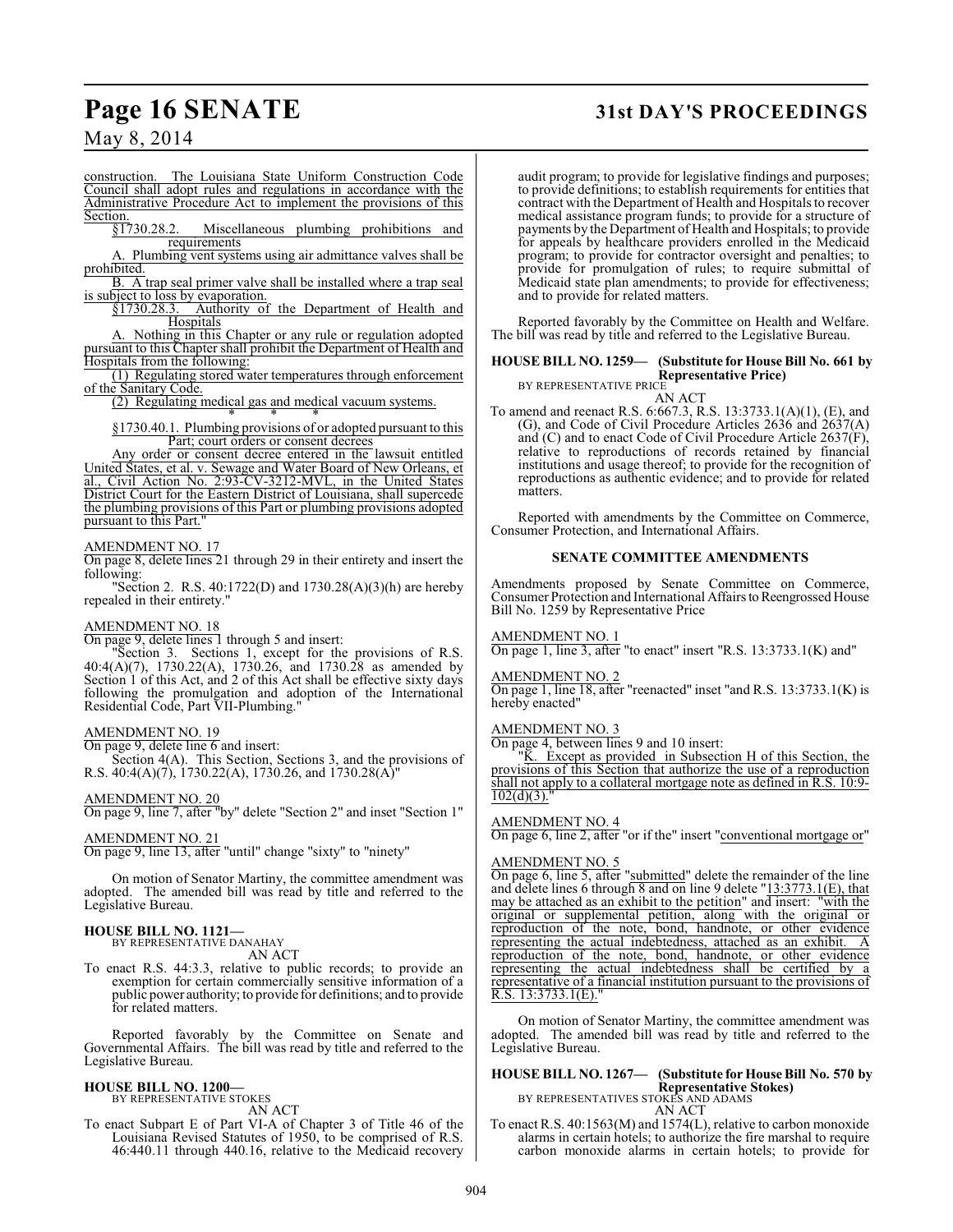## **31st DAY'S PROCEEDINGS Page 17 SENATE**

# May 8, 2014

definitions; to require the disclosure of a carbon monoxide source in plans submitted to the fire marshal by certain hotel owners, lessees, or agents; and to provide for related matters.

Reported favorably by the Committee on Commerce, Consumer Protection, and International Affairs. The bill was read by title and referred to the Legislative Bureau.

#### **HOUSE BILL NO. 1269— (Substitute for House Bill No. 716 by Representative Henry)** BY REPRESENTATIVE HENRY

AN ACT

To amend and reenact R.S. 42:1169(B), relative to certain public employees who report acts of impropriety within governmental entities; to provide for certain remedies for such public employees; and to provide for related matters.

Reported favorably by the Committee on Senate and Governmental Affairs. The bill was read by title and referred to the Legislative Bureau.

#### **Rules Suspended**

Senator Guillory asked for and obtained a suspension of the rules to take up at this time:

### **House Bills and Joint Resolution Just Advanced to a Second Reading**

**HOUSE BILL NO. 1278— (Substitute for House Bill No. 79 by Representative Pearson)**<br>BY REPRESENTATIVES PEARSON, HOFFMANN, HOLLIS, IVEY,<br>MILLER, AND TALBOT

AN ACT

To amend and reenact R.S.  $11:102(C)(1)(1)$  and  $(4)(b)$ , 612(introductory paragraph), 613(A), 615(B), the heading of Subpart G of Part II of Chapter 3 of Subtitle IV of Title 11 of the Louisiana Revised Statutes of 1950, 3681, 3682(1), (2), (4)(a), (7), (16), (18) through (20), and (26), 3683(introductory paragraph), (1), and (3)(b), 3684(A), (D), and (F), 3685(A)(1)(a) and  $(2)$ (introductory paragraph) and  $(d)$ ,  $(B)(1)$ ,  $(3)$  through  $(6)$ , and  $(8)$ ,  $(C)(1)$ ,  $(2)$ , and  $(13)$ , and  $(E)$ ,  $3685.2(E)$  (introductory paragraph), (6) and (7), 3686(B)(1), (D)(3), and (E), 3688(D),  $3688.1$ ,  $3690(A)$  and  $(B)$ ,  $3690.2$ ,  $3692(A)$ , and 3695(C)(introductory paragraph), to enact R.S. 11:102(C)(1)(m), 416(D), 612(2.1), 620.1, Subpart E of Part VII of Chapter 1 of Subtitle II of Title 11 of the Louisiana Revised Statutes of 1950, comprised of R.S. 11:631, and 3682(20.1), and to repeal R.S. 11:3682(29), 3685(D), 3688(A) through (C) and (E), 3689(B) through (E), 3690 (C) and (D), 3690.1, 3691, 3693, and 3698, relative to retirement for employees of the Harbor Police Department of the Port of New Orleans; to provide relative to the merger of the Harbor Police Retirement System into the Louisiana State Employees' Retirement System; to provide for enrollment of new hires of the Harbor Police Department in the Hazardous Duty Services Plan in the Louisiana State Employees' Retirement System; to provide relative to a cooperative endeavor agreement with respect to the merger of the systems; to provide relative to the assets of the Harbor Police Retirement System; to provide relative to benefits for members of the Harbor Police Retirement System; to provide relative to retirement benefits for new hires of the Harbor Police Department of the Port of New Orleans; to provide relative to the boards of trustees of the Louisiana State Employees' Retirement System and the Harbor Police Retirement System; to provide an effective date; and to provide for related matters.

The bill was read by title and referred by the President to the Committee on Retirement.

#### **Special Order of the Day No. 1**

**SENATE BILL NO. 520—**

BY SENATOR DONAHUE

AN ACT

To amend and reenact R.S. 17:3048.1(C)(5) and to enact R.S. 17:3046.3 and 3048.1(A)(1)(b)(iii), (c)(iv), and (d)(iii), relative to financial assistance for certain postsecondary students; to provide relative to the Taylor Opportunity Program for Students; to revise the academic requirements for initial eligibility to receive certain program awards; to provide with respect to funding for the Louisiana GO Grant program; to provide for effectiveness; and to provide for related matters.

On motion of Senator Donahue, Senate Bill No. 520 was made Special Order of the Day No. 1 on Monday, May 12, 2014.

#### **Senate Bills and Joint Resolutions on Third Reading and Final Passage**

#### **Bagneris Rule**

Senator Walsworth moved to suspend the rules to temporarily pass over controversial Senate Bills on Third Reading and Final Passage with the intention of taking them up later, in their regular order.

Without objection, so ordered.

**SENATE BILL NO. 524—**<br>
BY SENATORS WALSWORTH, GUILLORY AND LAFLEUR AND<br>
REPRESENTATIVES CARTER AND LEGER<br>
AN ACT

To amend and reenact R.S. 15:587.1(A)(1)(a), R.S. 36:474(A)(11) and 477(B)(1), R.S. 46:1401, 1402, 1402.1, 1403, 1404(A), 1405, 1406, 1407, 1414.1, 1415, 1417, 1418(A), 1419, 1420(A), 1421, 1422, 1423, 1427, 1428, and 1430, to enact R.S. 17:407.26, Part X-B of Chapter 1 of Title 17 of the Louisiana Revised Statutes of 1950, to be comprised of R.S. 17:407.31 through 407.53, Part X-C of Chapter 1 of Title 17 of the Louisiana Revised Statutes of 1950, to be comprised of R.S. 17:407.61 through 407.72, and Part X-D of Chapter 1 of Title 17 of the Louisiana Revised Statutes of 1950, to be comprised of R.S. 17:407.81 through 407.84, and to repeal R.S. 46:1414, 1426, 1429, and 1445 through 1448, relative to early learning center licensing; and to provide for related matters.

#### **Floor Amendments**

Senator Martiny sent up floor amendments.

#### **SENATE FLOOR AMENDMENTS**

Amendments proposed by Senator Martiny on behalf of the Legislative Bureau to Reengrossed Senate Bill No. 524 by Senator Walsworth

AMENDMENT NO. 1 On page 1, line 16, change ", **R.S.17:**" to "**and**"

AMENDMENT NO. 2 On page 3, line 3, change "**federal**" to "**United States**"

AMENDMENT NO. 3 On page 20, line 15, change "**designee**" to "**designees**"

AMENDMENT NO. 4 On page 20, line 22, following "**Maternal**" insert "**and**"

AMENDMENT NO. 5 On page 20, line 27, change "**Office of Sanitarian Services**" to "**office of sanitarian services**"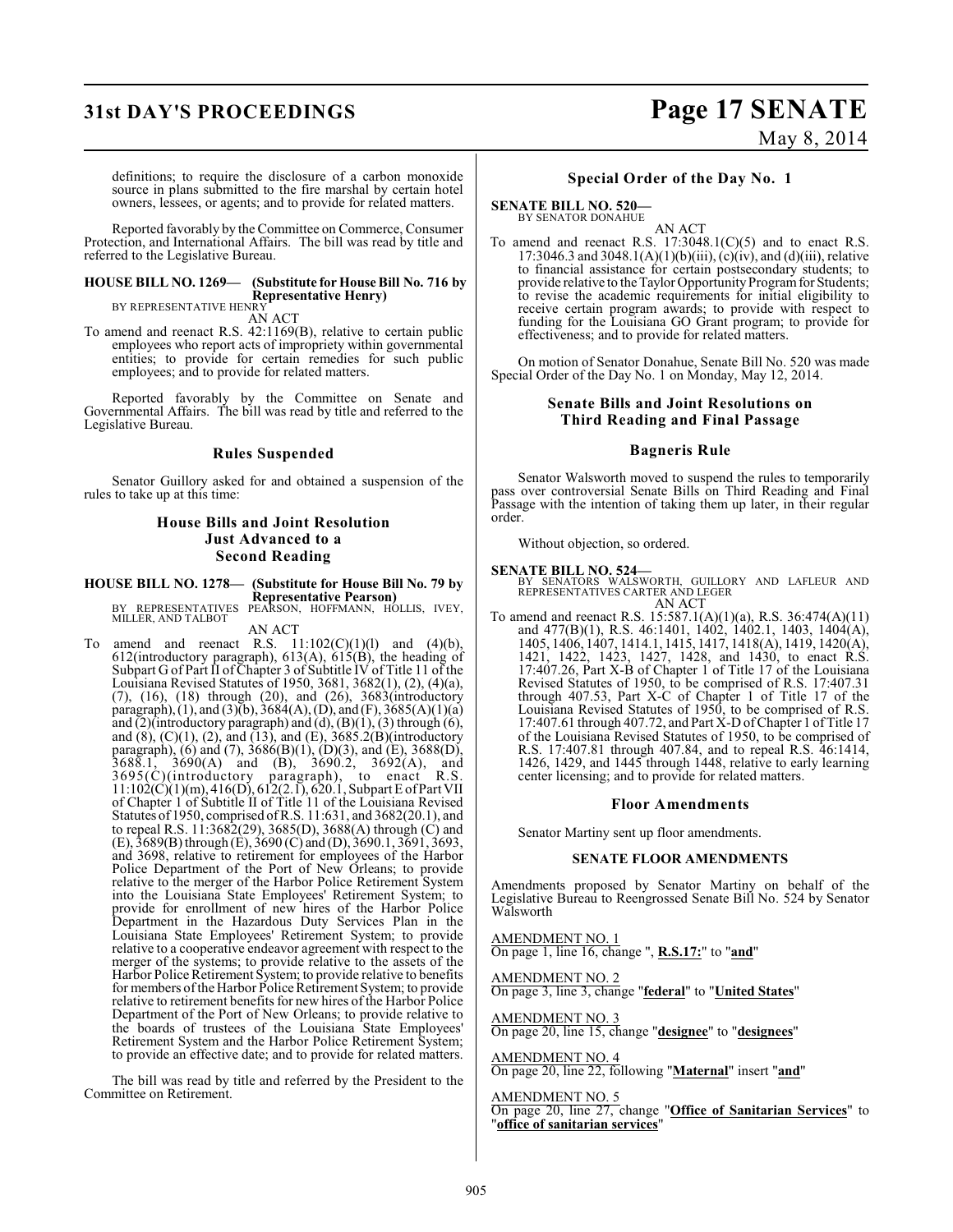AMENDMENT NO. 6 On page 21, line 21, following "**Care**" insert "**and**"

AMENDMENT NO. 7 On page 22, line 11, following "**Early**" insert "**Childhood**"

AMENDMENT NO. 8 On page 24, line 16, change "**federal**" to "**United States**"

AMENDMENT NO. 9 On page 24, line 25, change "**and/or**" to "**and**"

AMENDMENT NO. 10 On page 25, line 13, change "**and/or**" to "**or**"

AMENDMENT NO. 11 On page 28, line 12, change "**federal**" to "**United States**"

AMENDMENT NO. 12 On page 29, line 22, change "**consider**" to "**include**"

AMENDMENT NO. 13 On page 36, line 27, change "**and is**" to "**, which shall be**"

AMENDMENT NO. 14 On page 37, line 2, following "**of**" and before "**number**" insert "**the**"

AMENDMENT NO. 15 On page 37, line 3, and before "**amount of**" insert "**the**"

AMENDMENT NO. 16 On page 45, line 18, delete "or agency"

AMENDMENT NO. 17 On page 46, line 7, change "**of**" to "**or**"

On motion of Senator Martiny, the amendments were adopted.

#### **Floor Amendments**

Senator Walsworth proposed the following amendments.

#### **SENATE FLOOR AMENDMENTS**

Amendments proposed by Senator Walsworth to Reengrossed Senate Bill No. 524 by Senator Walsworth

AMENDMENT NO. 1 On page 46, line 7, change "**of**" to "**or**"

On motion of Senator Walsworth, the amendments were adopted.

The bill was read by title. Senator Walsworth moved the final passage of the amended bill.

### **ROLL CALL**

The roll was called with the following result:

#### YEAS

| Mr. President | Erdey     | <b>Nevers</b> |
|---------------|-----------|---------------|
| Adley         | Gallot    | Peacoc        |
| Allain        | Guillory  | Perry         |
| Appel         | Heitmeier | Riser         |
| <b>Broome</b> | LaFleur   | Smith,        |
| Brown         | Long      | Smith,        |
| Claitor       | Martiny   | Thomp         |
| Cortez        | Mills     | Walsw         |
| Crowe         | Morrell   | Ward          |
| Donahue       | Murray    | White         |
| Total - 30    |           |               |

Peacock<br>Perry Guillory Perry<br>
Heitmeier Riser LaFleur Smith, G.<br>Long Smith, J. Long Smith, J.<br>Martiny Thompso Martiny Thompson<br>Mills Walsworth Walsworth<br>Ward Morrell Ward<br>
Murray White

### **Page 18 SENATE 31st DAY'S PROCEEDINGS**

NAYS

| Total - 0                                    | <b>ABSENT</b>                      |                               |
|----------------------------------------------|------------------------------------|-------------------------------|
| Amedee<br>Buffington<br>Chabert<br>Total - 9 | Dorsey-Colomb<br>Johns<br>Kostelka | Morrish<br>Peterson<br>Tarver |

The Chair declared the amended bill was passed, ordered rereengrossed and sent to the House. Senator Walsworth moved to reconsider the vote by which the bill was passed and laid the motion on the table.

## **SENATE BILL NO. 591—** BY SENATOR MORRELL

AN ACT

To enact R.S. 40:600.66(B)(5), relative to the Road Home Corporation and the Louisiana Land Trust; to provide for the disposition of certain properties by the Road Home Corporation, the Louisiana Land Trust, or certain other housing assistance programs; and to provide for related matters.

#### **Floor Amendments**

Senator Martiny sent up floor amendments.

#### **SENATE FLOOR AMENDMENTS**

Amendments proposed by Senator Martiny on behalf of the Legislative Bureau to Engrossed Senate Bill No. 591 by Senator Morrell

AMENDMENT NO. 1

On page 1, line 15, change "**Action Plan amendments**" to "**amendments to The Road Home Program's Action Plan**"

AMENDMENT NO. 2 On page 1, line 16, change "**Properties**" to "**properties**"

AMENDMENT NO. 3 On page 2, line 6, following "**nonprofit**" insert "**entities**"

On motion of Senator Martiny, the amendments were adopted.

#### **Floor Amendments**

Senator Morrell proposed the following amendments.

#### **SENATE FLOOR AMENDMENTS**

Amendments proposed by Senator Morrell to Engrossed Senate Bill No. 591 by Senator Morrell

AMENDMENT NO. 1 On page 1, at the beginning of line 15, after "**(5)**" insert "**(a)**"

AMENDMENT NO. 2

On page 2, after line 6, insert:

"**(b) The provisions of Subparagraph (a) of this Paragraph shall not apply to any "lot next door program" that provides an opportunity to owners of property that share a common boundary with a former Road Home property to purchase the** property.

On motion of Senator Morrell, the amendments were adopted.

The bill was read by title. Senator Morrell moved the final passage of the amended bill.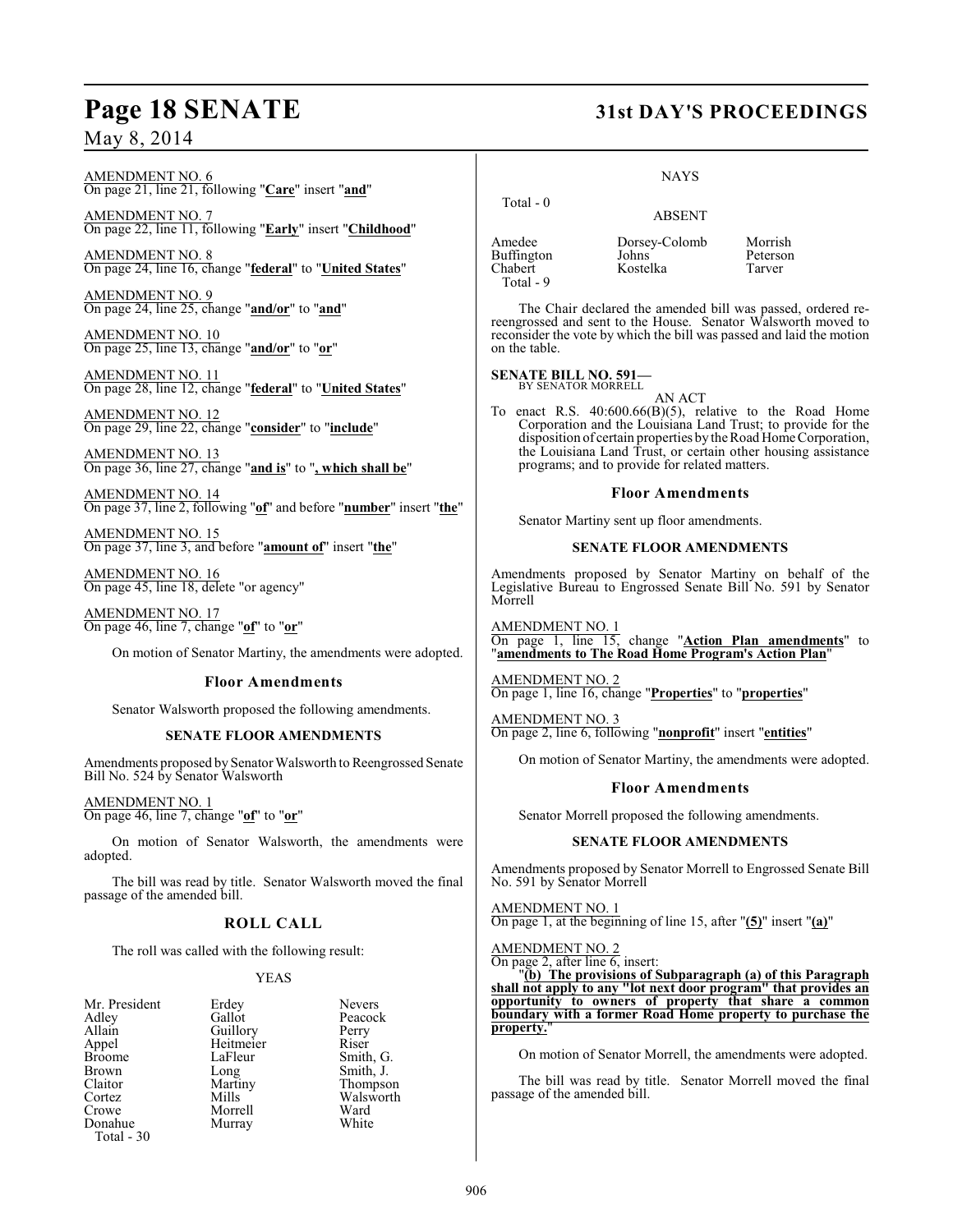## **31st DAY'S PROCEEDINGS Page 19 SENATE**

### **ROLL CALL**

The roll was called with the following result:

#### YEAS

| Mr. President<br>Adley<br>Allain<br>Amedee<br>Appel<br><b>Broome</b><br>Brown<br>Claitor<br>Cortez<br>Crowe<br>Donahue<br>Dorsey-Colomb<br>Total - 34 | Erdey<br>Gallot<br>Guillory<br>Heitmeier<br>Kostelka<br>LaFleur<br>Long<br>Martiny<br>Mills<br>Morrell<br>Murray<br><b>Nevers</b> | Peacock<br>Perry<br>Peterson<br>Riser<br>Smith, G.<br>Smith, J.<br>Thompson<br>Walsworth<br>Ward<br>White |
|-------------------------------------------------------------------------------------------------------------------------------------------------------|-----------------------------------------------------------------------------------------------------------------------------------|-----------------------------------------------------------------------------------------------------------|
|                                                                                                                                                       | <b>NAYS</b>                                                                                                                       |                                                                                                           |
| Total - 0                                                                                                                                             |                                                                                                                                   |                                                                                                           |

|                                     | <b>ABSENT</b>    |        |
|-------------------------------------|------------------|--------|
| Buffington<br>Chabert<br>Total $-5$ | Johns<br>Morrish | Tarver |

The Chair declared the amended bill was passed, ordered reengrossed and sent to the House. Senator Morrell moved to reconsider the vote by which the bill was passed and laid the motion on the table.

## **SENATE BILL NO. 639—** BY SENATORS PERRY AND WALSWORTH

AN ACT

To enact R.S. 47:463.165, relative to motor vehicle special prestige license plates; to provide for the creation, issuance, and design of such license plates; to provide relative to the fee and distribution of such plates; to authorize the promulgation of rules and regulations relative to the creation and implementation of a special prestige license plate; and to provide for related matters.

#### **Floor Amendments**

Senator Martiny sent up floor amendments.

#### **SENATE FLOOR AMENDMENTS**

Amendments proposed by Senator Martiny on behalf of the Legislative Bureau to Engrossed Senate Bill No. 639 by Senator Perry

#### AMENDMENT NO. 1

On page 2, line 2, change "**word**" to "**acronym**"

On motion of Senator Martiny, the amendments were adopted.

The bill was read by title. Senator Perry moved the final passage of the amended bill.

#### **ROLL CALL**

The roll was called with the following result:

#### YEAS

| Mr. President | Dorsey-Colomb | <b>Nevers</b> |
|---------------|---------------|---------------|
| Adley         | Erdey         | Peacock       |
| Allain        | Gallot        | Perry         |
| Amedee        | Guillory      | Peterson      |
| Appel         | Heitmeier     | Riser         |
| <b>Broome</b> | Kostelka      | Smith, G.     |

May 8, 2014

| Brown<br>Claitor<br>Cortez<br>Crowe<br>Donahue<br>Total - 33 | Long<br>Martiny<br>Mills<br>Morrell<br>Murray<br><b>NAYS</b> | Smith, J.<br>Thompson<br>Walsworth<br>Ward<br>White |
|--------------------------------------------------------------|--------------------------------------------------------------|-----------------------------------------------------|
| Total - 0                                                    | <b>ABSENT</b>                                                |                                                     |
| Buffington<br>Chabert<br>Total - 6                           | Johns<br>LaFleur                                             | Morrish<br>Tarver                                   |

The Chair declared the amended bill was passed, ordered reengrossed and sent to the House. Senator Perry moved to reconsider the vote by which the bill was passed and laid the motion on the table.

### **SENATE BILL NO. 570—** BY SENATOR LONG

AN ACT

To enact R. S. 31:149(I), relative to the prescription of nonuse; to provide for a twenty-year prescription period for mineral rights reserved in a transfer in connection with a state economic development project; to provide terms, conditions, and requirements; and to provide for related matters.

The bill was read by title. Senator Long moved the final passage of the bill.

#### **ROLL CALL**

The roll was called with the following result:

#### YEAS

| Mr. President | Dorsey-Colomb | Peacock   |
|---------------|---------------|-----------|
| Adlev         | Erdey         | Perry     |
| Allain        | Gallot        | Peterson  |
| Amedee        | Guillory      | Riser     |
| Appel         | Kostelka      | Smith, G. |
| Broome        | Long          | Smith, J. |
| Brown         | Martiny       | Thompson  |
| Claitor       | Mills         | Walsworth |
| Cortez        | Morrell       | Ward      |
| Crowe         | Murray        | White     |
| Donahue       | <b>Nevers</b> |           |
| Total - 32    |               |           |
|               | <b>NAYS</b>   |           |
| Total $-0$    |               |           |
|               | <b>ABSENT</b> |           |
| Buffington    | Johns         | Tarver    |

Chabert LaFleur<br>Heitmeier Morrish Heitmeier Total - 7 The Chair declared the bill was passed and ordered it sent to the

House. Senator Long moved to reconsider the vote by which the bill was passed and laid the motion on the table.

### **SENATE BILL NO. 583**<br>BY SENATOR GUILLORY

AN ACT To amend and reenact R.S. 13:2582(A)(2) and 2583(A)(2), relative to officers of justice of the peace courts; to remove certain exceptions from age requirements to serve or run for such offices; and to provide for related matters.

The bill was read by title. Senator Guillory moved the final passage of the bill.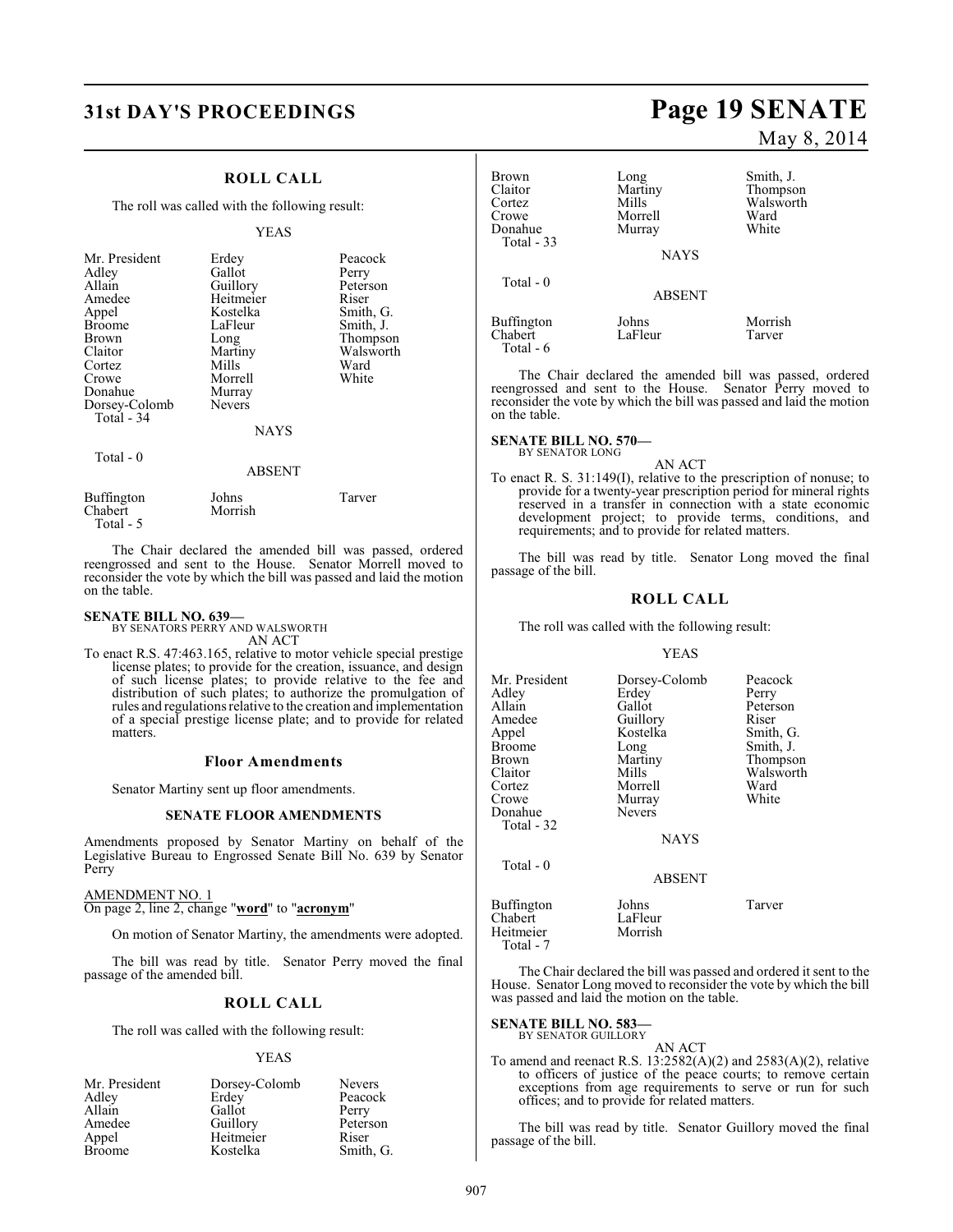Heitmeier Total - 9

### **ROLL CALL**

The roll was called with the following result:

#### YEAS

| Mr. President<br>Adley<br>Allain<br>Amedee<br>Appel<br><b>Broome</b><br>Brown<br>Claitor<br>Cortez<br>Crowe<br>Total $-30$ | Donahue<br>Dorsey-Colomb<br>Erdey<br>Gallot<br>Guillory<br>Kostelka<br>Long<br>Martiny<br>Mills<br>Morrell | Murray<br><b>Nevers</b><br>Peacock<br>Perry<br>Peterson<br>Riser<br>Smith, G.<br>Smith, J.<br>Thompson<br>White |
|----------------------------------------------------------------------------------------------------------------------------|------------------------------------------------------------------------------------------------------------|-----------------------------------------------------------------------------------------------------------------|
|                                                                                                                            | <b>NAYS</b>                                                                                                |                                                                                                                 |
| Total $-0$                                                                                                                 | <b>ABSENT</b>                                                                                              |                                                                                                                 |
| <b>Buffington</b><br>Chabert                                                                                               | Johns<br>LaFleur                                                                                           | Tarver<br>Walsworth                                                                                             |

The Chair declared the bill was passed and ordered it sent to the House. Senator Guillory moved to reconsider the vote by which the bill was passed and laid the motion on the table.

LaFleur Walsworth<br>Morrish Ward

#### **Rules Suspended**

Senator Kostelka asked for and obtained a suspension of the rules to pass over House Concurrent Resolutions Reported by Committee.

#### **House Bills and Joint Resolutions on Third Reading and Final Passage**

#### **Bagneris Rule**

Senator Claitor moved to suspend the rules to temporarily pass over controversial House Bills on Third Reading and Final Passage with the intention of taking them up later, in their regular order.

Without objection, so ordered.

#### **HOUSE BILL NO. 951—** BY REPRESENTATIVE FOIL

AN ACT

To enact R.S. 33:9097.22, relative to East Baton Rouge Parish; to create the University Acres Crime Prevention and Neighborhood Improvement District within the parish; to provide relative to the boundaries, purpose, governance, and powers and duties of the district; to provide for the imposition of a parcel fee and for the use thereof; and to provide for related matters.

#### **Floor Amendments**

Senator Claitor proposed the following amendments.

#### **SENATE FLOOR AMENDMENTS**

Amendments proposed by Senator Claitor to Reengrossed House Bill No. 951 by Representative Foil

#### AMENDMENT NO. 1

On page 5, line 11 after "per year." delete the remainder of the line and delete lines 12 through 14

On motion of Senator Claitor, the amendments were adopted.

## **Page 20 SENATE 31st DAY'S PROCEEDINGS**

The bill was read by title. Senator Claitor moved the final passage of the amended bill.

### **ROLL CALL**

The roll was called with the following result:

#### YEAS

| Mr. President     | Erdey         | Peacock   |
|-------------------|---------------|-----------|
| Adley             | Gallot        | Perry     |
| Allain            | Guillory      | Peterson  |
| Amedee            | Heitmeier     | Riser     |
| Appel             | Kostelka      | Smith, G. |
| <b>Broome</b>     | Long          | Smith, J. |
| Brown             | Martiny       | Thompson  |
| Claitor           | Mills         | Walsworth |
| Cortez            | Morrell       | White     |
| Crowe             | Murray        |           |
| Dorsey-Colomb     | <b>Nevers</b> |           |
| Total - 31        |               |           |
|                   | <b>NAYS</b>   |           |
| Total - 0         |               |           |
|                   | <b>ABSENT</b> |           |
| <b>Buffington</b> | Johns         | Tarver    |
| Chabert           | LaFleur       | Ward      |
| Donahue           | Morrish       |           |

The Chair declared the amended bill was passed and ordered it returned to the House. Senator Claitor moved to reconsider the vote by which the bill was passed and laid the motion on the table.

**HOUSE BILL NO. 972—** BY REPRESENTATIVE HOLLIS

Donahue Morrish

Total - 8

Total - 8

AN ACT

To designate a portion of U.S. Highway 190 in the city of Mandeville in St. Tammany Parish as "Tammany Parkway".

The bill was read by title. Senator Crowe moved the final passage of the bill.

#### **ROLL CALL**

The roll was called with the following result:

#### YEAS

| Mr. President<br>Adlev<br>Allain<br>Amedee<br>Appel<br>Broome<br>Brown<br>Claitor<br>Cortez<br>Crowe | Erdey<br>Gallot<br>Guillory<br>Heitmeier<br>Kostelka<br>Long<br>Martiny<br>Mills<br>Morrell<br>Murray | Peacock<br>Perry<br>Peterson<br>Riser<br>Smith, G.<br>Smith, J.<br>Thompson<br>Walsworth<br>White |
|------------------------------------------------------------------------------------------------------|-------------------------------------------------------------------------------------------------------|---------------------------------------------------------------------------------------------------|
| Dorsey-Colomb<br>Total - 31<br>Total - $0$                                                           | <b>Nevers</b><br><b>NAYS</b><br><b>ABSENT</b>                                                         |                                                                                                   |
| Buffington<br>Chabert                                                                                | Johns<br>LaFleur                                                                                      | Tarver<br>Ward                                                                                    |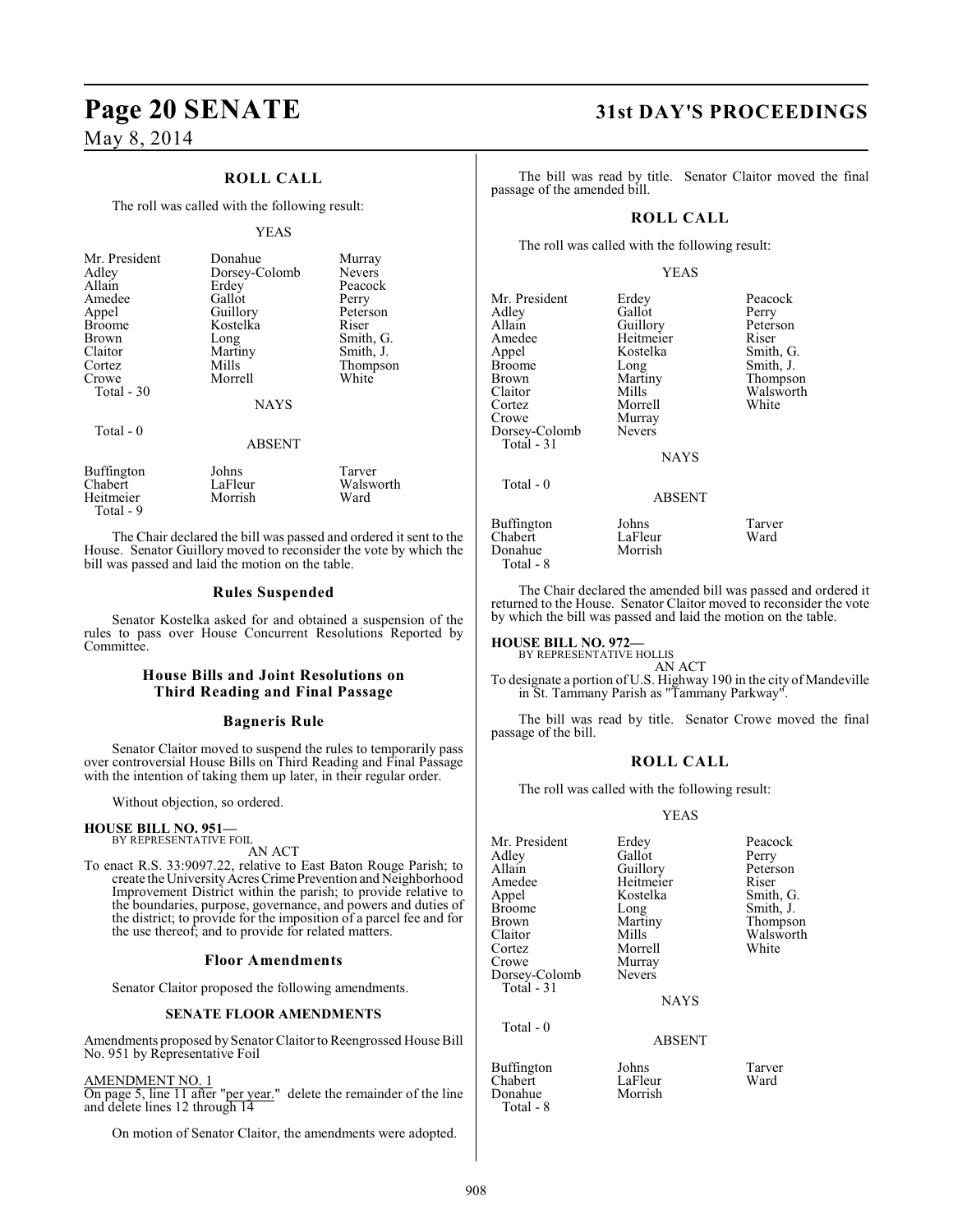The Chair declared the bill was passed and ordered it returned to the House. Senator Crowe moved to reconsider the vote by which the bill was passed and laid the motion on the table.

#### **HOUSE BILL NO. 975—**

BY REPRESENTATIVE WESLEY BISHOP AN ACT

To amend and reenact R.S. 17:1970.24(B)(1)(a)(ii)(bb), relative to the New Orleans Center for Creative Arts; to provide with respect to the membership of its board of directors; and to provide for related matters.

The bill was read by title. Senator Morrell moved the final passage of the bill.

#### **ROLL CALL**

The roll was called with the following result:

#### YEAS

| Mr. President | Dorsey-Colomb | Murray        |
|---------------|---------------|---------------|
| Adley         | Erdey         | <b>Nevers</b> |
| Allain        | Gallot        | Peacock       |
| Amedee        | Guillory      | Perry         |
| Appel         | Heitmeier     | Peterson      |
| <b>Broome</b> | Kostelka      | Smith, G.     |
| <b>Brown</b>  | Long          | Smith, J.     |
| Claitor       | Martiny       | Thompson      |
| Cortez        | Mills         | Walsworth     |
| Crowe         | Morrell       | White         |
| Total - 30    |               |               |
|               | <b>NAYS</b>   |               |
| Total $-0$    |               |               |
|               | <b>ABSENT</b> |               |
|               |               |               |

| Buffington | Johns   | Riser  |
|------------|---------|--------|
| Chabert    | LaFleur | Tarver |
| Donahue    | Morrish | Ward   |
| Total - 9  |         |        |

The Chair declared the bill was passed and ordered it returned to the House. Senator Morrell moved to reconsider the vote by which the bill was passed and laid the motion on the table.

### **HOUSE BILL NO. 984—** BY REPRESENTATIVE PIERRE

AN ACT

To amend and reenact R.S. 23:1472(10)(a), (11)(a), (d)(II) and (III), (e), and (h), (12)(F)(I), (II)(introductory paragraph), (III)(c) and (f), (IV), (V)(introductory paragraph) and (a)(iii) and (b)(introductory paragraph), (VI), (VII)(G)(introductory paragraph), (H)(I) and (II), 1474(H), 1493(D), 1512,  $1513(A)(1)$ ,  $1532.1(G)$ ,  $1533(A)(introductory paragraph)$ , 1536(B) through (E), (F)(2), and (G), 1541(A), 1542,  $1552(B)(1), (2), (3),$  and  $(5), 1592(F)$  and  $(G), 1600(2), (6)(a)(I),$ (b), and (c)(I), and (7)(introductory paragraph), and to repeal R.S. 23:1474(J), 1533(C), 1536(A) and (J), and 1543(H), relative to unemployment compensation; to provide for technical corrections; to delete obsolete laws; to delete dates that no longer apply; and to provide for related matters.

The bill was read by title. Senator Peacock moved the final passage of the bill.

#### **ROLL CALL**

The roll was called with the following result:

#### YEAS

| Mr. President |  |  |
|---------------|--|--|
| Adley         |  |  |

Suident Dorsey-Colomb Nevers Erdey<sup>1</sup>

**31st DAY'S PROCEEDINGS Page 21 SENATE**

May 8, 2014

| Allain<br>Amedee<br>Appel<br>Broome<br>Brown<br>Chabert<br>Claitor<br>Cortez<br>Crowe | Gallot<br>Heitmeier<br>Johns<br>Kostelka<br>Long<br>Martiny<br>Mills<br>Morrell<br>Murray | Perry<br>Peterson<br>Riser<br>Smith, G.<br>Smith, J.<br>Thompson<br>Walsworth<br>White |
|---------------------------------------------------------------------------------------|-------------------------------------------------------------------------------------------|----------------------------------------------------------------------------------------|
| Total - 32                                                                            | <b>NAYS</b>                                                                               |                                                                                        |
| Total - 0                                                                             | <b>ABSENT</b>                                                                             |                                                                                        |
| Buffington<br>Donahue<br>Guillory<br>Total - 7                                        | LaFleur<br>Morrish<br>Tarver                                                              | Ward                                                                                   |

The Chair declared the bill was passed and ordered it returned to the House. Senator Peacock moved to reconsider the vote by which the bill was passed and laid the motion on the table.

**HOUSE BILL NO. 1042—** BY REPRESENTATIVE RITCHIE

AN ACT

To amend and reenact R.S. 47:1838(introductory paragraph), relative to fees levied by the Louisiana Tax Commission; to authorize the continued levy and collection of fees associated with the assessment of certain properties by the commission; to provide an effective date; and to provide for related matters.

The bill was read by title. Senator Erdey moved the final passage of the bill.

#### **ROLL CALL**

The roll was called with the following result:

#### YEAS

| Mr. President<br>Adley<br>Allain<br>Amedee<br>Appel<br>Broome<br>Brown<br>Chabert<br>Claitor<br>Cortez<br>Total - 30 | Crowe<br>Dorsey-Colomb<br>Gallot<br>Heitmeier<br>Johns<br>Kostelka<br>Long<br>Martiny<br>Mills<br>Morrell | Murray<br><b>Nevers</b><br>Peacock<br>Perry<br>Peterson<br>Riser<br>Smith, G.<br>Thompson<br>Walsworth<br>White |
|----------------------------------------------------------------------------------------------------------------------|-----------------------------------------------------------------------------------------------------------|-----------------------------------------------------------------------------------------------------------------|
| Total - 0                                                                                                            | <b>NAYS</b><br><b>ABSENT</b>                                                                              |                                                                                                                 |
| Buffington<br>Donahue<br>Erdey<br>Total - 9                                                                          | Guillory<br>LaFleur<br>Morrish                                                                            | Smith, J.<br>Tarver<br>Ward                                                                                     |

The Chair declared the bill was passed and ordered it returned to the House. Senator Erdey moved to reconsider the vote by which the bill was passed and laid the motion on the table.

#### **HOUSE BILL NO. 1046—**

BY REPRESENTATIVES LEOPOLD, BILLIOT, GAROFALO, AND HARRISON AN ACT

To amend and reenact R.S. 3:4631(B) and (C) and R.S. 56:433(A) and (E) and 440, relative to labeling and packaging of oysters; to provide for certain standards for marketable oysters and labeling and packaging of oysters for market; to provide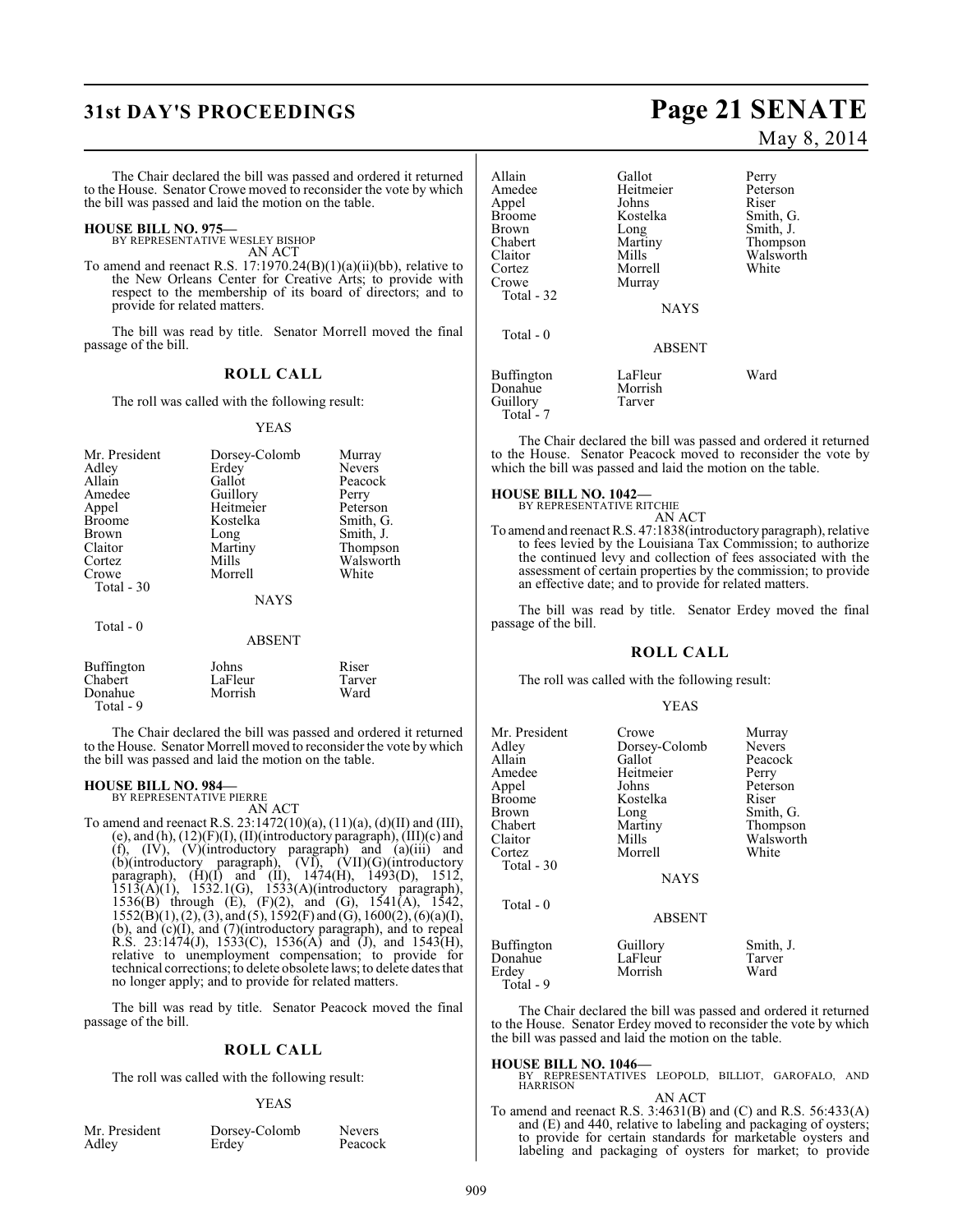## **Page 22 SENATE 31st DAY'S PROCEEDINGS**

### May 8, 2014

penalties for mislabeling oysters; and to provide for related matters.

The bill was read by title. Senator Long moved the final passage of the bill.

### **ROLL CALL**

The roll was called with the following result:

#### YEAS

| Mr. President<br>Adley<br>Allain<br>Amedee<br>Appel<br><b>Broome</b><br><b>Brown</b><br>Chabert<br>Claitor | Dorsey-Colomb<br>Erdey<br>Gallot<br>Guillory<br>Heitmeier<br>Johns<br>Kostelka<br>Long<br>Martiny<br>Mills | Murray<br><b>Nevers</b><br>Peacock<br>Perry<br>Peterson<br>Riser<br>Smith, G.<br>Smith, J.<br>Thompson |
|------------------------------------------------------------------------------------------------------------|------------------------------------------------------------------------------------------------------------|--------------------------------------------------------------------------------------------------------|
| Cortez<br>Crowe                                                                                            | Morrell                                                                                                    | Walsworth<br>White                                                                                     |
| Total $-33$                                                                                                | <b>NAYS</b>                                                                                                |                                                                                                        |
| Total - 0                                                                                                  | ABSENT                                                                                                     |                                                                                                        |

| Buffington | LaFleur | Tarver |
|------------|---------|--------|
| Donahue    | Morrish | Ward   |
| Total - 6  |         |        |

The Chair declared the bill was passed and ordered it returned to the House. Senator Long moved to reconsider the vote by which the bill was passed and laid the motion on the table.

### **HOUSE BILL NO. 1072— (Substitute for House Bill No. 140 by**

**Representative Montoucet)**<br>BISHOP, CHANEY, DOVE, FOIL, GARMES, BILLIOT, STUART<br>BISHOP, CHANEY, DOVE, FOIL, GAROFALO, GISCLAIR, GUINN,<br>HARRISON,ORTEGO, AND SCHEXNAYDER AN ACT

To enact R.S. 56:643(C), relative to issuance of hunting and fishing licenses; to provide for a reduced fee for certain retired members of the U.S. Armed Forces; and to provide for related matters.

The bill was read by title. Senator Long moved the final passage of the bill.

#### **ROLL CALL**

The roll was called with the following result:

#### YEAS

Nevers Peacock Perry Peterson Riser Smith, G. Smith, J. Thompson Walsworth White

| Mr. President | Erdey     |
|---------------|-----------|
| Adley         | Gallot    |
| Allain        | Guillory  |
| Amedee        | Heitmeier |
| Appel         | Kostelka  |
| Broome        | LaFleur   |
| Brown         | Long      |
| Claitor       | Martiny   |
| Cortez        | Mills     |
| Crowe         | Morrell   |
| Dorsey-Colomb | Murray    |
| Total - 32    |           |
|               |           |

NAYS

Total - 0

#### ABSENT

| Buffington | Johns   | Ward |
|------------|---------|------|
| Chabert    | Morrish |      |
| Donahue    | Tarver  |      |
| Total - 7  |         |      |

The Chair declared the bill was passed and ordered it returned to the House. Senator Long moved to reconsider the vote by which the bill was passed and laid the motion on the table.

### **HOUSE BILL NO. 9—** BY REPRESENTATIVE EDWARDS

AN ACT

To enact R.S. 22:1295.1, relative to motor vehicle liability insurance; to provide for liability for certain operators excluded from coverage; and to provide for related matters.

The bill was read by title. Senator Murray moved the final passage of the bill.

#### **ROLL CALL**

The roll was called with the following result:

#### YEAS

| Mr. President<br>Adley<br>Allain<br>Amedee<br>Appel<br><b>Broome</b><br>Brown<br>Claitor<br>Cortez<br>Crowe<br>Donahue<br>Total - 33 | Dorsey-Colomb<br>Erdey<br>Gallot<br>Guillory<br>Johns<br>Kostelka<br>LaFleur<br>Long<br>Martiny<br>Mills<br>Morrell | Murray<br><b>Nevers</b><br>Peacock<br>Perry<br>Peterson<br>Riser<br>Smith, G.<br>Smith, J.<br>Thompson<br>Walsworth<br>White |
|--------------------------------------------------------------------------------------------------------------------------------------|---------------------------------------------------------------------------------------------------------------------|------------------------------------------------------------------------------------------------------------------------------|
|                                                                                                                                      | <b>NAYS</b>                                                                                                         |                                                                                                                              |
| Total $-0$                                                                                                                           | <b>ABSENT</b>                                                                                                       |                                                                                                                              |
| <b>Buffington</b><br>Chabert                                                                                                         | Heitmeier<br>Morrish                                                                                                | Tarver<br>Ward                                                                                                               |

Total - 6

The Chair declared the bill was passed and ordered it returned to the House. Senator Murray moved to reconsider the vote by which the bill was passed and laid the motion on the table.

#### **HOUSE BILL NO. 11—**

BY REPRESENTATIVES EDWARDS, ADAMS, ARNOLD, FOIL,<br>GAROFALO, GREENE, HARRISON, JAMES, JEFFERSON, LEOPOLD,<br>MACK,MILLER,MORENO,JAYMORRIS,AND-SHADOIN AN ACT

To enact R.S. 1:58.6, relative to state holidays; to establish "Purple Heart Recognition Day" as an annual state holiday; and to provide for related matters.

The bill was read by title. Senator Murray moved the final passage of the bill.

#### **ROLL CALL**

The roll was called with the following result:

#### YEAS

| Mr. President | Erdey     | <b>Nevers</b> |
|---------------|-----------|---------------|
| Adley         | Gallot    | Peacock       |
| Allain        | Guillory  | Perry         |
| Amedee        | Heitmeier | Peterson      |
| Appel         | Johns     | Riser         |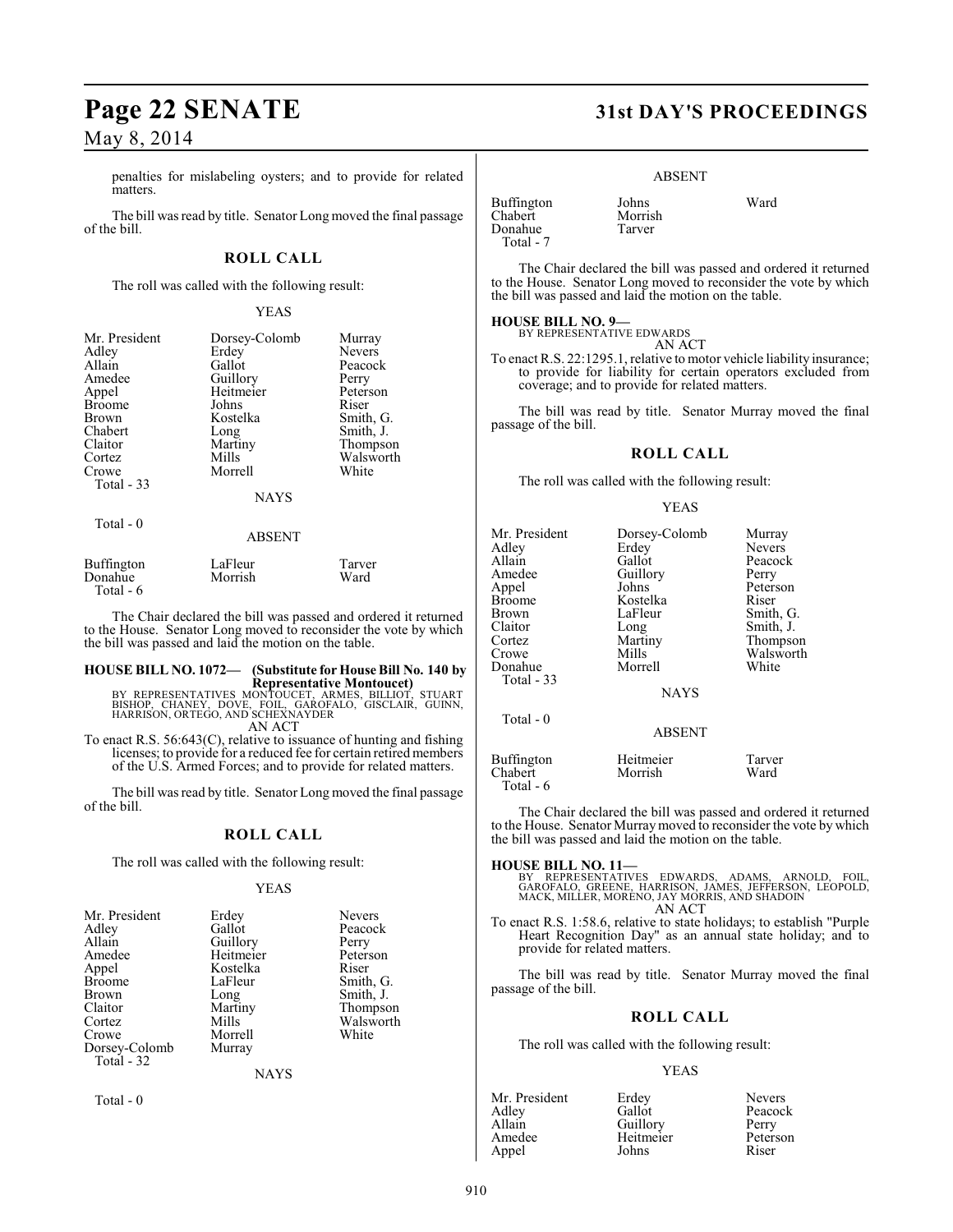| <b>Broome</b>     | Kostelka      | Smith, G. |
|-------------------|---------------|-----------|
| <b>Brown</b>      | LaFleur       | Smith, J. |
| Claitor           | Long          | Thompson  |
| Cortez            | Martiny       | Walsworth |
| Crowe             | Mills         | White     |
| Donahue           | Morrell       |           |
| Dorsey-Colomb     | Murray        |           |
| Total $-34$       |               |           |
|                   | <b>NAYS</b>   |           |
| Total - 0         |               |           |
|                   | <b>ABSENT</b> |           |
| <b>Buffington</b> | Morrish       | Ward      |
| Chabert           | Tarver        |           |
| Total - 5         |               |           |

The Chair declared the bill was passed and ordered it returned to the House. Senator Murray moved to reconsider the vote by which the bill was passed and laid the motion on the table.

#### **HOUSE BILL NO. 42—**

BY REPRESENTATIVE PEARSON AN ACT

To amend and reenact R.S.  $11:102(B)(3)(d)(vi)$ , relative to the liabilities of the Louisiana School Employees' Retirement System; to establish accounts for the full or partial payment of such liabilities; to provide for credits to such accounts; to provide for application of funds from certain accounts toward such liabilities; to provide an effective date; and to provide for related matters.

The bill was read by title. Senator Guillory moved the final passage of the bill.

#### **ROLL CALL**

The roll was called with the following result:

#### YEAS

| Mr. President | Erdey       | Nevers    |
|---------------|-------------|-----------|
| Adley         | Gallot      | Peacock   |
| Allain        | Guillory    | Perry     |
| Appel         | Heitmeier   | Peterson  |
| <b>Broome</b> | Kostelka    | Riser     |
| <b>Brown</b>  | Long        | Smith, G. |
| Claitor       | Martiny     | Smith, J. |
| Cortez        | Mills       | Thompson  |
| Crowe         | Morrell     | Walsworth |
| Dorsey-Colomb | Murray      | White     |
| Total - 30    |             |           |
|               | <b>NAYS</b> |           |

Total - 0

#### ABSENT

| Amedee     | Donahue | Morrish |
|------------|---------|---------|
| Buffington | Johns   | Tarver  |
| Chabert    | LaFleur | Ward    |
| Total - 9  |         |         |

The Chair declared the bill was passed and ordered it returned to the House. Senator Guillory moved to reconsider the vote by which the bill was passed and laid the motion on the table.

#### **HOUSE BILL NO. 102—** BY REPRESENTATIVE FOIL

AN ACT

To amend and reenact Civil Code Article 356, relative to the title of proceedings; to provide for the title of proceedings for continuing tutorship; and to provide for related matters.

The bill was read by title. Senator Claitor moved the final passage of the bill.

## **31st DAY'S PROCEEDINGS Page 23 SENATE** May 8, 2014

### **ROLL CALL**

The roll was called with the following result:

#### YEAS

Mr. President Erdey Nevers<br>Adley Gallot Peacock Adley Gallot Peacock Allain Guillory Perry<br>
Amedee Heitmeier Peterson Appel Johns<br>Broome Kostelka Broome Kostelka Smith, G.<br>Brown I.aFleur Smith, J. Brown LaFleur Smith, J.<br>Claitor Long Thompso Claitor Long Thompson<br>
Cortez Martiny Walsworth Crowe Mills Ward<br>
Donahue Morrell White Donahue Morrell<br>Dorsey-Colomb Murray Dorsey-Colomb Total - 35 Total - 0

Heitmeier Peters<br>Johns Riser Martiny Walsworth<br>
Mills Ward

NAYS

#### ABSENT

#### Buffington Morrish<br>Chabert Tarver Chabert Total - 4

The Chair declared the bill was passed and ordered it returned to the House. Senator Claitor moved to reconsider the vote by which the bill was passed and laid the motion on the table.

#### **HOUSE BILL NO. 177—**

BY REPRESENTATIVE CHAMPAGNE

AN ACT To amend and reenact R.S. 39:1489, relative to professional, personal, consulting, and social services procurement; to require the director of contractual review to report certain information regarding contracts awarded without the necessity of public bidding or competitive negotiation; and to provide for related matters.

The bill was read by title. Senator Mills moved the final passage of the bill.

#### **ROLL CALL**

The roll was called with the following result:

#### YEAS

| Mr. President<br>Adley<br>Allain<br>Amedee<br>Appel<br><b>Broome</b> | Dorsey-Colomb<br>Erdey<br>Gallot<br>Guillory<br>Heitmeier<br>Johns | Nevers<br>Peacock<br>Perry<br>Peterson<br>Riser<br>Smith, G. |
|----------------------------------------------------------------------|--------------------------------------------------------------------|--------------------------------------------------------------|
| <b>Brown</b><br>Chabert                                              | Kostelka<br>Long                                                   | Smith, J.<br>Thompson                                        |
| Claitor                                                              | Martiny                                                            | Walsworth                                                    |
| Cortez                                                               | Mills                                                              | White                                                        |
| Crowe                                                                | Morrell                                                            |                                                              |
| Donahue<br>Total - 34                                                | Murray<br><b>NAYS</b>                                              |                                                              |
|                                                                      |                                                                    |                                                              |
| Total $-0$                                                           | <b>ABSENT</b>                                                      |                                                              |
|                                                                      |                                                                    |                                                              |
| Buffington<br>LaFleur                                                | Morrish<br>Tarver                                                  | Ward                                                         |

Total - 5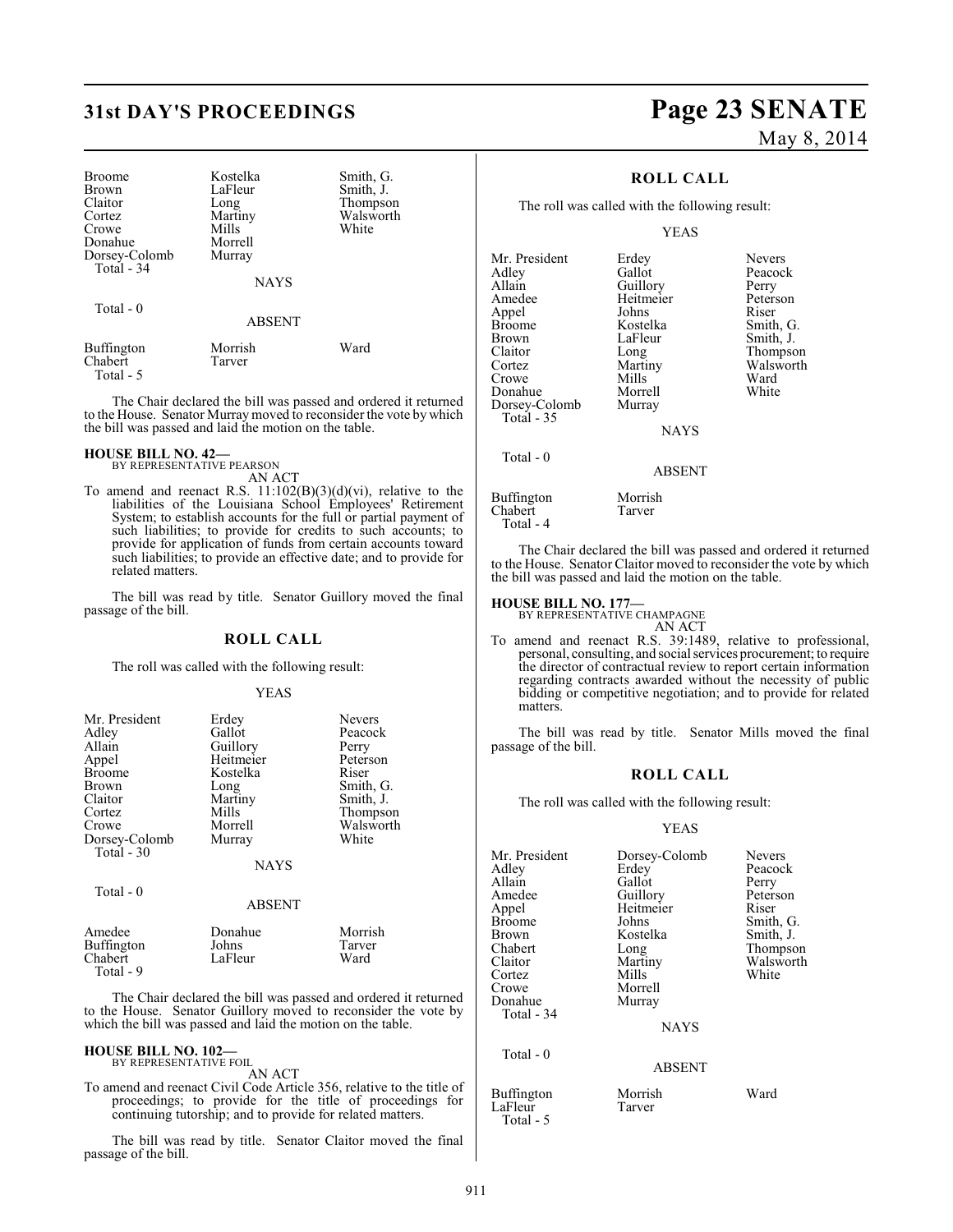The Chair declared the bill was passed and ordered it returned to the House. Senator Mills moved to reconsider the vote by which the bill was passed and laid the motion on the table.

#### **HOUSE BILL NO. 196—** BY REPRESENTATIVE SMITH

AN ACT

To amend and reenact R.S. 15:1111(I), relative to work release; to provide for the eligibility to participate in the Department of Public Safety and Corrections work release program; to extend the length of time certain offenders may participate in work release programs; and to provide for related matters.

The bill was read by title. Senator Broome moved the final passage of the bill.

#### **ROLL CALL**

The roll was called with the following result:

#### YEAS

| Dorsey-Colomb | <b>Nevers</b><br>Peacock                                  |
|---------------|-----------------------------------------------------------|
|               | Perry                                                     |
|               | Peterson                                                  |
| Heitmeier     | Riser                                                     |
| Johns         | Smith, G.                                                 |
| Kostelka      | Smith, J.                                                 |
| Long          | Thompson                                                  |
| Martiny       | Walsworth                                                 |
| Mills         | White                                                     |
| Morrell       |                                                           |
| Murray        |                                                           |
|               |                                                           |
| <b>NAYS</b>   |                                                           |
|               |                                                           |
|               | Erdey<br>Gallot<br>Guillory<br>$\lambda$ DOD $\lambda$ IT |

|                                  | <b>ABSENT</b>     |      |
|----------------------------------|-------------------|------|
| Chabert<br>LaFleur<br>Total $-5$ | Morrish<br>Tarver | Ward |

The Chair declared the bill was passed and ordered it returned to the House. Senator Broome moved to reconsider the vote by which the bill was passed and laid the motion on the table.

**HOUSE BILL NO. 210—** BY REPRESENTATIVE JEFFERSON

AN ACT

To amend and reenact R.S. 15:574.20, relative to medical parole; to amend certain eligibility requirements for medical parole; to amend certain definitions; to provide with respect to a risk assessment of an inmate prior to recommendation for medical parole; and to provide for related matters.

#### **Floor Amendments**

Senator Walsworth proposed the following amendments.

#### **SENATE FLOOR AMENDMENTS**

Amendments proposed by Senator Walsworth to Reengrossed House Bill No. 210 by Representative Jefferson

#### AMENDMENT NO. 1

On page 2, line 6 after "which" delete the remainder of the line and at the beginning of page 2, line 7 delete "period of not less than twelve months" and insert "is or can be expected to be permanently irreversible"

On motion of Senator Walsworth, the amendments were adopted.

### **Page 24 SENATE 31st DAY'S PROCEEDINGS**

The bill was read by title. Senator Walsworth moved the final passage of the amended bill.

### **ROLL CALL**

The roll was called with the following result:

#### YEAS

| Mr. President<br>Adley<br>Allain<br>Amedee<br>Appel<br>Broome<br>Brown<br>Buffington<br>Chabert<br>Claitor | Donahue<br>Dorsey-Colomb<br>Erdey<br>Gallot<br>Guillory<br>Heitmeier<br>Johns<br>Kostelka<br>LaFleur<br>Long | Morrell<br>Murray<br>Nevers<br>Peacock<br>Perry<br>Peterson<br>Smith, G.<br>Smith, J.<br>Thompson<br>Walsworth |
|------------------------------------------------------------------------------------------------------------|--------------------------------------------------------------------------------------------------------------|----------------------------------------------------------------------------------------------------------------|
| Cortez<br>Crowe<br>Total - 35                                                                              | Martiny<br>Mills<br><b>NAYS</b>                                                                              | White                                                                                                          |
| Total - 0                                                                                                  | <b>ABSENT</b>                                                                                                |                                                                                                                |
| Morrish<br>Riser<br>Total - 4                                                                              | Tarver<br>Ward                                                                                               |                                                                                                                |

The Chair declared the amended bill was passed and ordered it returned to the House. Senator Walsworth moved to reconsider the vote by which the bill was passed and laid the motion on the table.

## **HOUSE BILL NO. 398—** BY REPRESENTATIVE STOKES

AN ACT

To authorize and provide for the leasing of certain state property in Jefferson Parish; to provide for the property description; to provide for reservation of mineral rights; to provide terms and conditions; to provide for letting a contract by a request for proposals by the city of Kenner; to provide an effective date; and to provide for related matters.

#### **Floor Amendments**

Senator Martiny proposed the following amendments.

#### **SENATE FLOOR AMENDMENTS**

Amendments proposed by Senator Martiny to Engrossed House Bill No. 398 by Representative Stokes

#### AMENDMENT NO. 1

On page 2, line 2, after "Kenner," insert "for an initial term of thirty years with four options to renew, with each renewal being for a period of ten years,

#### AMENDMENT NO. 2

On page 2, line 11, after "committee." delete the remainder of the line and delete lines 12 and 13 and insert: "No award shall be made to the responsible offerer unless the East Jefferson Levee District certifies to the city of Kenner that the proposal does not create a negative impact on hurricane and flood protection for the parish of Jefferson."

On motion of Senator Martiny, the amendments were adopted.

The bill was read by title. Senator Appel moved the final passage of the amended bill.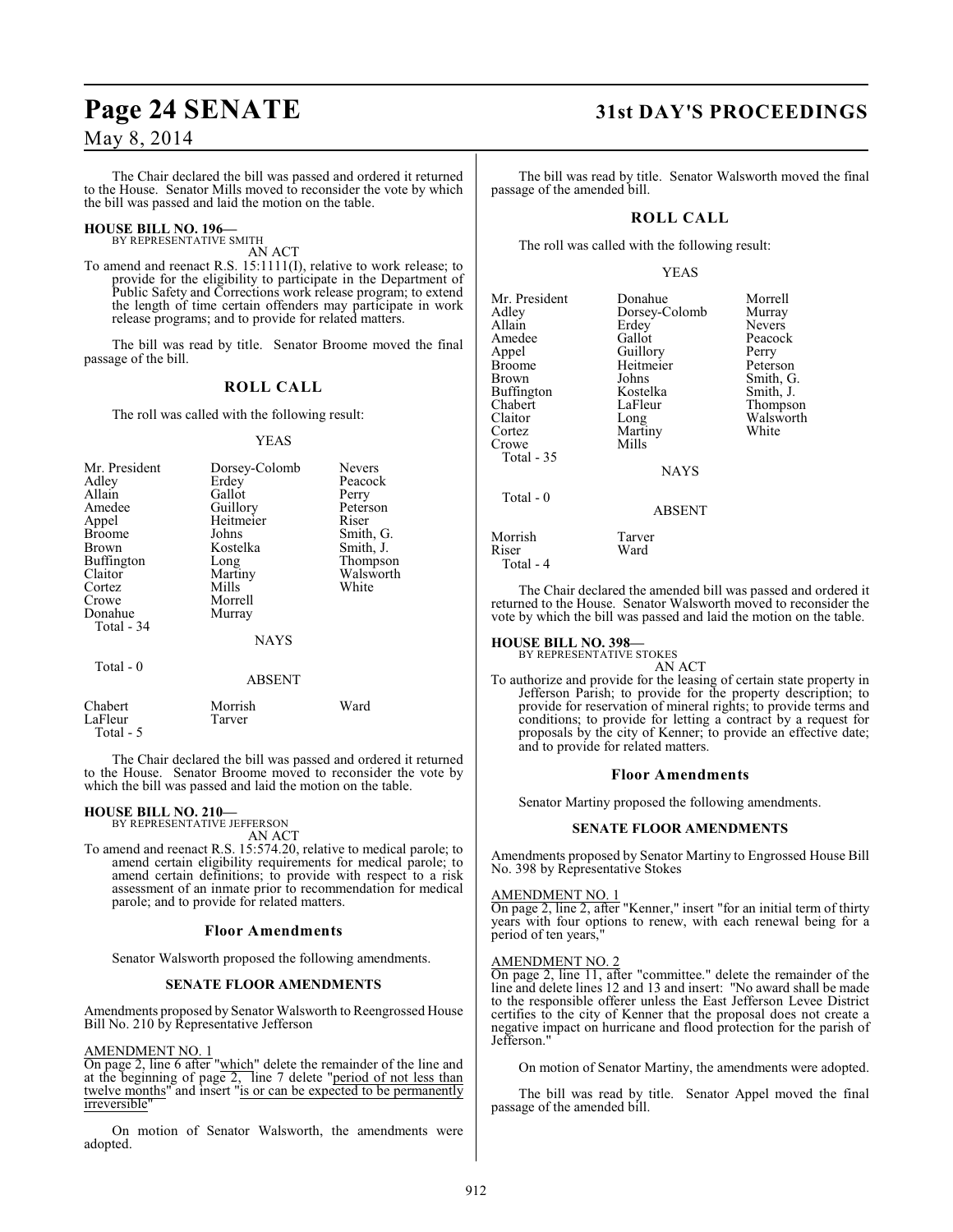### **ROLL CALL**

The roll was called with the following result:

#### YEAS

| Mr. President<br>Adley<br>Allain<br>Amedee<br>Appel<br><b>Broome</b><br><b>Brown</b><br>Buffington<br>Chabert<br>Claitor<br>Cortez<br>Crowe | Donahue<br>Dorsey-Colomb<br>Erdey<br>Gallot<br>Guillory<br>Heitmeier<br>Johns<br>Kostelka<br>LaFleur<br>Long<br>Martiny<br>Mills | Morrell<br>Murray<br>Nevers<br>Peacock<br>Perry<br>Peterson<br>Riser<br>Smith, G.<br>Smith, J.<br>Thompson<br>Walsworth<br>White |
|---------------------------------------------------------------------------------------------------------------------------------------------|----------------------------------------------------------------------------------------------------------------------------------|----------------------------------------------------------------------------------------------------------------------------------|
| Total - 36                                                                                                                                  | <b>NAYS</b>                                                                                                                      |                                                                                                                                  |
| Total - 0                                                                                                                                   | 1.00131                                                                                                                          |                                                                                                                                  |

|                      | ADOLIN I |      |
|----------------------|----------|------|
| Morrish<br>Total - 3 | Tarver   | Ward |

The Chair declared the amended bill was passed and ordered it returned to the House. Senator Appel moved to reconsider the vote by which the bill was passed and laid the motion on the table.

## **HOUSE BILL NO. 417—** BY REPRESENTATIVE LOPINTO

AN ACT To amend and reenact R.S. 14:202.1, relative to offenses against property; to provide for the crime of residential contractor fraud; to provide for criminal penalties; to provide for restitution; to delete provisions relating to home improvement fraud; and to provide for related matters.

The bill was read by title. Senator Mills moved the final passage of the bill.

#### **ROLL CALL**

The roll was called with the following result:

#### YEAS

| Mr. President<br>Adley<br>Allain<br>Amedee<br>Appel<br><b>Broome</b><br>Brown<br>Buffington<br>Chabert<br>Claitor<br>Cortez<br>Crowe<br>Total $-36$<br>Total - 0 | Donahue<br>Dorsey-Colomb<br>Erdey<br>Gallot<br>Guillory<br>Heitmeier<br>Johns<br>Kostelka<br>LaFleur<br>Long<br>Martiny<br>Mills<br><b>NAYS</b><br><b>ABSENT</b> | Morrell<br>Murray<br><b>Nevers</b><br>Peacock<br>Perry<br>Peterson<br>Riser<br>Smith, G.<br>Smith, J.<br>Thompson<br>Walsworth<br>White |
|------------------------------------------------------------------------------------------------------------------------------------------------------------------|------------------------------------------------------------------------------------------------------------------------------------------------------------------|-----------------------------------------------------------------------------------------------------------------------------------------|
|                                                                                                                                                                  |                                                                                                                                                                  |                                                                                                                                         |
| Morrish<br>Total - 3                                                                                                                                             | Tarver                                                                                                                                                           | Ward                                                                                                                                    |

The Chair declared the bill was passed and ordered it returned to the House. Senator Mills moved to reconsider the vote by which the bill was passed and laid the motion on the table.

## **31st DAY'S PROCEEDINGS Page 25 SENATE** May 8, 2014

#### **HOUSE BILL NO. 514—**

BY REPRESENTATIVE HENRY

AN ACT To enact R.S. 40:962.1.2, relative to nonprescription products containing dextromethorphan; to prohibit the selling, purchasing, or attempting to purchase products containing dextromethorphan by minors; to provide for criminal penalties; to provide for preemption of local ordinances regulating the same matters; and to provide for related matters.

The bill was read by title. Senator Mills moved the final passage of the bill.

#### **ROLL CALL**

The roll was called with the following result:

#### YEAS

| Mr. President<br>Adley<br>Allain<br>Amedee<br>Appel<br><b>Broome</b><br>Brown<br>Claitor<br>Cortez<br>Crowe<br>Donahue<br>Total - 32<br>Total - 0 | Dorsey-Colomb<br>Erdey<br>Gallot<br>Guillory<br>Heitmeier<br>Johns<br>Kostelka<br>LaFleur<br>Long<br>Mills<br>Murray<br><b>NAYS</b> | <b>Nevers</b><br>Peacock<br>Perry<br>Peterson<br>Riser<br>Smith, G.<br>Smith, J.<br>Thompson<br>Walsworth<br>White |
|---------------------------------------------------------------------------------------------------------------------------------------------------|-------------------------------------------------------------------------------------------------------------------------------------|--------------------------------------------------------------------------------------------------------------------|
|                                                                                                                                                   | <b>ABSENT</b>                                                                                                                       |                                                                                                                    |
| <b>Buffington</b><br>Chabert<br>Martiny<br>Total - 7                                                                                              | Morrell<br>Morrish<br>Tarver                                                                                                        | Ward                                                                                                               |

The Chair declared the bill was passed and ordered it returned to the House. Senator Mills moved to reconsider the vote by which the bill was passed and laid the motion on the table.

#### **HOUSE BILL NO. 534—**

BY REPRESENTATIVE SHADOIN AN ACT

To repeal R.S. 13:1218, relative to judicial bonds; to remove requirements for clerks to record all judicial bonds; and to provide for related matters.

The bill was read by title. Senator Gallot moved the final passage of the bill.

#### **ROLL CALL**

The roll was called with the following result:

#### YEAS

| Dorsey-Colomb | Murray                      |
|---------------|-----------------------------|
| Erdey         | <b>Nevers</b>               |
| Gallot        | Peacock                     |
|               | Perry                       |
| Heitmeier     | Peterson                    |
| Johns         | Riser                       |
| Kostelka      | Smith, G.                   |
| LaFleur       | Smith, J.                   |
|               | Thompson                    |
|               | Walsworth                   |
| Mills         | White                       |
| Morrell       |                             |
|               |                             |
|               | Guillory<br>Long<br>Martiny |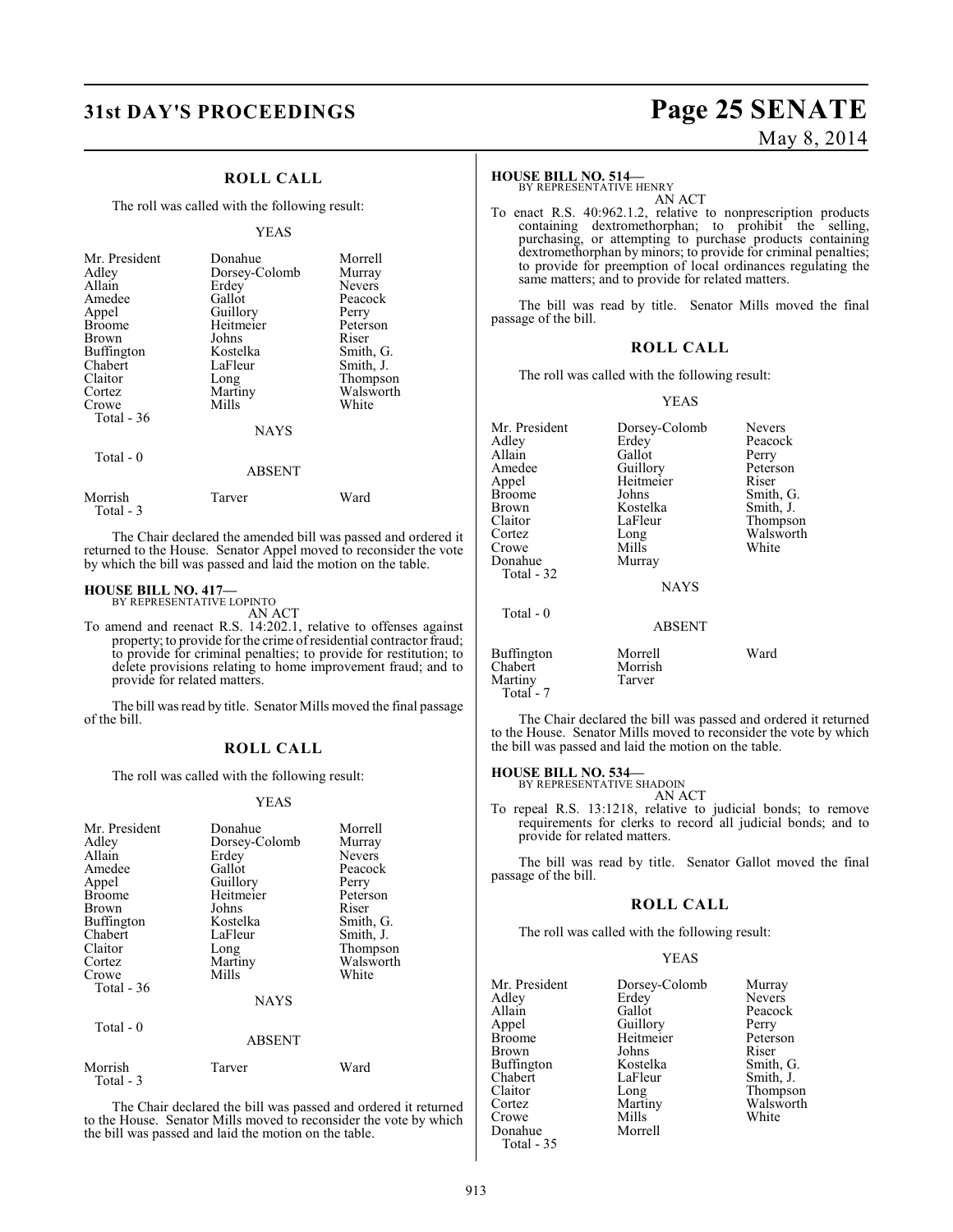### NAYS

Total - 0

#### ABSENT

Amedee Tarver<br>Morrish Ward Morrish Total - 4

The Chair declared the bill was passed and ordered it returned to the House. Senator Gallot moved to reconsider the vote by which the bill was passed and laid the motion on the table.

### **HOUSE BILL NO. 535—**

BY REPRESENTATIVE SHADOIN AN ACT

To amend and reenact R.S. 13:4688(B), relative to processing fees for clerks of court; to remove requirements relative to when certain processing fees are to be paid in a suit; and to provide for related matters.

The bill was read by title. Senator Gallot moved the final passage of the bill.

#### **ROLL CALL**

The roll was called with the following result:

#### YEAS

| Mr. President<br>Adley<br>Allain<br>Amedee<br>Appel<br><b>Broome</b><br>Brown<br>Buffington<br>Chabert<br>Claitor<br>Cortez<br>Total - 32 | Crowe<br>Donahue<br>Dorsey-Colomb<br>Erdey<br>Gallot<br>Guillory<br>Heitmeier<br>Johns<br>Long<br>Martiny<br>Mills<br><b>NAYS</b> | Murray<br>Peacock<br>Perry<br>Peterson<br>Riser<br>Smith, G.<br>Smith, J.<br>Thompson<br>Walsworth<br>White |
|-------------------------------------------------------------------------------------------------------------------------------------------|-----------------------------------------------------------------------------------------------------------------------------------|-------------------------------------------------------------------------------------------------------------|
| Total - 0                                                                                                                                 | <b>ABSENT</b>                                                                                                                     |                                                                                                             |
| Kostelka<br>LaFleur<br>Morrell                                                                                                            | Morrish<br>Nevers<br>Tarver                                                                                                       | Ward                                                                                                        |

The Chair declared the bill was passed and ordered it returned to the House. Senator Gallot moved to reconsider the vote by which the bill was passed and laid the motion on the table.

#### **HOUSE BILL NO. 578—** BY REPRESENTATIVE COX

Total - 7

AN ACT

To enact R.S. 26:600, relative to alcoholic beverage sales; to authorize the governing authority of the city of Mansfield to hold an election to allow certain restaurants to sell alcohol; to provide for definitions; to provide for the election and ballot language; and to provide for related matters.

The bill was read by title. Senator Buffington moved the final passage of the bill.

#### **ROLL CALL**

The roll was called with the following result:

### **Page 26 SENATE 31st DAY'S PROCEEDINGS**

#### YEAS

Mr. President Donahue Murray<br>Adley Dorsey-Colomb Nevers Adley Dorsey-Colomb<br>Allain Erdey Erdey Peacock<br>Gallot Perry Amedee Gallot Perry<br>Appel Guillory Peterson Appel Guillory<br>Broome Heitmei Broome Heitmeier Riser<br>Brown Johns Smith Johns Smith, G.<br>Kostelka Smith, J. Buffington Koste<br>Chabert Long Chabert Long Thompson Claitor Martiny Walsworth<br>
Cortez Mills White Cortez Mills White Crowe Morrell Total - 35 **NAYS**  Total - 0 ABSENT LaFleur Tarver<br>Morrish Ward Morrish

Total - 4

The Chair declared the bill was passed and ordered it returned to the House. Senator Buffington moved to reconsider the vote by which the bill was passed and laid the motion on the table.

#### **Rules Suspended**

Senator Long asked for and obtained a suspension of the rules to revert to the Morning Hour.

#### **Introduction of Senate Resolutions**

# **SENATE RESOLUTION NO. 125—**<br>BY SENATORS PERRY, CORTEZ, MILLS AND GUILLORY<br>A RESOLUTION

To express the sincere condolences of the Senate of the Legislature of Louisiana upon the death of Jerry F. Meaux, chairman of the Louisiana Racing Commission.

The resolution was read by title and placed on the Calendar for a second reading.

#### **Introduction of Senate Concurrent Resolutions**

**SENATE CONCURRENT RESOLUTION NO. 128—** BY SENATOR BROWN

A CONCURRENT RESOLUTION

To urge and request the Louisiana High School Athletic Association to study current practices of member high schools relative to the awarding of athletic letters, jackets, patches, and other indicia to student athletes in recognition of team participation in sports for which athletic letters are awarded.

The resolution was read by title and placed on the Calendar for a second reading.

#### **SENATE CONCURRENT RESOLUTION NO. 129—** BY SENATOR ALARIO

### A CONCURRENT RESOLUTION

To commend Cheryl Elliott Gaudin, longtime legislative assistant to Senate President John A. Alario Jr., for her distinguished career and to congratulate her upon the occasion of her retirement after forty-two years of outstanding public service to the state of Louisiana.

The resolution was read by title and placed on the Calendar for a second reading.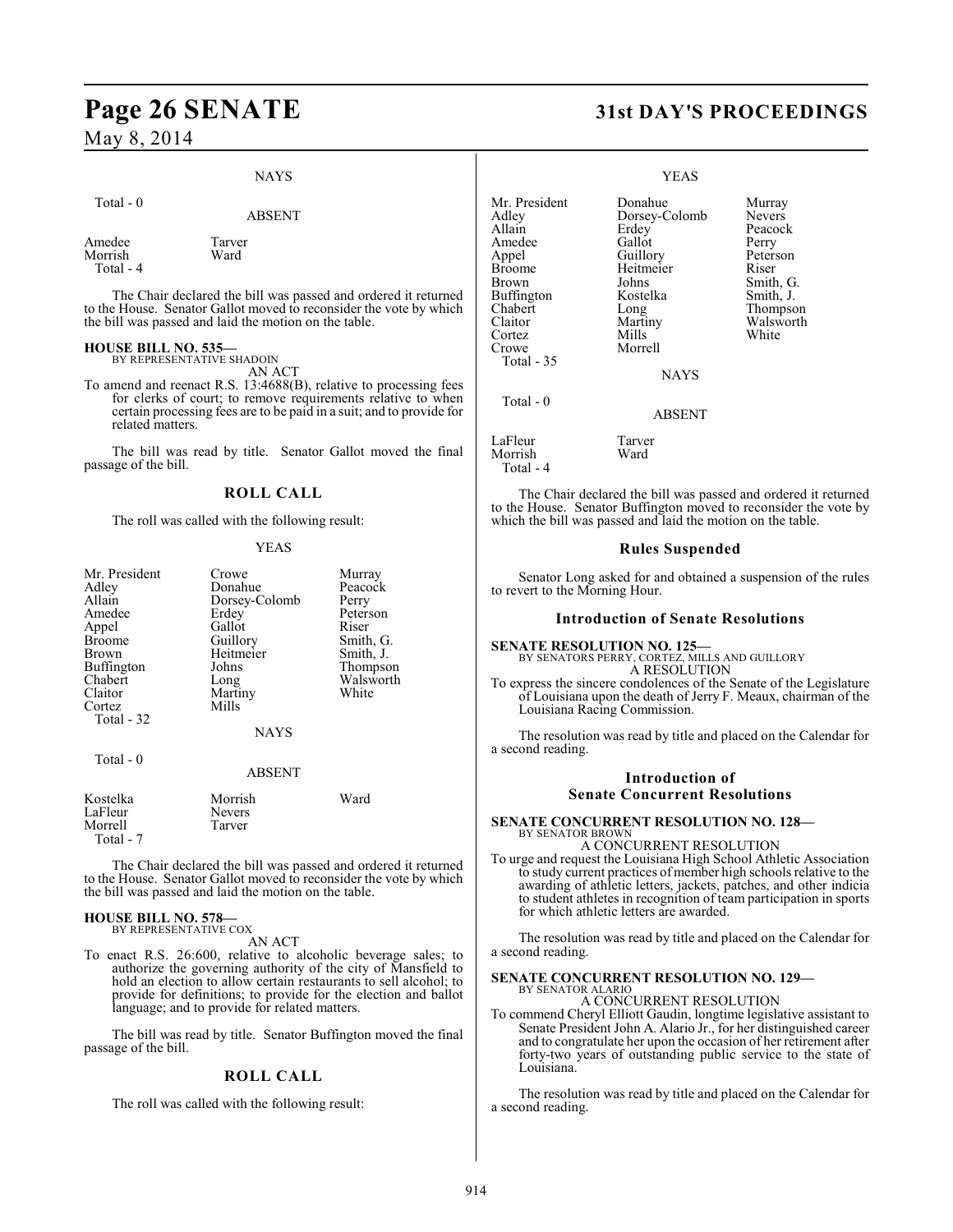## **31st DAY'S PROCEEDINGS Page 27 SENATE**

#### **SENATE CONCURRENT RESOLUTION NO. 130—**

BY SENATOR ALARIO A CONCURRENT RESOLUTION

To designate May 14, 2014, as Louisiana Housing Council Day at the Legislature and commend the organization for its accomplishments.

The resolution was read by title and placed on the Calendar for a second reading.

#### **Senate Resolutions on Second Reading, Subject to Call**

#### **Called from the Calendar**

Senator Heitmeier asked that Senate Resolution No. 114 be called from the Calendar.

**SENATE RESOLUTION NO. 114—** BY SENATOR HEITMEIER

A RESOLUTION

To recognize May 2014 as "International Internal Audit Awareness Month" in the Senate of the Legislature of Louisiana.

On motion of Senator Heitmeier the resolution was read by title and adopted.

### **Rules Suspended**

Senator Heitmeier asked for and obtained a suspension of the rules to recall Senate Bill No. 647 from the Committee on Health and Welfare.

#### **SENATE BILL NO. 647—** BY SENATOR HEITMEIER

AN ACT

To enact Subpart C of Part XIII of Chapter 3 of Title 46 of the Louisiana Revised Statutes of 1950, to be comprised of R.S. 46:460.81, relative to Medicaid; to provide relative to health information exchanges; to provide relative to legislative findings; to provide for reporting and coordination; to provide relative to confidentiality; and to provide for related matters.

On motion of Senator Heitmeier the bill was read by title and withdrawn from the files of the Senate.

### **Rules Suspended**

Senator Heitmeier asked for and obtained a suspension of the rules to recall Senate Bill No. 495 from the Committee on Health and Welfare.

## **SENATE BILL NO. 495—** BY SENATOR HEITMEIER

AN ACT

To enact Subpart C of Part II of Chapter 11 of Title 40 of the Louisiana Revised Statutes of 1950, to be comprised of R.S. 40:2115.31, relative to a public benefit assessment; to provide for a public benefit assessment process; to provide the department with rule making authority; to provide the department with criteria to consider in the assessment process; and to provide for related matters.

On motion of Senator Heitmeier the bill was read by title and withdrawn from the files of the Senate.

# May 8, 2014

**Message from the House**

### **ASKING CONCURRENCE IN HOUSE CONCURRENT RESOLUTIONS**

May 8, 2014

To the Honorable President and Members of the Senate:

I am directed to inform your honorable body that the House of Representatives has finally passed and asks your concurrence in the following House Concurrent Resolutions:

HCR No. 135

Respectfully submitted, ALFRED W. SPEER Clerk of the House of Representatives

### **House Concurrent Resolutions on First Reading**

### **HOUSE CONCURRENT RESOLUTION NO. 135—** BY REPRESENTATIVE SMITH A CONCURRENT RESOLUTION

To urge and request the Department of Public Safety and Corrections to establish partnerships with universities in the state of Louisiana in order to provide access to individual therapy and drug treatment for inmates at the Louisiana Correctional Institute for Women.

The resolution was read by title and placed on the Calendar for a second reading.

### **Senator Broome in the Chair**

#### **Rules Suspended**

Senator Brown asked for and obtained a suspension of the rules to take up at this time:

### **Senate Bills and Joint Resolutions on Third Reading and Final Passage, Subject to Call**

#### **Called from the Calendar**

Senator Brown asked that Senate Bill No. 282 be called from the Calendar.

#### **SENATE BILL NO. 282—**

BY SENATOR BROWN AN ACT

To enact R.S. 38:326.3, relative to special districts; to provide relative to combined police authority within and by and between the Port of South Louisiana, the Lafourche Basin Levee District, and the Pontchartrain Levee District; to provide relative to the jurisdiction, personnel, equipment, costs, and administrative responsibilities for such authority; and to provide for related matters.

#### **Floor Amendments**

Senator Martiny sent up floor amendments.

#### **SENATE FLOOR AMENDMENTS**

Amendments proposed by Senator Martiny on behalf of the Legislative Bureau to Engrossed Senate Bill No. 282 by Senator Brown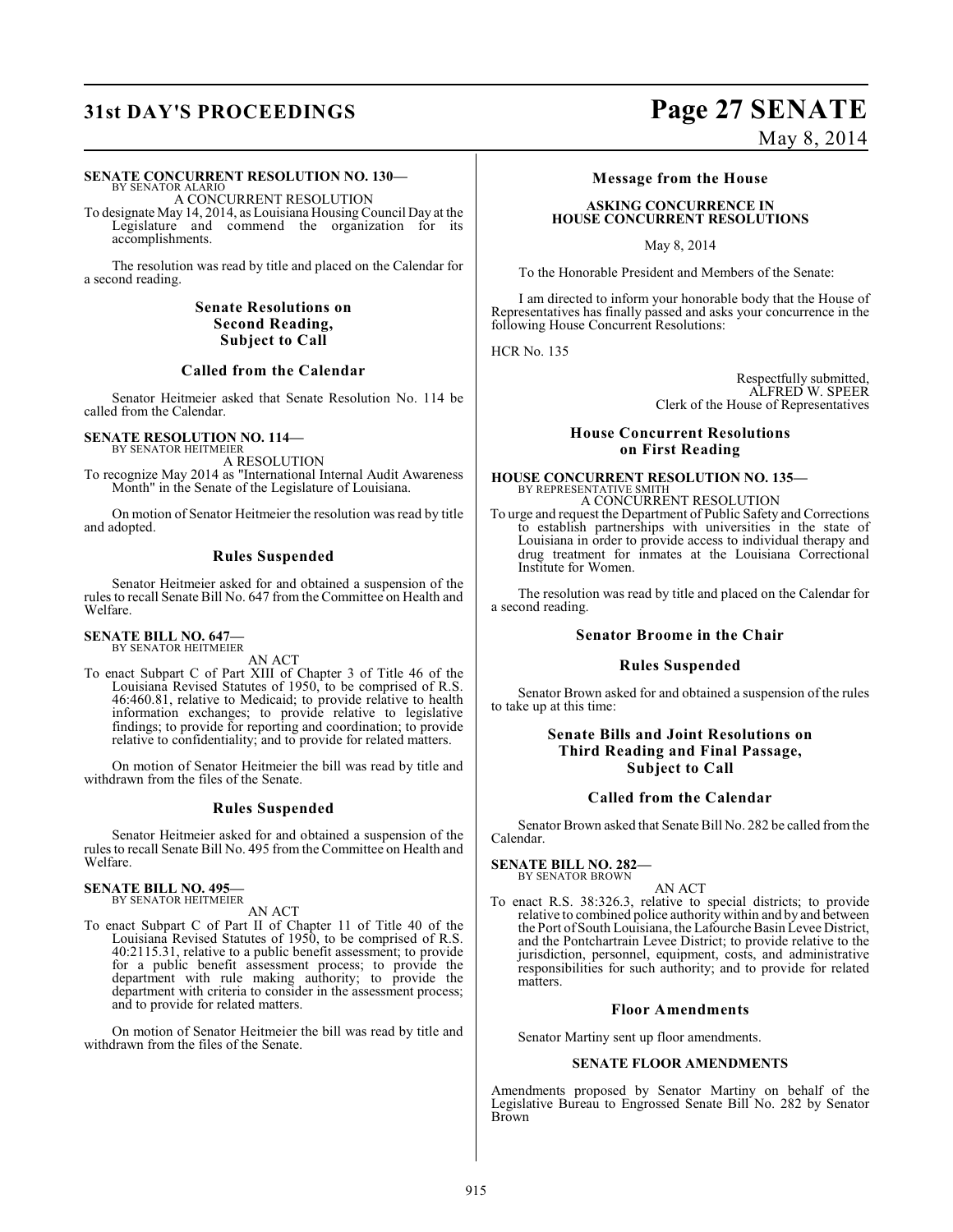## **Page 28 SENATE 31st DAY'S PROCEEDINGS**

### May 8, 2014

AMENDMENT NO. 1

On page 2, line 21, change "**possesses**" to "**meets**"

On motion of Senator Martiny, the amendments were adopted.

On motion of Senator Brown, the amended bill was read by title and returned to the Calendar, subject to call.

#### **Privilege Report of the Committee on Senate and Governmental Affairs**

#### **ENROLLMENTS**

Senator Amedee, Chairman on behalf of the Committee on Senate and Governmental Affairs, submitted the following report:

#### May 8, 2014

To the President and Members of the Senate:

I am directed by your Committee on Senate and Governmental Affairs to submit the following report:

The following Senate Bills have been properly enrolled:

#### **SENATE BILL NO. 32—** BY SENATOR MORRISH

AN ACT

To amend and reenact R.S. 14:231, relative to offenses against property; to provide relative to air bag fraud; to provide penalties for knowingly manufacturing, importing, selling, offering for sale, or installing or reinstalling in any motor vehicle a counterfeit or nonfunctional air bag; to provide definitions; and to provide for related matters.

## **SENATE BILL NO. 147—** BY SENATOR DORSEY-COLOMB

AN ACT

To amend and reenact R.S.  $15:570(E)(1)$ , relative to executions of death sentences; to provide relative to the notice of an execution required to be given to a victim's family; to require a victim's family to register with the Crime Victims Services Bureau in order to obtain notice of the date and time of the offender's execution; and to provide for related matters.

**SENATE BILL NO. 168—** BY SENATORS WALSWORTH AND THOMPSON AN ACT

To enact R.S.  $15:146(A)(5)$ , relative to the Louisiana Public Defender Board; to provide requirements for the membership of the board; to provide for transition; and to provide for related matters.

#### **SENATE BILL NO. 260—** BY SENATOR JOHNS

AN ACT

To amend and reenact R.S. 22:1547(D) and (G), relative to producer license; to provide with respect to license reinstatement after lapse; and to provide for related matters.

#### **SENATE BILL NO. 279—** BY SENATOR MARTINY

AN ACT

To amend and reenact R.S. 37:963, relative to the Louisiana State Board of Practical Nurse Examiners; to provide for the domicile of the board; and to provide for related matters.

#### **SENATE BILL NO. 281—** BY SENATOR BROWN

#### AN ACT

To amend and reenact R.S. 22:572.1, relative to insurance anti-fraud plan; to provide with respect to an exemption for small companies from the requirement to prepare, implement, maintain, and file with the commissioner an insurance anti-fraud plan; and to provide for related matters.

#### **SENATE BILL NO. 383—**

BY SENATORS LAFLEUR AND MILLS AN ACT

To amend and reenact R.S. 15:574.4(A)(1)(b)(ii), relative to parole eligibility; to provide relative to eligibility based upon years between offenses; and to provide for related matters.

#### **SENATE BILL NO. 399—**

BY SENATORS MILLS AND MURRAY

AN ACT To amend and reenact R.S. 15:574.4(A)(4)(b), (B)(2)(a)(iii), (iv) and (v),  $(B)(2)(b)(iii)$ , (iv) and (v),  $(B)(2)(c)(iii)$ , (iv) and (v),  $(B)(2)(d)(iii)$ , (iv) and (v),  $(D)(1)(b)$ , and  $(E)(1)(b)$ , relative to parole eligibility; to require that disqualification for a disciplinary offense be a major offense; to provide for definitions; to change time frame for consideration of disciplinary offenses; to limit required services to those available at facility where offender is incarcerated; and to provide for related matters.

**SENATE BILL NO. 433—** BY SENATORS WHITE AND ERDEY AND REPRESENTATIVES HODGES AND IVEY

AN ACT

To authorize and provide for the transfer of certain state property; to authorize the transfer of certain state property in East Baton Rouge Parish from the Department of Health and Hospitals to the Central Community School System of East Baton Rouge Parish; to provide for the property description; to provide for reservation of mineral rights; to provide terms and conditions; to provide an effective date; and to provide for related matters.

> Respectfully submitted, "JODY" AMEDEE Chairman

The foregoing Senate Bills were signed by the President of the Senate.

### **Privilege Report of the Committee on Senate and Governmental Affairs**

#### **ENROLLMENTS**

Senator Amedee, Chairman on behalf of the Committee on Senate and Governmental Affairs, submitted the following report:

#### May 8, 2014

To the President and Members of the Senate:

I am directed by your Committee on Senate and Governmental Affairs to submit the following report:

The following Senate Concurrent Resolutions have been properly enrolled:

### **SENATE CONCURRENT RESOLUTION NO. 8—** BY SENATOR CLAITOR AND REPRESENTATIVE GREENE A CONCURRENT RESOLUTION

To urge and request that the citizens of Louisiana recognize the lifesaving benefits of routine colorectal screening examinations and schedule such examinations as deemed appropriate by their physicians.

#### **SENATE CONCURRENT RESOLUTION NO. 9—** BY SENATOR CLAITOR AND REPRESENTATIVES GREENE AND PONTI

#### A CONCURRENT RESOLUTION

To commend Claney Duplechin, the boys varsity cross country coach at Episcopal High School in Baton Rouge, on being selected as a 2013 National Coach of the Year by the National Federation of State High School Associations.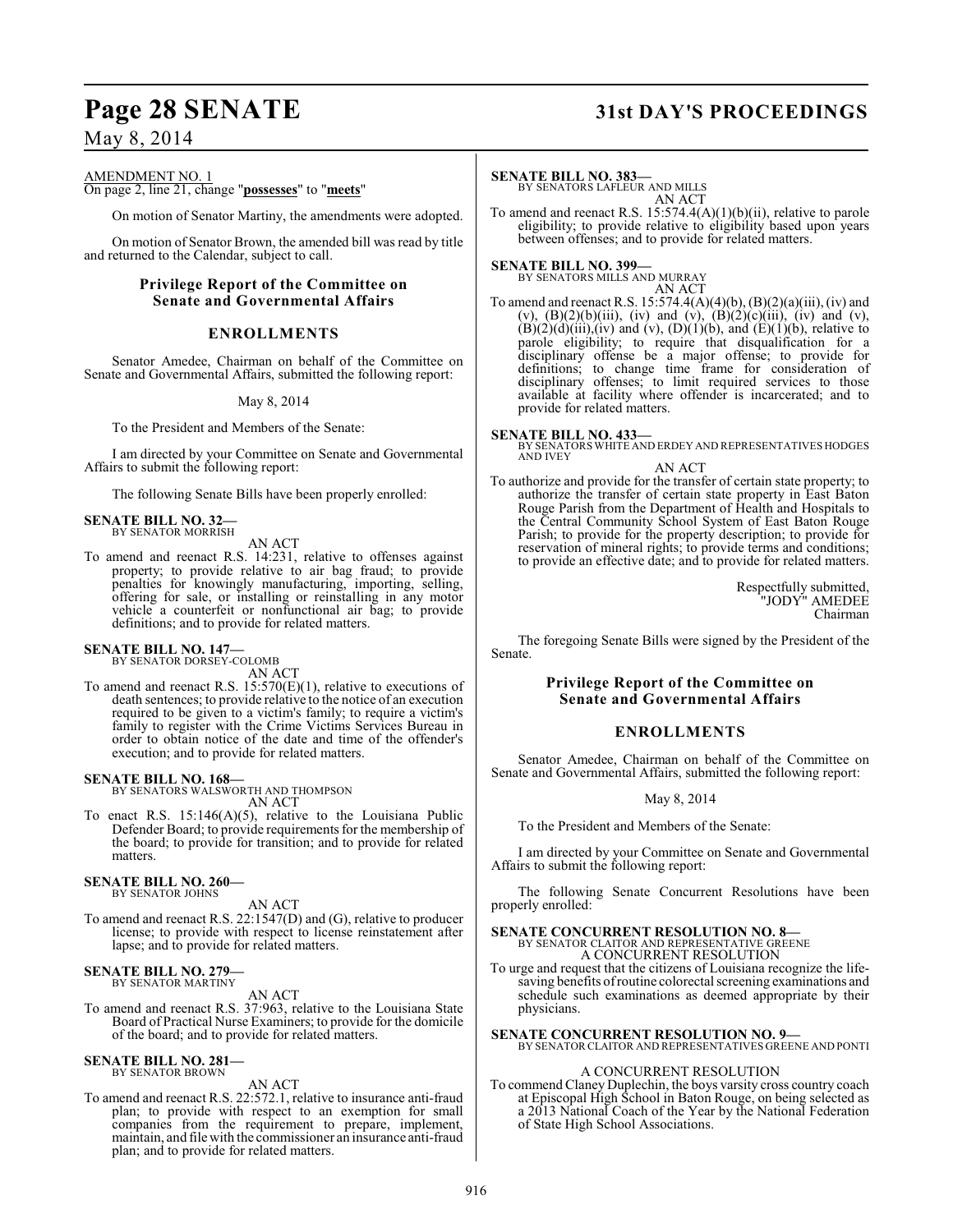## **31st DAY'S PROCEEDINGS Page 29 SENATE**

# May 8, 2014

### **SENATE CONCURRENT RESOLUTION NO. 24—**

BY SENATOR ERDEY AND REPRESENTATIVE PUGH A CONCURRENT RESOLUTION

To urge and request the Department of Transportation and Development to study improving Louisiana Highway22 to three lanes between Springfield, Louisiana, and Interstate 55 in Tangipahoa Parish.

### **SENATE CONCURRENT RESOLUTION NO. 25—** BY SENATOR ERDEY AND REPRESENTATIVES MACK AND POPE A CONCURRENT RESOLUTION

To urge and request the Department of Transportation and Development to study improving Louisiana HighwayUS 190 to three lanes between Louisiana Highway 16 and Louisiana Highway 63 in Livingston Parish.

### **SENATE CONCURRENT RESOLUTION NO. 26—** BY SENATOR ERDEY AND REPRESENTATIVES MACK AND POPE A CONCURRENT RESOLUTION

To urge and request the Department of Transportation and Development to advance the project to construct roundabouts on Louisiana Highway 1026 at its intersections with Dunn and Eden Church Roads in Livingston Parish.

## **SENATE CONCURRENT RESOLUTION NO. 31—** BY SENATOR ERDEY AND REPRESENTATIVES HONORE, MACK AND

RICHARD A CONCURRENT RESOLUTION

To urge and request the Department of Transportation and Development to study improving the Bend Road Bridge on Louisiana Highway 1020 in Livingston Parish.

### **SENATE CONCURRENT RESOLUTION NO. 92—** BY SENATOR JOHN SMITH AND REPRESENTATIVE ARMES A CONCURRENT RESOLUTION

To urge and request the governor of Louisiana to express support of the United States Armed Services Active Duty, Reserve Component and National Guard; to recognize the impact of the military on Louisiana's economy; to resource adequately those efforts designed to protect and promote the missions, quality of life and economic viability of Louisiana's military installation and defense communities.

### **SENATE CONCURRENT RESOLUTION NO. 116—**

BY SENATOR GALLOT AND REPRESENTATIVE SHADOIN A CONCURRENT RESOLUTION

To commend and congratulate William "Tucker" Smith on being awarded the Tiger Athletic Foundation University College Sophomore Award.

#### **SENATE CONCURRENT RESOLUTION NO. 117—**

BY SENATORS GALLOT AND WALSWORTH AND REPRESENTATIVE SHADOIN

### A CONCURRENT RESOLUTION

To commend and congratulate Ben Serio, a senior at Ruston High School, on being selected as a National Merit Scholarship recipient.

**SENATE CONCURRENT RESOLUTION NO. 119—**<br>BY SENATORS GALLOT, LONG, KOSTELKA AND RISER AND<br>REPRESENTATIVES DIXON, HARRIS AND HAZEL A CONCURRENT RESOLUTION

To commend the Central Louisiana Chamber of Commerce on its one hundredth anniversary.

#### **SENATE CONCURRENT RESOLUTION NO. 120—**

BY SENATORS MURRAY AND ALARIO AND REPRESENTATIVES HENRY, LEGER AND LORUSSO

A CONCURRENT RESOLUTION

To commend the Jesuit High School varsity lacrosse team upon winning the 2014 Louisiana High School State Championship.

# **SENATE CONCURRENT RESOLUTION NO. 121—**<br>BY SENATOR THOMPSON AND REPRESENTATIVE ANDERS A CONCURRENT RESOLUTION

To commend the 100<sup>th</sup> anniversary of the signing of the Smith-Lever Act which founded the nationwide Cooperative Extension System.

### **SENATE CONCURRENT RESOLUTION NO. 122—** BY SENATOR LONG AND REPRESENTATIVE COX A CONCURRENT RESOLUTION

To commend and congratulate Kaffie-Frederick General Mercantile on its one hundred and fiftieth year of continuous business operations in Natchitoches, Louisiana.

> Respectfully submitted, "JODY" AMEDEE Chairman

The foregoing Senate Concurrent Resolutions were signed by the President of the Senate.

#### **Message to the Governor**

### **SIGNED SENATE BILLS**

#### May 8, 2014

To the Honorable Governor of the State of Louisiana:

The President of the Senate and the Speaker of the House of Representatives have signed the following Senate Bills:

## **SENATE BILL NO. 58—** BY SENATOR ALARIO

AN ACT

To amend and reenact the heading of Subpart AA of Part I of Chapter 1 of Subtitle II of Title 47 of the Louisiana Revised Statutes of 1950 and R.S. 47:120.91, relative to state individual income tax return checkoffs for certain donations; to change the Louisiana Chapter of the National Multiple Sclerosis Society to the National Multiple Sclerosis Society; and to provide for related matters.

#### **SENATE BILL NO. 82—**

BY SENATOR THOMPSON AND REPRESENTATIVE ANDERS AN ACT

To enact R.S. 49:191(7) and to repeal R.S. 49:191(5)(c), relative to the Department of Agriculture and Forestry, including provisions to provide for the re-creation of the Department of Agriculture and Forestry and the statutory entities made a part of the department by law; to provide for the effective termination date for all statutory authority for the existence of such statutory entities; and to provide for related matters.

**SENATE BILL NO. 178—**<br>BY SENATORS MORRISH, ADLEY, ALARIO, ALLAIN, AMEDEE, APPEL,<br>BROOME, BROWN, BUFFINGTON, CHABERT, CLAITOR, CORTEZ,<br>CROWE, DONAHUE, ERDEY, GUILLORY, JOHNS, LONG, MARTINY,<br>MILLS, MURRAY, NEVERS, PEACOCK, GARY SMIT

AN ACT

To enact Subpart J-1 of Part I of Chapter 2 of Title 22 of the Louisiana Revised Statutes of 1950, to be comprised of R.S. 22:318 and 319, relative to health care sharing ministries; to provide for the definition of a health care sharing ministry; to provide with respect to required disclaimers; to provide for the exemption from provisions of the state insurance laws; and to provide for related matters.

#### **SENATE BILL NO. 254—** BY SENATOR MORRISH

AN ACT To amend and reenact R.S. 22:1542(20) and (21), 1547(A)(9), and  $1551(C)(4)$ , to enact R.S.  $22:1542(22)$  and Part VIII-B of Chapter 5 of Title 22 of the Louisiana Revised Statutes of 1950, to be comprised of R.S. 22:1782.1 through 1782.3, and to repeal R.S. 22:992, relative to travel insurance; to provide with respect to definitions; to provide for the regulation of travel insurance producers; to provide with respect to the requirements for a travel retailer to offer travel insurance under a limited lines travel insurance producer business entity; and to provide for related matters.